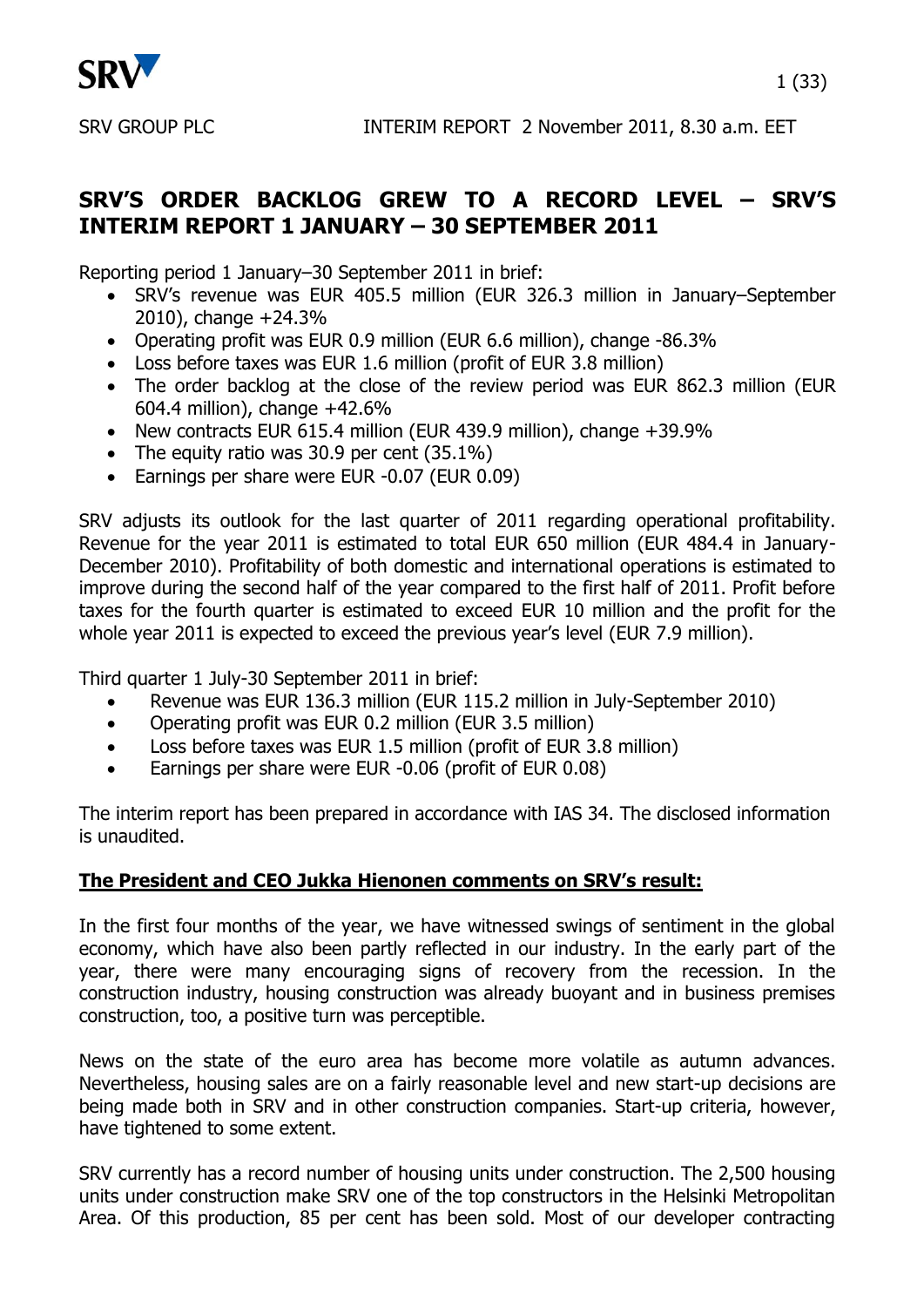

The Group's order backlog is at a record high. The order backlog is strong in domestic business premises and housing construction, but also in our international business operations. At the site of the Pearl Plaza shopping centre project in St. Petersburg, work advanced from the preparatory stage to construction in September after we received a building permit.

The Kalasatama Centre project in Helsinki was initiated in August when key contracts relating to the project were signed with the City of Helsinki. We will build in the area throughout this decade. There are also plans to build for the City of Helsinki a social services and health care station, business premises and a significant number of housing units. We will be able to adjust the pace of construction to the market situation at the time in question. We estimate that the project will generate for SRV a total of one billion euros in revenue during the entire construction period.

The European banking crisis has tightened up the availability of finance generally, but particularly in the field of real-estate development. To expand the financing potential of our Russian project development while simultaneously diversifying our financing risks, we are, in addition to other measures, cooperating with investment companies active in Russia. In September we founded, in collaboration with Finnish institutions, the company Russia Invest. The VTBC Fund, established earlier, has concluded an agreement on the purchase of its first site in Moscow.

We have raised our revenue significantly during the first nine months of the year. Unfortunately, volume growth has not been evident to the same degree in our profitability. SRV's project development expertise is strong both in Finland and in neighbouring countries. To improve our profitability structure, we will increase the proportion of developer contracting projects in our business operations. In Finland and Russia, we have a number of substantial development projects which have already been launched or will be initiated in the near future.

# **Markets and general review**

The positive development with regard to SRV's revenue and order backlog continued in early 2011. SRV's order backlog increased by 42.6 per cent to EUR 862.3 million, which is an all-time high for the Group.

In Finland, the competition for new orders for business premises is fierce. SRV's volume of construction of business premises has remained at a good level. However, there is pressure to maintain profitability, as the order backlog consists mainly of contracting activity with a lower profit margin. In addition, construction costs have clearly gone up, particularly in business premises construction, but due to increase in market unstability the trend have already turned into decline. In order to improve profitability, SRV aims to shift the emphasis onto the company's own project development.

The market development in domestic housing construction has continued the positive progress. SRV has increased the production of both rental and owner-occupied housing. The total amount of SRV's housing production under construction grew to 2 504 residential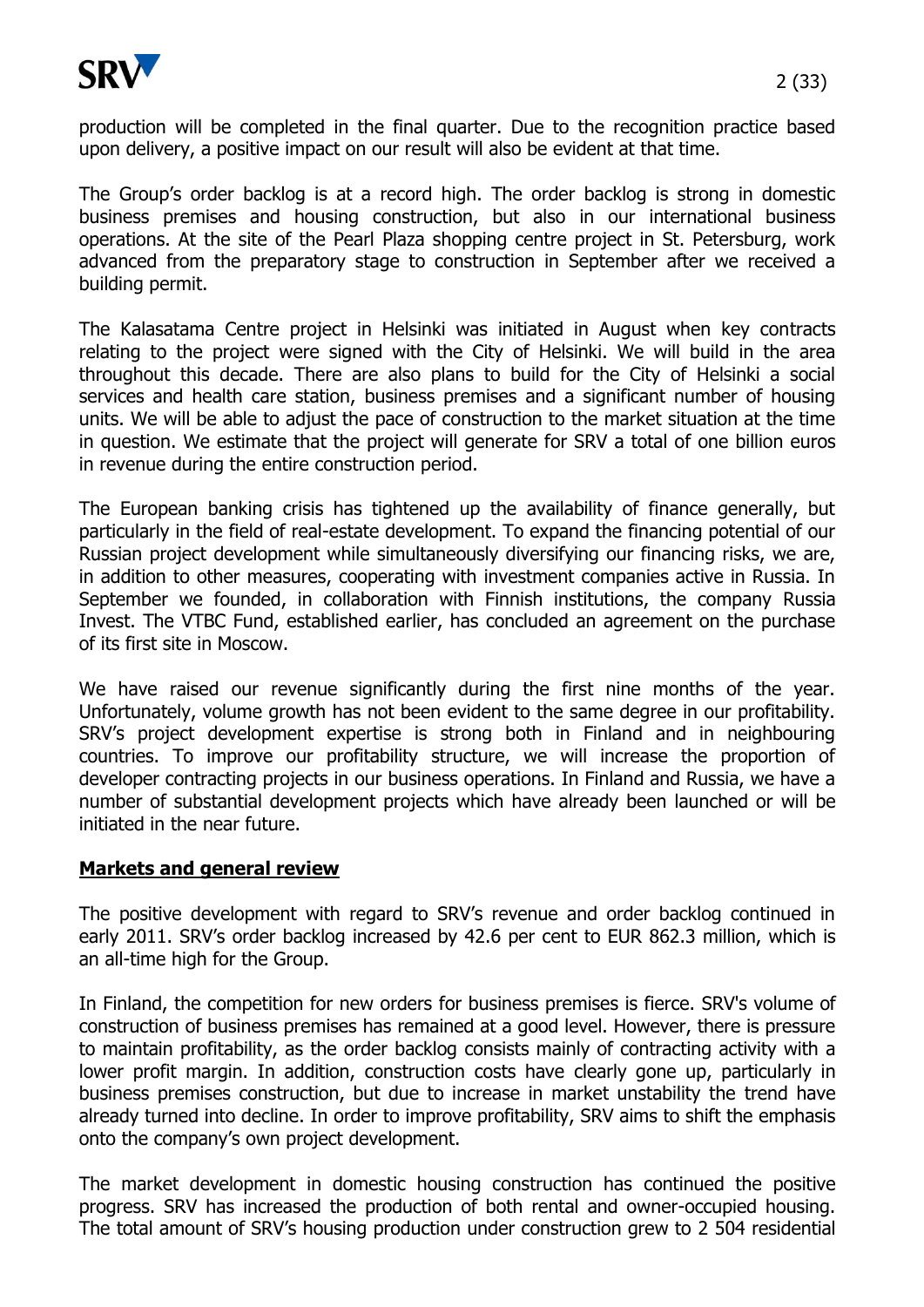

units. 85 per cent of production under construction have been sold, 63 per cent of production are rental or right-of-occupancy units. The number of developer contracting housing projects currently under construction grew to 811 residential units. Based on premarketing, the decision on the start-up of 172 additional units has been made. In total, SRV sold 382 residential units to consumers and investors (in comparison to 361 units in January-September 2010). Developer contracting housing production is recognised upon delivery thus affecting more the last quarter of the year.

The financial and real-estate markets in Russia are recovering. SRV seeks to utilizes the market potential in Russia by developing developer contracting real estate projects. In order to strengthen financial reserves a stakeholders' agreement between SRV, Ilmarinen, Sponda, Etera and Onvest concerning an investment company Russia Invest was signed in September. In addition to continuing the development of its key projects, SRV seeks growth potential by focusing its efforts on the preparation of the first phase investment commitments of the VTB-Ashmore property fund. The fund has signed an agreement to purchase the first property in Moscow.

Amongst the key international projects, the implementation of the Pearl Plaza shopping centre project in St. Petersburg was confirmed in January, when the investment decision for the site and the EUR 100 million development contract with SRV were signed.

SRV's own project development operations enhance the company's potential to increase its operating volume. Projects require long-term development work and are carried out over the course of several years. SRV's projects are often so-called landmark projects – innovative new solutions for the needs of sustainable regional construction. Such projects include, for example, the Keilaniemi Towers housing project, the development project for the vicinity of the Niittykumpu metro station in Espoo, and, as the most recent addition, the Kalasatama development project in Helsinki.

| <b>Group key figures</b>                 | <b>IFRS</b><br>$1 - 9/$ | <b>IFRS</b><br>$1 - 9/$ | change,     | change,  | <b>IFRS</b><br>$7 - 9/$ | <b>IFRS</b><br>$7 - 9/$ | <b>IFRS</b><br>$1 - 12/$ |
|------------------------------------------|-------------------------|-------------------------|-------------|----------|-------------------------|-------------------------|--------------------------|
| (EUR million)                            | 2011                    | 2010                    | <b>MEUR</b> | $\%$     | 2011                    | 2010                    | 2010                     |
| Revenue                                  | 405.5                   | 326.3                   | 79.2        | 24.3     | 136.3                   | 115.2                   | 484.2                    |
| Operating profit                         | 0.9                     | 6.6                     | $-5.7$      | $-86.3$  | 0.2                     | 3.5                     | 12.5                     |
| Financial income and expenses,           |                         |                         |             |          |                         |                         |                          |
| total                                    | $-2.5$                  | $-2.8$                  | 0.3         |          | $-1.7$                  | 0.3                     | -4.5                     |
| Profit before taxes                      | $-1.6$                  | 3.8                     | $-5.4$      | $-141.1$ | $-1.5$                  | 3.8                     | 7.9                      |
| Order backlog                            | 862.3                   | 604.6                   | 257.7       | 42.6     |                         |                         | 594.5                    |
| New agreements                           | 615.4                   | 439.9                   | 175.6       | 39.9     | 304.6                   | 112.6                   | 559.9                    |
| Operating profit, %                      | 0.2                     | 2.0                     |             |          | 0.2                     | 3.0                     | 2.6                      |
| Net profit, %                            | $-0.7$                  | 0.9                     |             |          | $-1.4$                  | 2.4                     | 1.1                      |
| Equity ratio, %                          | 30.9                    | 35.1                    |             |          |                         |                         | 35.2                     |
| Net interest bearing debt                | 269.6                   | 229.7                   |             |          |                         |                         | 222.8                    |
| Gearing, %                               | 167.4                   | 147.9                   |             |          |                         |                         | 141.7                    |
| Return on investment, $\%$ <sup>1)</sup> | 1.4                     | 3.2                     |             |          |                         |                         | 4.1                      |
| Return on equity, %                      | $-2.4$                  | 2.3                     |             |          |                         |                         | 3.2                      |
| Earnings per share, EUR                  | $-0.07$                 | 0.09                    |             |          | $-0.06$                 | 0.08                    | 0.19                     |
| Equity per share, EUR                    | 4.44                    | 4.47                    |             |          |                         |                         | 4.56                     |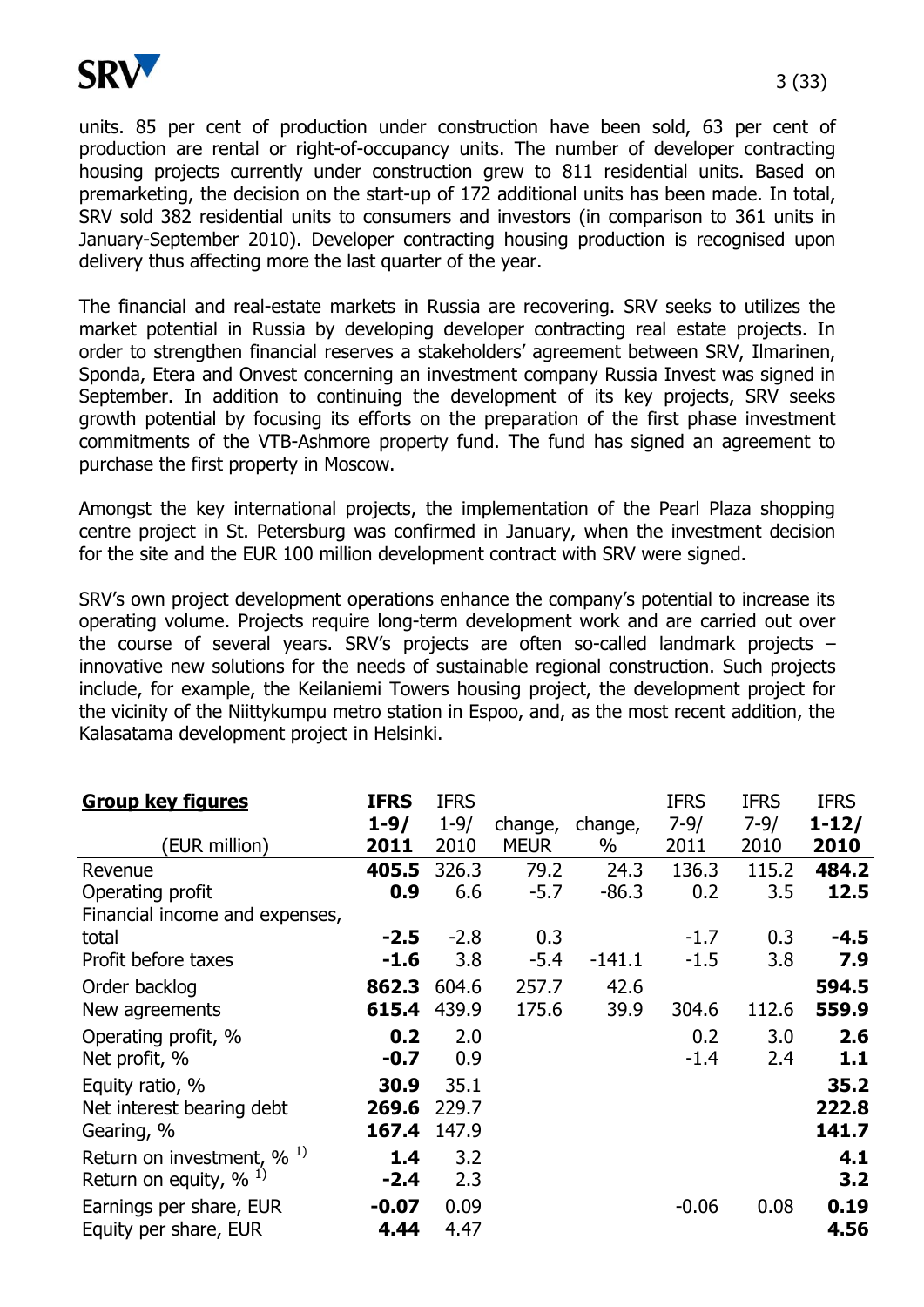

Weighted average number of shares outstanding **34.9** 33.9 2.7 **33.9** 1) In calculating the key ratio only the profit for the period has been annualised

The Group revenue increased especially as the result of the favourable development in the volume of domestic housing construction. The decline in the operating profit was influenced by the weakened profitability of commercial construction brought on by a lower order backlog profit margin and higher construction costs, as well as losses generated by international business operations. Project development expenses also grew from the reference period. The Group's order backlog grew on account of the increased order backlog of international and domestic housing construction.

The Group's revenue for the third quarter grew thanks to the favourable development in the residential construction in Finland. Profitability of the business operations in Finland was influenced by the weakened profitability of commercial construction brought on by a lower order backlog profit margin.

## **Key figures for the Segments**

|                          | <b>IFRS</b>  | <b>IFRS</b> |             |               | <b>IFRS</b> | <b>IFRS</b> | <b>IFRS</b> |
|--------------------------|--------------|-------------|-------------|---------------|-------------|-------------|-------------|
| <b>Revenue</b>           | $1 - 9/$     | $1 - 9/$    | change,     | change,       | $7 - 9/$    | $7 - 9/$    | $1 - 12/$   |
| (EUR million)            | 2011         | 2010        | <b>MEUR</b> | $\frac{0}{0}$ | 2011        | 2010        | 2010        |
| Domestic operations      | 383.4        | 315.0       | 68.4        | 21.7          | 128.3       | 109.5       | 462.3       |
| International operations | 21.4         | 11.2        | 10.2        | 91.4          | 7.8         | 5.7         | 21.7        |
| <b>Other Operations</b>  | 9.4          | 7.5         | 1.9         | 25.9          | 3.1         | 2.5         | 10.3        |
| Eliminations             | $-8.8$       | $-7.4$      | $-1.4$      |               | $-2.9$      | $-2.5$      | $-10.2$     |
| Group, total             | 405.5        | 326.3       | 79.2        | 24.3          | 136.3       | 115.2       | 484.2       |
|                          | <b>IFRS</b>  | <b>IFRS</b> |             |               | <b>IFRS</b> | <b>IFRS</b> | <b>IFRS</b> |
| <b>Operating profit</b>  | $1 - 9/$     | $1 - 9/$    | change,     | change,       | $7 - 9/$    | $7 - 9/$    | $1 - 12/$   |
| (EUR million)            | 2011         | 2010        | <b>MEUR</b> | $\%$          | 2011        | 2010        | 2010        |
| Domestic operations      | 10.1         | 18.0        | $-7.9$      | $-44.0$       | 2.4         | 5.8         | 26.4        |
| International operations | $-5.7$       | $-7.3$      | 1.6         |               | $-1.4$      | $-1.2$      | $-8.0$      |
| <b>Other Operations</b>  | $-3.5$       | $-3.9$      | 0.4         |               | $-0.8$      | $-1.1$      | $-5.9$      |
| Eliminations             | 0.0          | $-0.2$      | 0.2         |               | 0.0         | 0.0         | 0.0         |
| Group, total             | 0.9          | 6.6         | $-5.7$      | $-86.3$       | 0.2         | 3.5         | 12.5        |
| <b>Operating profit</b>  | <b>IFRS</b>  |             | <b>IFRS</b> | <b>IFRS</b>   | <b>IFRS</b> | <b>IFRS</b> |             |
| (%)                      | $1 - 9/2011$ |             | 1-9/2010    | 7-9/2011      | 7-9/2010    | 1-12/2010   |             |
| Domestic operations      |              | 2.6         | 5.7         | 1.9           | 5.3         |             | 5.7         |
| International operations | $-26.6$      |             | $-65.2$     | $-18.1$       | $-21.0$     |             | $-37.1$     |
| Group, total             |              | 0.2         | 2.0         | 0.2           | 3.0         |             | 2.6         |
| <b>Order backlog</b>     | <b>IFRS</b>  |             | <b>IFRS</b> | change,       | change      |             | <b>IFRS</b> |
| (EUR million)            | 30.9.11      |             | 30.9.10     | <b>MEUR</b>   | $\%$        |             | 31.12.10    |
| Domestic operations      | 745.8        |             | 581.2       | 164.6         | 28.3        |             | 574.5       |
| International operations | 116.5        |             | 23.4        | 93.1          | 397.6       |             | 20.0        |
| Group, total             | 862.3        |             | 604.6       | 257.7         | 42.6        |             | 594.5       |
| - sold order backlog     |              | 710         | 443         | 267           | 60.3        |             | 442         |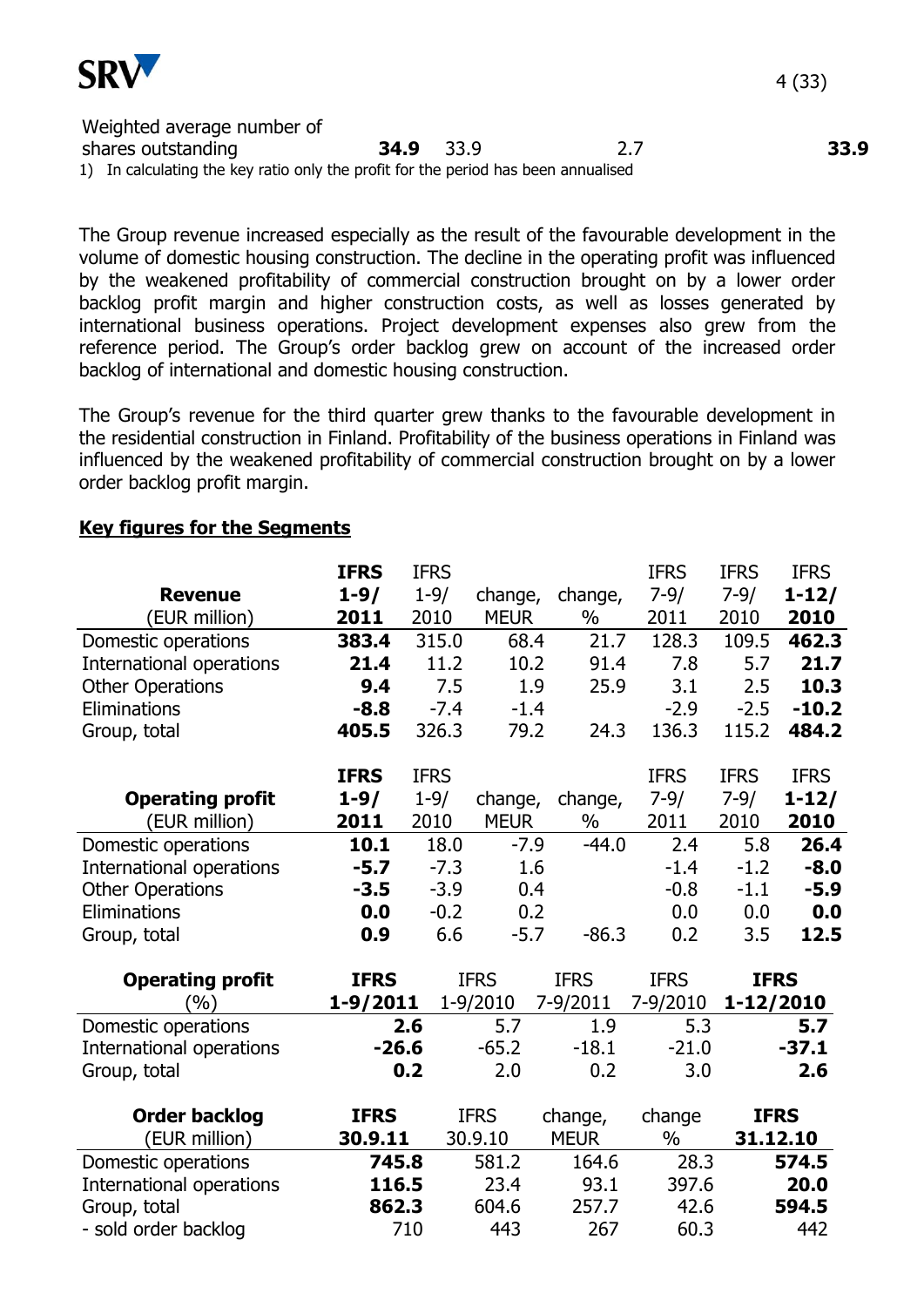

| - unsold order backlog | 162 | $-Q$ | $-5.7$ | 153 |
|------------------------|-----|------|--------|-----|

5 (33)

# **Earnings trends of the Segments**

|                            | <b>IFRS</b> | <b>IFRS</b> |             |         | <b>IFRS</b> | <b>IFRS</b> | <b>IFRS</b> |
|----------------------------|-------------|-------------|-------------|---------|-------------|-------------|-------------|
| <b>Domestic operations</b> | $1 - 9/$    | $1 - 9/$    | change,     | change, | $7 - 9/$    | $7 - 9/$    | $1 - 12/$   |
| (EUR million)              | 2011        | 2010        | <b>MEUR</b> | $\%$    | 2011        | 2010        | 2010        |
| <b>Revenue</b>             | 383.4       | 315.0       | 68.4        | 21.7    | 128.3       | 109.5       | 462.3       |
| - business construction    | 243.7       | 254.3       | $-10.6$     | $-4.2$  | 82.0        | 94.2        | 353.2       |
| - housing construction     | 139.8       | 60.9        | 78.9        | 129.5   | 46.3        | 15.3        | 109.4       |
| <b>Operating profit</b>    | 10.1        | 18.0        | $-7.9$      | $-44.0$ | 2.4         | 5.8         | 26.4        |
| Operating profit, %        | 2.6         | 5.7         |             |         | 1.9         | 5.3         | 5.7         |
| <b>Order backlog</b>       | 745.8       | 581.2       | 164.6       | 28.3    |             |             | 574.5       |
| - business construction    | 371.5       | 363.9       | 7.6         | 2.1     |             |             | 271.6       |
| - housing construction     | 374.2       | 217.2       | 157.0       | 72.3    |             |             | 302.9       |

Domestic Operations comprises construction operations manged by SRV Construction Ltd and property development. Domestic operations has been divided into business premises including retail, office, logistics as well as earth and rock construction operations and housing construction.

Revenue in Domestic Operations was EUR 383.4 million (EUR 315.0 million) and its share of total revenue of the Group was 95 per cent (97%). Operating profit was EUR 10.1 million (EUR 18.0 million) generating an operating profit margin of 2.6 per cent (5.7%). The decrease in operating profit was attributable to the weakening of profitability level in business premises construction due to increased share of contract-based order backlog and an increased level of construction costs. The order backlog was EUR 745.8 million (EUR 581.2 million).

Revenue for the third quarter amounted to EUR 128.3 million (EUR 109.5 million) and operating profit was EUR 2.4 million (EUR 5.8 million). The decline in the operating profit was attributable to the weakening of profitability level in business premises construction.

During the current year total of 382 housing units has been sold (361 units in January-September 2010). During the third quarter 94 housing units were sold and an increase of caution in buyers behaviour were observed. 74 housing units were completed during the third quarter and an estimated 406 units will be completed in the last quarter of the year.

By applying the earlier percentage of completion method the difference in the revenue compared to the present application grew by EUR 36.4 million, which will be recognised when the housing units are handed over.

# **Business Premises construction**

Revenue in the Business Premises business area was EUR 243.7 million (EUR 254.3 million). The order back log was EUR 371.5 million (EUR 363.9 million). Competition for new contracts remained tight and the profitability of business premises construction was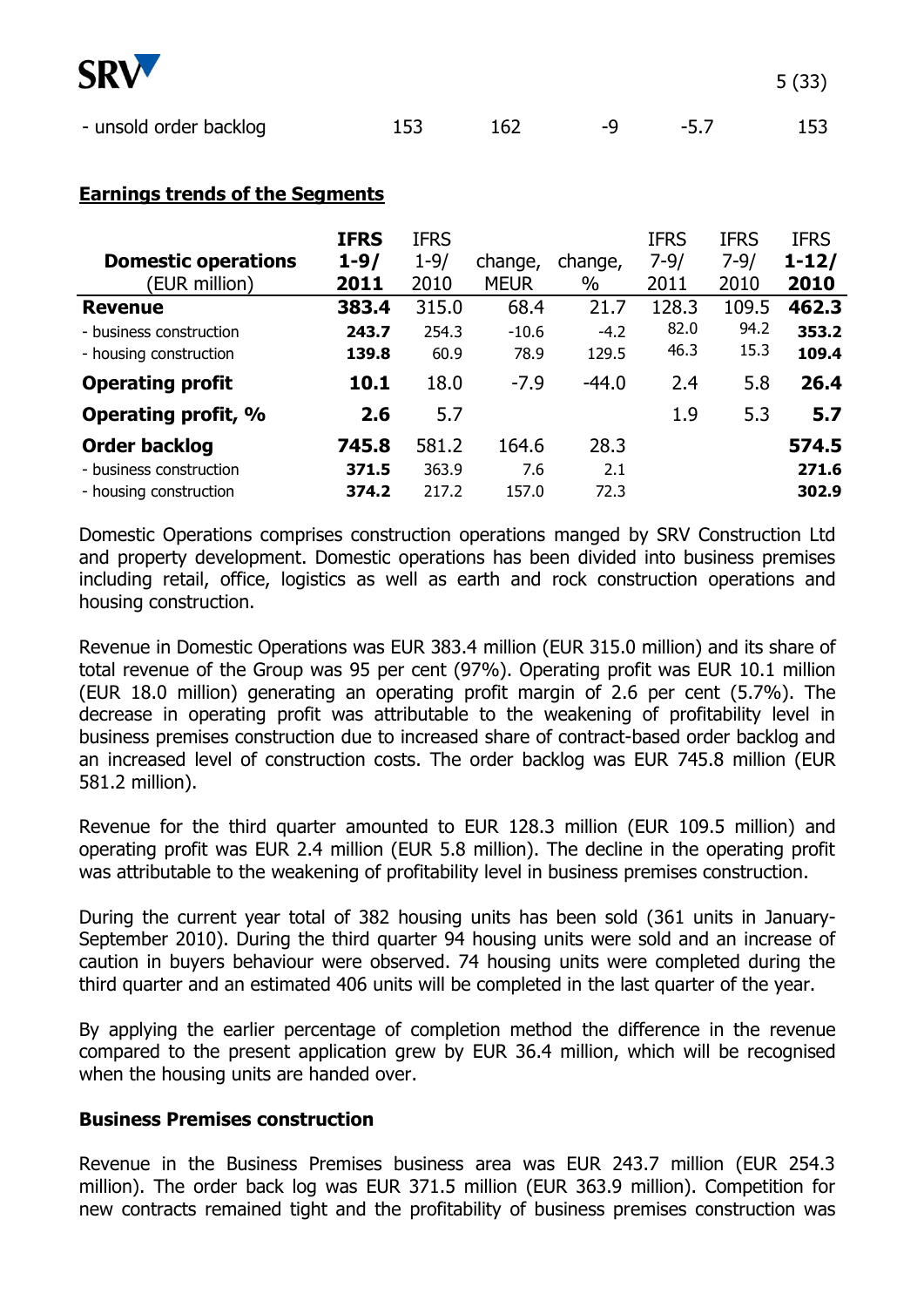

weakened by new contract projects completed in 2011, whose construction cost level rose significantly during construction.

The Helsinki Music Centre was completed during the review period and was chosen by Rakennuslehti as the best construction site of 2010. Other projects completed during the review period included raising the height of the parking facilities at the Helsinki Fair Centre in Pasila for the Finnish Fair Corporation; changes to the Sähkötalo building in Kamppi, Helsinki; modifications to the European Chemicals Agency of the European Union in downtown Helsinki; the renovation of the Forum shopping centre in Jyväskylä for Citycon; and the STC Viinikkala logistics centre in Vantaa, close to Ring Road 3.

During the review period, contracts worth EUR 287.6 million were signed with external clients.

In March, SRV and Länsimetro Oy signed a contract for excavation work in Otaniemi related to the construction of the Western Metro. The contract includes the excavation of two 1.6 kilometre-long parallel metro tunnels and two vertical shafts as well as the construction of the station and signal boxes. The work in Otaniemi will be completed in September 2013.

SRV and lmarinen Mutual Pension Insurance Company have agreed on the construction of new premises for Finnair in the vicinity of Helsinki-Vantaa Airport. The construction of the premises will follow the principles of sustainable development and will provide an advanced working environment. The total floor area of the new building is around 70,000 square metres, of which offices account for 22,400 square metres.

SRV sold to a real-estate investment fund managed by Pohjola Property Management Ltd the Tahkotie 1 and 2 logistics projects, located in the area of Aviapolis, Vantaa. The total size of the projects, based on the SRV-developed Grand Cargo Center/Terminal concept, is around 13,000 square metres.

SRV will renovate and extend Vantaa City Hall. The children's Art House Pessi will be refurbished at the same time.

In Jyväskylä, contracts were signed for the new construction of the Hospital School and the building of the Mankola Coeducational School, the Mannila Day-Care Centre and the Cygnaeus Relief School. A contract was also signed for the extension of the Zeppelin Shopping Centre in Kempele. An agreement was reached with the Hospital District of Southwest Finland on the construction of equipment storage facilities for the Turku University Hospital. In addition, Kesko commissioned SRV to refurbish and extend the Citymarket in Imatra.

In August, the City of Helsinki and SRV signed contracts relating to the implementation of the Kalasatama Centre project. The Kalasatama Centre will consist of six residential towers as well as a hotel and office tower. The towers will have 20-33 floors and the highest of them will be 126 metres. Plans for the towers include 86,000 square metres of housing units for 2,000 residents as well as 14,000 square metres of office premises and a 10,000 square metre hotel. Next to the towers will be built a 55,000 square metre commercial centre and a social services and health care station of around 10,000 square metres, which the city will lease for 20 years. The objective is for the social services and health care station, the centre's public premises, the public utility structures and the first residential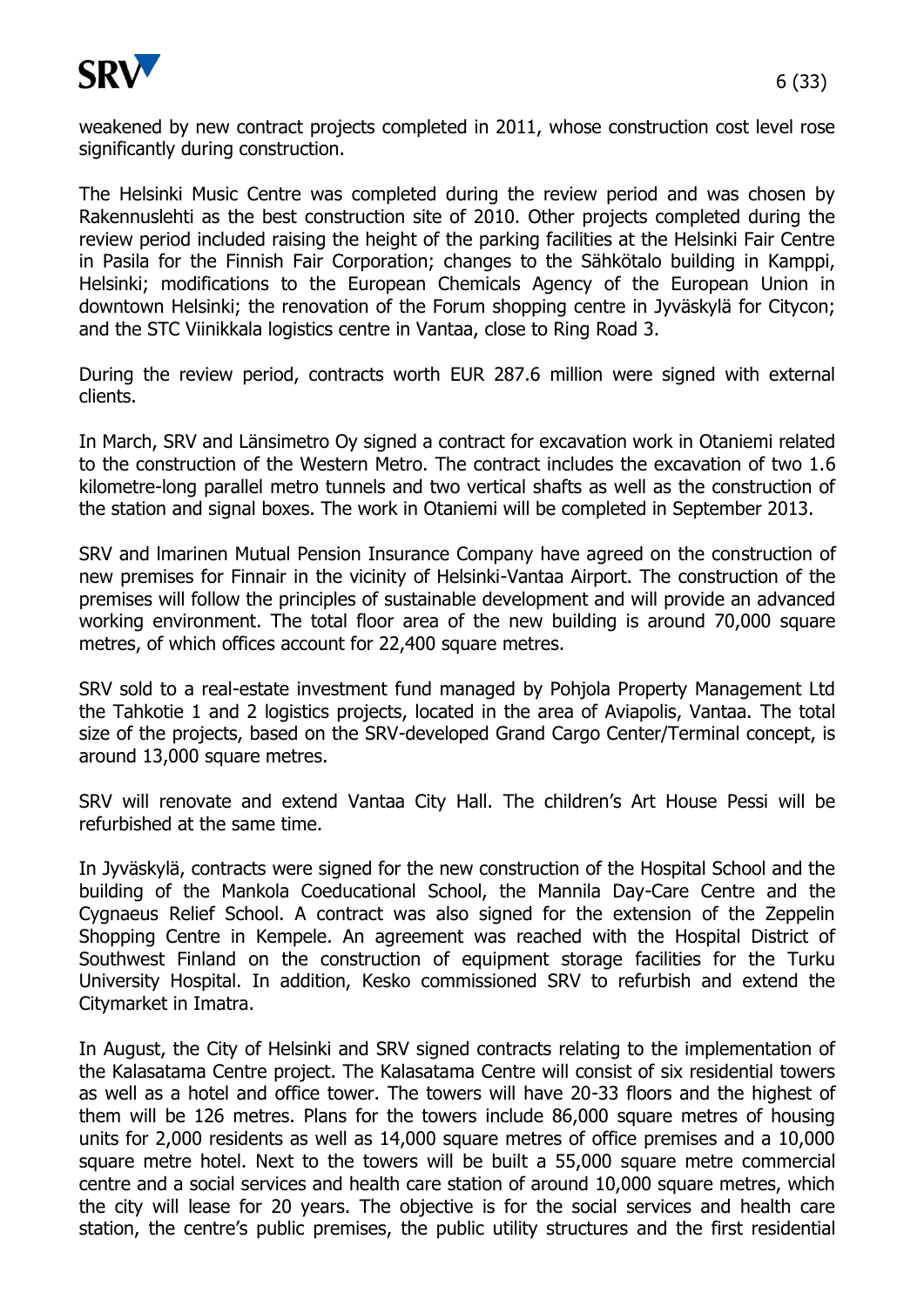

tower to be completed by 2015. The commercial centre is planned to be completed in 2016. The rest of the facilities will be built in stages, taking the market situation into consideration, by 2021.

As the project progresses, SRV will pay to the City of Helsinki a total of approximately EUR 115 million for the plots surrendered for the implementation of the centre and for permanent rights of use. The city, on the other hand, will pay to the company approximately EUR 45 million for the public parts of centre implemented for the city's ownership. In addition to the city's contribution, the plan is to base financing during construction on RS financing of housing units, bank lending and external investment.

The business development of the SRV-developed and -owned P-City underground parking facility, located at Kamppi, has continued positively. SRV's aim is to sell the parking facility during the current year.

## **Housing Construction**

Revenue in Housing Construction was EUR 139.8 million (EUR 60.9 million). The order backlog grew by 72.3 per cent and was EUR 374.2 million (EUR 217.2 million). SRV has increased significantly its housing production and at the close of the review period SRV had a total of 2,504 residential units under construction (1,160). 85 per cent of the production under construction was implemented under building contracts or they were SRV's own production which had already been sold.

During the review period, housing construction contracts worth EUR 113.9 million were signed with external clients. A total of 785 apartments will be completed in these projects. Contracts were concluded with the construction company TA Asumisoikeus Oy for the construction of four sites and 272 right-of-occupancy units in Kerava, Espoo's Vanttila and Saunalahti. A contract was concluded with Alkuasunnot Oy for the construction of 118 rental apartments in Jätkäsaari, Helsinki. A contract for construction of 200 residential units to Tapiola district of Espoo was signed with Tapiola Group. Contract with VVO was signed for construction of two residential towers on top of SRV's current project Willa shopping centre in Hyvinkää. Contracts with YH-Länsi Oy were concluded in Pirkanmaa for two construction projects that include 42 residential units in Kangasala and 31 units in Ylöjärvi. In Joensuu, 17 right-of-occupancy units will be constructed for Avain Rakennuttajat and an apartment building of 26 residential units for Joensuun Kodit. In Southwest Finland 27 terraced-house apartments will be build for YH.

SRV started a total of 388 developer contracting housing projects during the review period, of which 61 were started during the third quarter. 60 apartments will be built to Helsingin Pelimanni in Kannelmäki, Helsinki and 40 apartments to Helsingin Lieska in Vallila, Helsinki. In Vantaa the construction of 30 apartments in Vantaan Kartanonkulma were started and in Espoo eighteen high-end single-family houses will be built for Espoon Kaisla in Saunalahti, Espoo.

In the 2012 Housing Fair area in Vuores, Tampere, 41 terraced-house and multi-storey house apartments will be built in Vuoreksen Matti. In addition, in Hyhky, Tampere 37 terraced-house apartments will be built in Tampereen Emil. A total of 46 apartments will be built in two apartment houses in Ylöjärvi (Kultaniitty and Kultapuisto). In Pirkkala 14 apartments will be built in terrace house Kultasiipi. In Viikki district of Nokia construction of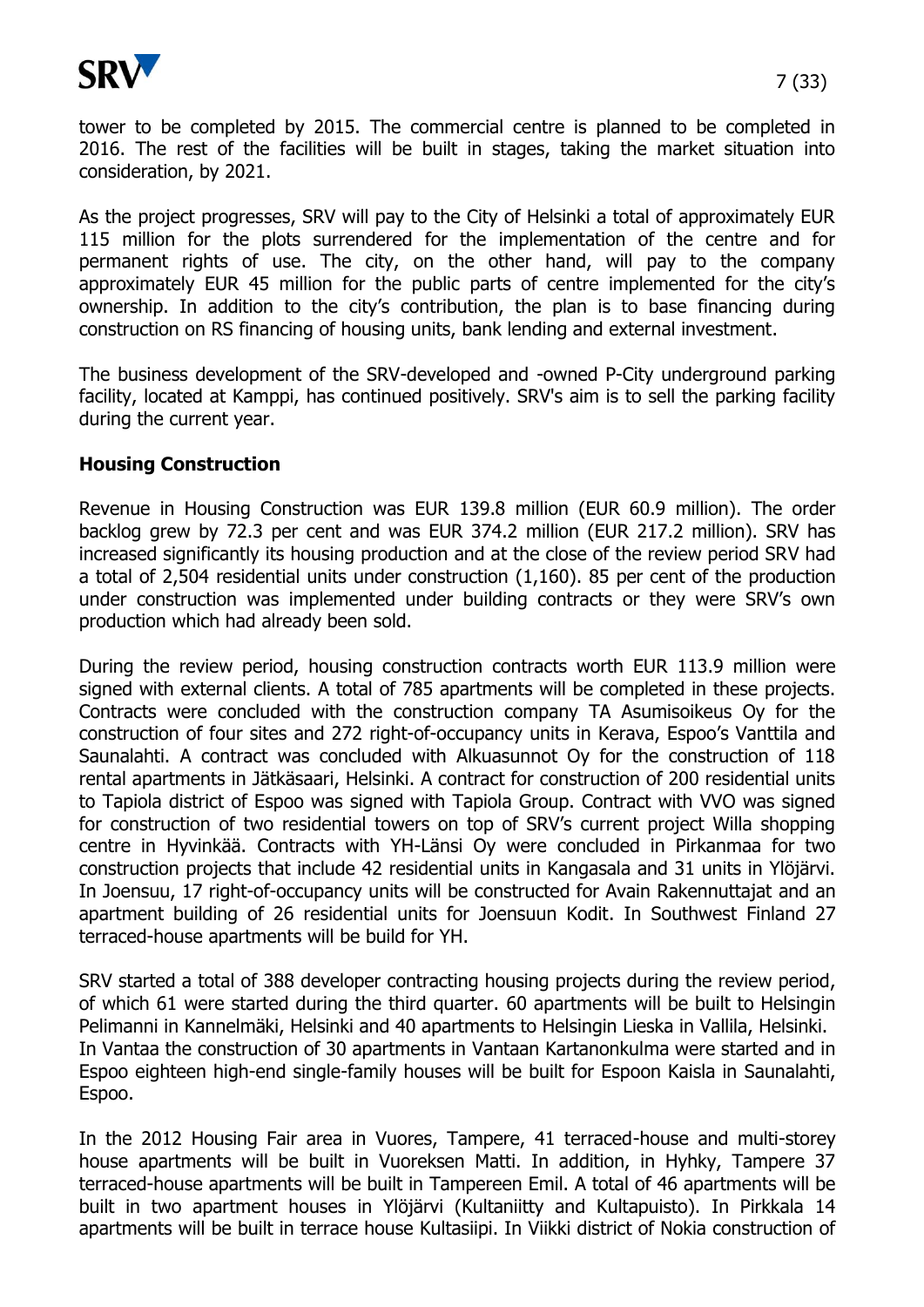

a new small block of flats of 21 units called Nokian Viikin Ingeborg was started alongside Walborg, which was completed in September.

A 29-unit apartment building will be constructed for Lahden Alfred in downtown Lahti, and 26 apartments will be built in downtown Kaarina. In addition, a 26-unit apartment building called Saarijärven Kimallus will be constructed in downtown Saarijärvi. On top of the projects initiated during the review period, SRV has decided to start the construction of 166 residential units in the Helsinki Metropolitan Area and 6 units in Kaarina in Southwest Finland.

In total, 382 (361) of the developer contract housing projects' apartments were sold to consumers during the review period. In addition 169 (116) apartments were sold to investors. At the end of the period, there were 811 (643) apartments under construction for consumers, with 383 (361) left unsold. There were 43 (90) completed and unsold apartments, of which 7 were rented out by the end of the period. In total, 182 (30) developer contract housing projects' apartments were completed during the period.

Based on the current schedules of completion, SRV estimates 588 developer contracting housing units to be completed during the entire year of 2011.

| <b>Housing production in</b><br><b>Finland</b> | $1 - 9/$<br>2011 | $1 - 9/$<br>2010 | change,<br>units | $7 - 9/$<br>2011 | $7 - 9/$<br>2010 | $1 - 12/$<br>2010 |
|------------------------------------------------|------------------|------------------|------------------|------------------|------------------|-------------------|
| Developer contracting                          |                  |                  |                  |                  |                  |                   |
| Start-ups                                      | 388              | 410              | $-22$            | 61               | 110              | 543               |
| Sold                                           | 382              | 361              | 21               | 92               | 164              | 524               |
| Completed                                      | 182              | 30               | 152              | 74               | 14               | 201               |
| Completed and unsold                           | 43               | 90               | $-47$            |                  |                  | 137               |
| Under construction, total <sup>1)</sup>        | 2 5 0 4          | 1 1 6 0          | 1 3 4 4          |                  |                  | 1629              |
| - negotiation and                              |                  |                  |                  |                  |                  |                   |
| construction contracts $^{1)}$                 | 1693             | 517              | 1 1 7 6          |                  |                  | 1024              |
| - developer contracting $^{1)}$                | 811              | 643              | 168              |                  |                  | 605               |
| - of which sold $1$ )                          | 428              | 282              | 146              |                  |                  | 321               |
| - of which unsold $1$ )                        | 383              | 361              | 22               |                  |                  | 284               |
| 1) at the end of the period                    |                  |                  |                  |                  |                  |                   |

The structure of order backlog in housing construction showed a positive trend during the review period. The order backlog for construction contracts and negotiation contracts grew to EUR 164 million (EUR 32 million). The sold developer contracting order backlog under construction grew 59% to EUR 98 million. Under construction but unsold developer contracting order backlog was EUR 95 million (EUR 85 million). The completed but unsold order backlog declined by 55 per cent.

| <b>Order backlog, housing</b><br>construction in Finland (EUR million) | 30.9.11 30.9.10 |    | change,<br><b>MEUR</b> | 30.12.10 |
|------------------------------------------------------------------------|-----------------|----|------------------------|----------|
| Negotiation and construction contracts                                 | 164             | 32 | 132                    | 115      |
| Under construction, sold developer<br>contracting                      | 98              | 61 | 36                     | 73       |
| Under construction, unsold developer<br>contracting                    | 95              | 85 | 10                     | 62       |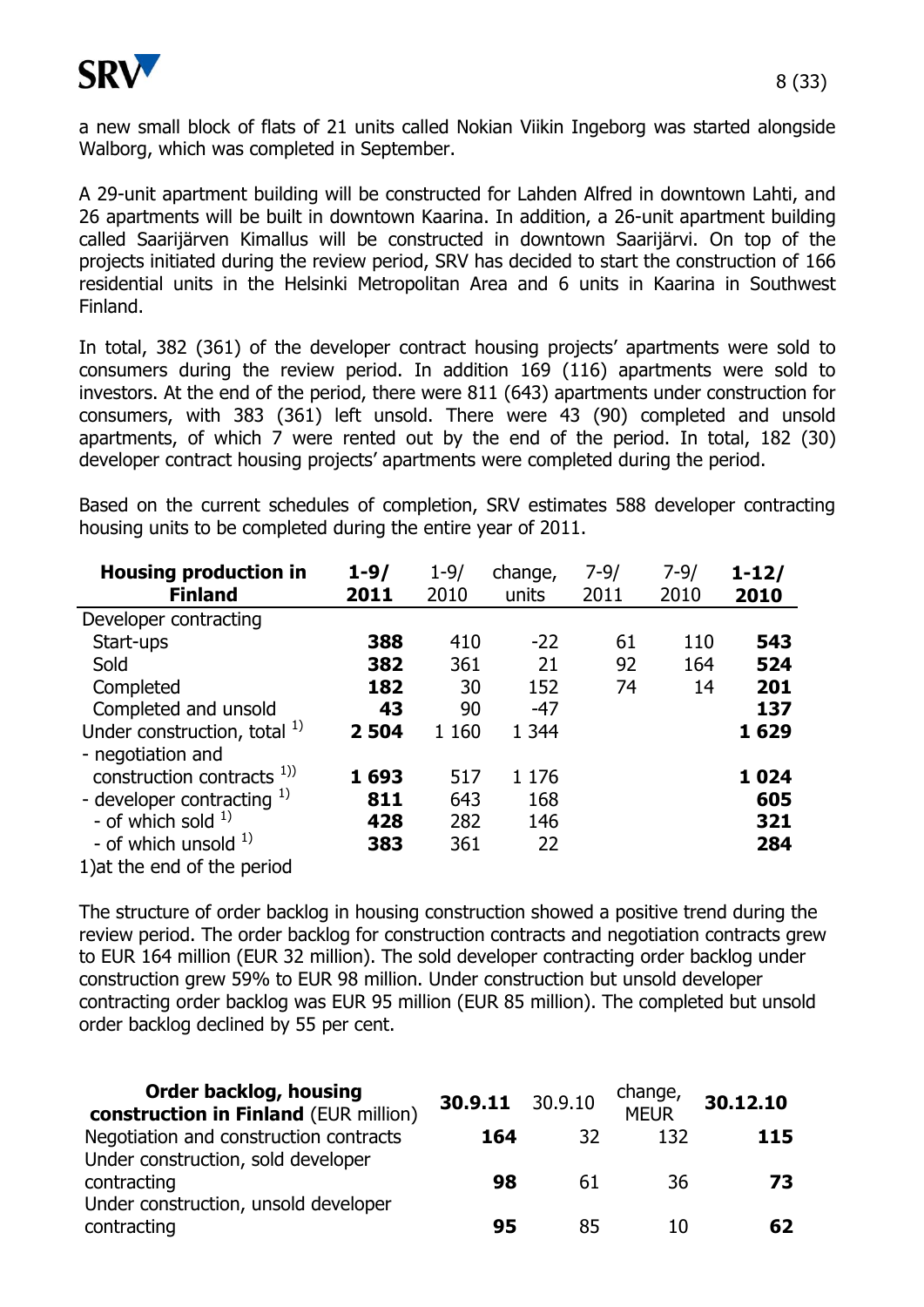

| Completed and unsold developer |     |      |     |     |
|--------------------------------|-----|------|-----|-----|
| contracting                    | 18  | -39. | -22 | -53 |
| Total                          | 374 | 217  | 157 | 303 |

During the review period SRV and VVO concluded a contract, with which SRV bought approximately 18.000 floor square meters of permitted building volume in Suurpelto, Espoo and approximately 8000 floor square meter of permitted building volume in Myyrmäki, Vantaa. The contract also includes a sale of two privately financed apartment house companies totalling 52 apartments, which are under construction alongside shopping centre Willa in Hyvinkää.

SRV continued to participate in the Low2No project, which aims to develop and implement a solution for the construction of low-carbon or no-carbon sustainable urban environments in order to minimise energy consumption. In addition to SRV, other participants in this project, which is partly funded by the Finnish Funding Agency for Technology and Innovation Tekes, include the Finnish Innovation Fund Sitra and VVO Yhtymä Oyj, as well as an international design team put together on the basis of a sustainable constructionrelated competition organised in 2009. The City of Helsinki has allocated a whole block in Jätkäsaari to be built in accordance with the Low2No concept by Sitra, SRV, and VVO. The residential and commercial units within this block will be designed using innovative environmental, spatial, and service-based planning to be implemented as a multi-purpose environment that responds to changing work and living habits.

|                                 | <b>IFRS</b> | <b>IFRS</b> |             |         | <b>IFRS</b> | <b>IFRS</b> | <b>IFRS</b> |
|---------------------------------|-------------|-------------|-------------|---------|-------------|-------------|-------------|
| <b>International Operations</b> | $1 - 9/$    | $1 - 9/$    | change,     | change, | $7 - 9/$    | $7 - 9/$    | $1 - 12/$   |
| (EUR million)                   | 2011        | 2010        | <b>MEUR</b> | $\%$    | 2011        | 2010        | 2010        |
| <b>Revenue</b>                  | 21.4        | 11.2        | 10.2        | 91.4    | 7.8         | 5.7         | 21.7        |
| <b>Operating profit</b>         | $-5.7$      | $-7.3$      | 1.6         |         | $-1.4$      | $-1.2$      | $-8.0$      |
| Operating profit, %             | $-26.6$     | $-65.2$     |             |         | $-18.1$     | $-21.0$     | $-37.1$     |
| <b>Order backlog</b>            | 116.5       | 23.4        | 93.1        | 397.6   |             |             | 20.0        |

International Operations comprises business activities in Russia and the Baltic countries.

Revenue in the International Operations was EUR 21.4 million (EUR 11.2 million) and its share of total revenue of the Group was 5 per cent (3%). Operating loss was EUR 5.7 million (loss of EUR 7.3 million). Increased revenue and improved profitability were attributable to operations volume. The order backlog was EUR 116.5 million (EUR 23.1 million).

Revenue for the third quarter was EUR 7.8 million (EUR 5.7 million) and operating loss EUR 1.4 million (loss of EUR 1.2 million).

# **Russia**

A stakeholders' agreement between SRV, Ilmarinen, Sponda, Etera and Onvest concerning an investment company Russia Invest was signed in September. The company will invest in real estate development projects in Moscow and St Petersburg. SRV will be in charge of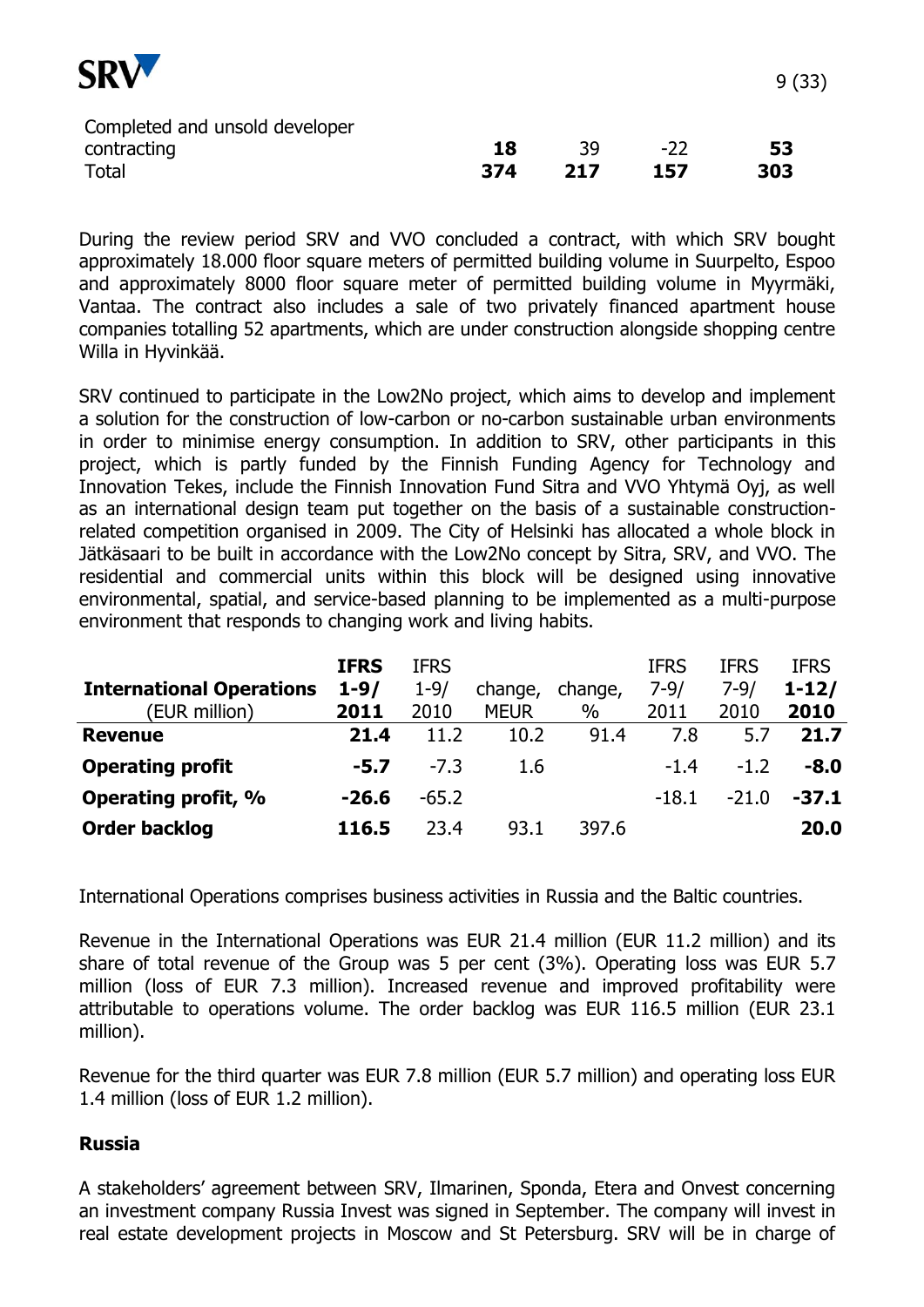

project development and acts as a general contractor of project management in company approved development projects. Partners are committed to total investment of EUR 95.5 million in the company. For Ilmarinen, Sponda and SRV this accounts for EUR 26 million each, EUR 12.5 million for Etera and EUR 5 million for Onvest Group. Stakeholders' shares of the company are divided respectively. Equity will be committed only after investment targets have been identified and decisions have been made. Development projects will be funded in other respects by project-specific bank loans, meaning that the whole investment can equal up to EUR 300 million. Strategy of the investment company is to sell the completed properties after a three year period.

The OOO Pearl Plaza, jointly owned by SRV and the Shanghai Industrial Investment Company, made a decision in January concerning the first phase of the shopping centre project in St. Petersburg. The value of investment is approximately EUR 130 million and funding for the project mainly comes from China. SRV's ownership in this joint venture is 50 per cent. SRV will invest approximately EUR 20 million in the implementation of the first phase. At the same time, SRV signed a project management contract worth approximately EUR 100 million for the planning and construction of an 87 000  $m^2$  shopping centre. The shopping centre will be completed in spring 2013. The first letter of intent was signed with the Finnish Prisma supermarket operator SOK, who will lease 7 600  $m^2$  for a Prisma hypermarket. The preparations of the project have advanced as planned and the building permit was granted at the end of September.

SRV continued the development of the Septem City project in St. Petersburg, which comprises 8.5 hectares of land in the Ohta region. The plans for the area include constructing a shopping centre, office, and business premises, as well as premises for hotel, restaurant, and entertainment services. This project will be implemented in several phases and the first phase will be to construct a shopping centre. The shopping centre concept has received preliminary approval and the process of detaching the first phase as its own legal structure has been initiated. SRV has invested approximately EUR 56.4 million in the acquisition of land areas and properties. The estimated amount of SRV's further investment in land acquisition is about EUR 4.5 million. Currently SRV has an 87.5 per cent ownership in the project, but it will decrease to 77.5 per cent once all the ownership arrangements have been finalised in accordance with the cooperation contract.

During the review period, SRV had a particular focus on the analysis and clarification of the investment sites of VTBC-Ashmore Real Estate Partners I in Moscow. The fund primarily invests in the construction of offices, commercial premises, hotels, and upscale housing in Moscow and St. Petersburg. SRV's share of the investment commitments in the first phase is EUR 20 million. The other investors involved in the fund are VTB Capital and Ashmore Group Plc ('Ashmore'), together with the funds they control, as well as the Finnish pension insurance companies Ilmarinen and Etera. VTB Capital and Ashmore act as sponsors and general partners of the fund. Their tasks include identifying investments and arranging financing for the projects. SRV acts both as an investor and project management contractor with respect to the fund, through which it expects to receive around EUR 200 million worth of project management contracts. Fund's first investment agreement was signed during the review period.

The offices of the Etmia II office and parking house project in the heart of Moscow have been fully leased. SRV's role in the project is to act as co-owner with a 50 per cent stake and was responsible for the construction as project management contractor.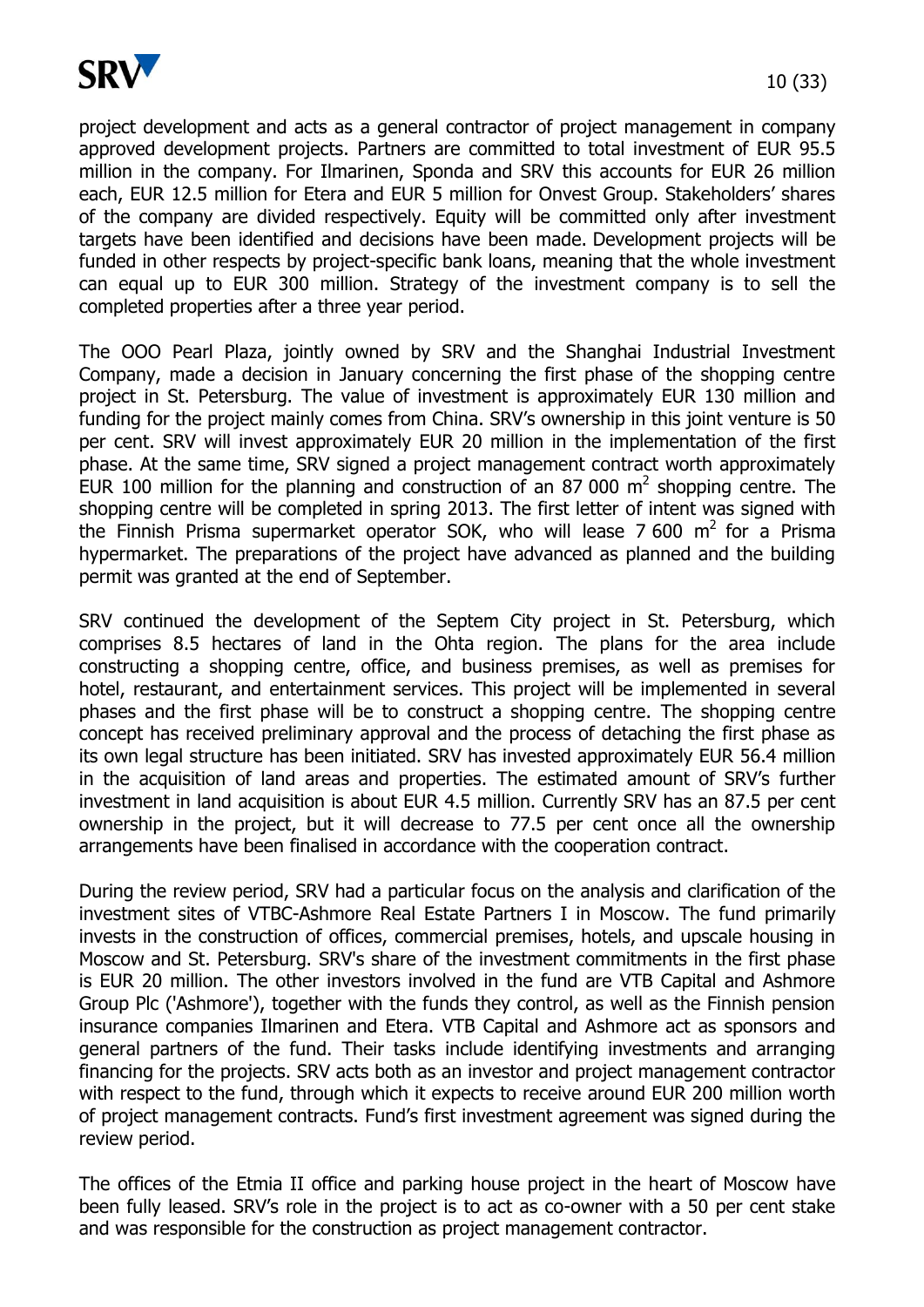

The development of the Eurograd logistics area in St. Petersburg has been temporarily suspended due to local partner's financing difficulties. SRV has 49 per cent ownership in the Russian company that possesses a 24.9 hectare land area located north of St. Petersburg, in the immediate vicinity of the Ring Road. There are plans to build more than 100 000 square metres of logistics premises in several phases over the course of the next few years. The zoning of the area for logistics has been completed.

The financing of the Mytishi shopping centre project in the Moscow region has not advanced, and the implementation possibilities of alternative concepts are being studied. The majority owner of the project is the Finnish real-estate investment company Vicus, with a 75 per cent stake. SRV owns 25 per cent of the shopping centre project and its total investments amount to EUR 7.5 million.

The renovation of the old Aeroport hotel at Sheremetyevo airport in Moscow was continued directly after the completion of the first phace. In St. Petersburg, the renovation of 200 rooms in the Pulkovskaya Hotel were completed and during the review period new contract was signed to renovate the next 200 rooms. The renovation of the Pribaltiskaya Hotel's Aqua Park continued. All three hotels belong to the Wenaas Group. The projects are a continuation of cooperation already started in 2007.

In the city of Vyborg, seven apartments in the Papula residential area were sold during the review period. A total of 22 housing units out of 38 from the first building have been sold, and from the second building, which was started during the review period, two units have been sold.

# **Baltic countries**

Business volumes in the Baltic countries were low. In Estonia, 2 (7) residential units were sold during the period. There were 15 (24) completed but unsold units at the end of the period.

**IFRS** IFRS IFRS IFRS IFRS

| School of Latvia. |  |
|-------------------|--|

|                         | <b>IFRS</b> | IFRS     |             |         | IFRS     | IFRS   | IFRS        |
|-------------------------|-------------|----------|-------------|---------|----------|--------|-------------|
| <b>Other Operations</b> | $1 - 9/$    | $1 - 9/$ | change,     | change, | $7 - 9/$ | 7-9/   | $1 - 12/$   |
| (EUR million)           | 2011        | 2010     | <b>MEUR</b> | $\%$    | 2011     | 2010   | 2010        |
| <b>Revenue</b>          | 9.4         | 7.5      | 1.9         | 25.9    | 3.1      | 2.5    | <b>10.3</b> |
| <b>Operating profit</b> | $-3.5$      | $-3.9$   | 0.4         |         | $-0.8$   | $-1.1$ | $-5.9$      |

Other operations comprise mainly the businesses of SRV Group Plc and SRV Kalusto Oy (equipment).

Revenue of Other Operations during the review period was EUR 9.4 million (EUR 7.5 million) and operating loss was EUR 3.5 million (a loss of EUR 3.9 million). The positive trend in revenue was attributable to higher operation volumes. The operating profit for the third quarter was affected by the increase of development expenses of long-term projects to EUR 3.4 million (EUR 2.5 million). Revenue for the third quarter was EUR 3.1 million (EUR 2.5 million) and operating loss EUR 0.8 million (a loss of EUR 1.1 million).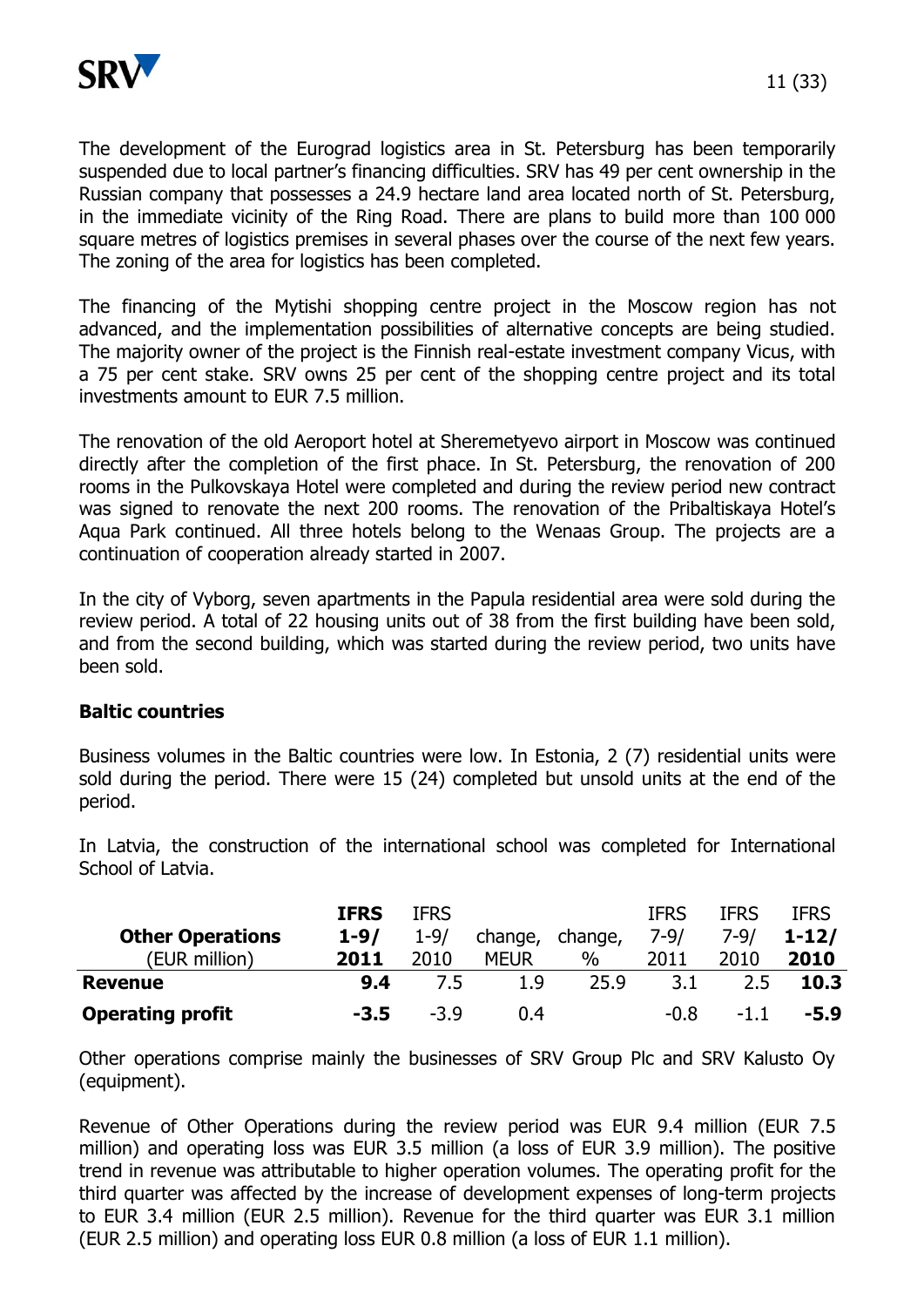

# **Group project development**

SRV's project development remained active through the review period.

The City of Helsinki and SRV signed the contracts relating to the implementation of Kalasatama centre project on 16 August 2011. The impact of the project to SRV's revenue during the next ten years is estimated to total close to EUR one billion accumulating towards the end of the decade.

The local plan changes related to SRV's residential tower plans in Espoo's Keilaniemi area were under review by the Espoo City Planning Committee in April. The plans for the site include some 72 000  $m^2$  for apartments and 9 000  $m^2$  for commercial premises.

SRV is developing a regional development project in connection with the future Niittykumpu metro station in cooperation with the Mutual Pension Insurance Company Varma and Sato Corporation. The City of Espoo granted a planning reservation for the project in June 2010. The plans for the area mainly comprise housing construction as well as a shopping centre. The overall size of the area to be developed is approximately 140 000  $m^2$ . This includes some 80 000  $m^2$  of city land covered by the planning reservation, of which SRV's share is one third. As part of the development project, SRV has purchased the Niittytori shopping centre. The local plan for the area will include the right to build approximately 15 000  $m^2$  of housing.

SRV has started the construction of an office building complex at Derby Business Park located in Perkkaa, Espoo. The site includes three office buildings (20 000  $m^2$ ) that will house, among others, the Siemens headquarters for Finnish operations and the headquarters of SRV. As part of the project, the former Siemens headquarters building, purchased through a joint venture by SRV, Sato Corporation, and the Mutual Pension Insurance Company Varma, will be re-developed into a building suitable for housing construction. The local plan changes for the area are pending. The target for residential floor area is 110,000-120,000  $m^2$ . The plan proposal is expected to be handled by the City Planning Committee in the autumn of 2011.

# **Financing and financial position**

Net operational cash flow was EUR -54.3 million negative (EUR -35.5 million in January-September 2010). The weakening of the cash flow during the review period was attributed to the increase of inventories. The Group's inventories were EUR 389.0 million (EUR 314.8 million), the share of land areas and plot-owning companies being EUR 199.2 million (EUR 174.4 million). The Group's invested capital amounted to EUR 444.2 million (EUR 390.3 million).

At the end of the review period, the Group's financing reserves totalled EUR 138 million, of which the Group's cash assets amounted to EUR 11.6 million, the amount of open-ended account limits and committed undrawn financing reserves and commitments amounted to EUR 112.9 million and withdrawable housing company credits related to RS projects amounting to EUR 14.7 million. The Group's net interest-bearing liabilities were EUR 269.6 million (EUR 229.7 million) on 30 September 2011. Net financing expenses totalled EUR 2.5 million (EUR 2.8 million).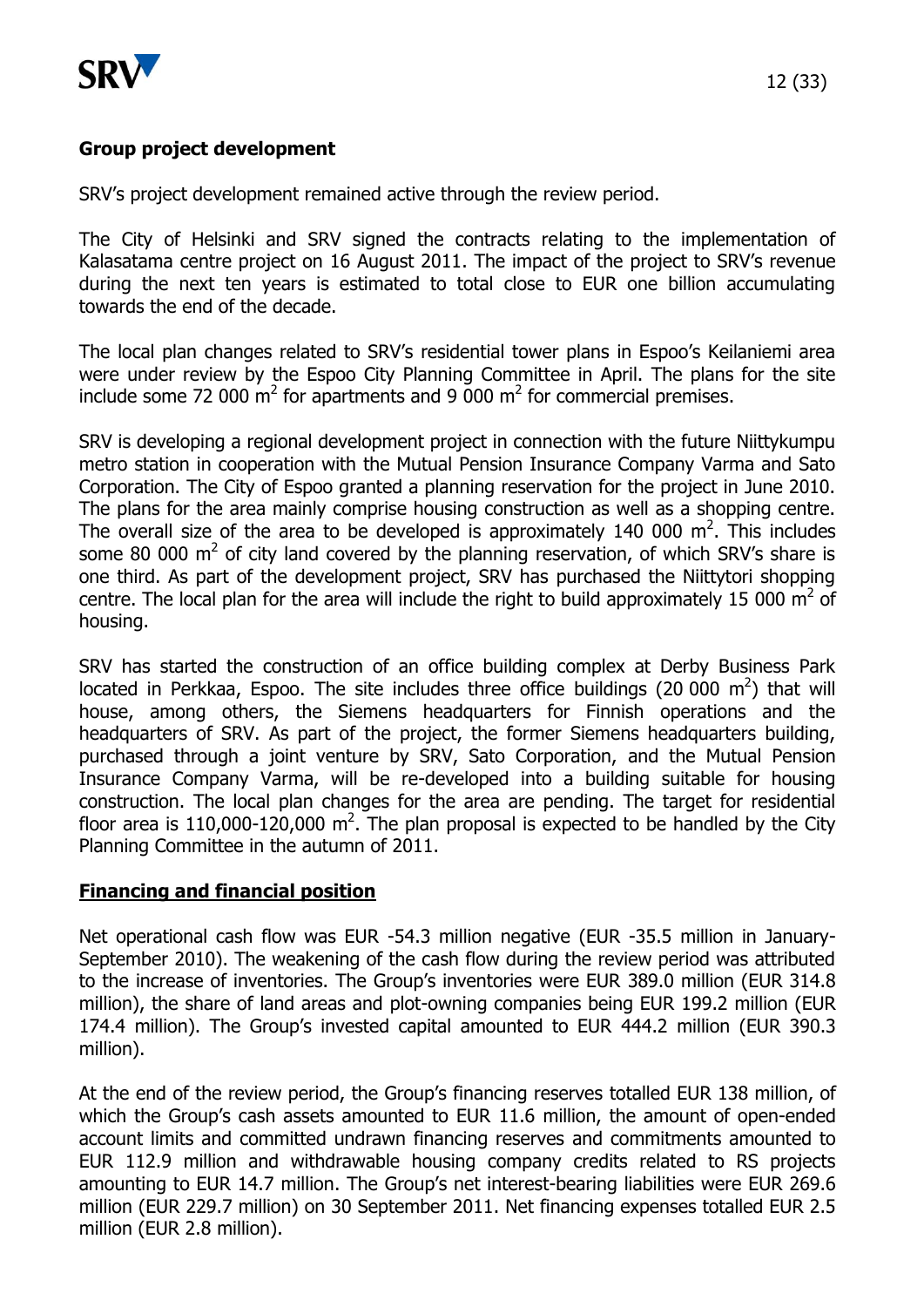

Investments in SRV's developer contracting RS housing projects in Finland including completed, unsold projects, total EUR 111.0 million. SRV estimates that the completion of these projects requires EUR 70.7 million. Undrawn housing corporate loans and receivables related to RS projects total EUR 92.9 million. Investments in the business premises projects on a developer contracting basis total EUR 37.1 million. Investments in the completed international projects total EUR 41.4 million, of which unsold residential projects in Estonia amount to EUR 1.0 million, and EUR 1.9 million in Vyborg. EUR 38.5 million is invested in the Etmia office project.

Equity ratio was 30.9 per cent (35.1%). The change in the equity ratio and net liabilities was affected by the increase in inventories and the EUR 2.5 million derivative agreement signed by SRV with Nordea Bank Ab for 552,833 SRV Group Plc's shares which are considered equal to treasury shares held by the company. The Group's shareholders' equity totalled EUR 161.1 million (EUR 155.3 million on 30 September 2010). The return on investment was 1.4 per cent (3.2%) and the return on equity was 2.4 per cent negative (2.3% positive).

#### **Investments**

The Group's investments totalled EUR 3.7 million (EUR 2.1 million) and were mainly related to the acquisition of machinery and equipment.

## **Unbuilt land areas, land acquisition commitments and land development agreement**

| <b>Land reserve</b><br>30.9.2011                                                            | <b>Business</b><br>construction | <b>Housing</b><br>construction | <b>International</b><br><b>Operations</b> | <b>Total</b>      |
|---------------------------------------------------------------------------------------------|---------------------------------|--------------------------------|-------------------------------------------|-------------------|
| Unbuilt land areas and land acquisition commitments                                         |                                 |                                |                                           |                   |
| Building rights <sup>*</sup> , $m^2$                                                        | 312 000                         | 362 000                        | 851 000                                   | 1 525 000         |
| <b>Land development</b>                                                                     |                                 |                                |                                           |                   |
| agreements                                                                                  |                                 |                                |                                           |                   |
| Building rights <sup>*</sup> , $m2$                                                         | 663 000                         | 333 000                        |                                           | 152 000 1 148 000 |
| * Building rights also include the estimated building rights/construction volume of unzoned |                                 |                                |                                           |                   |
| land reserves and land areas covered by agreements in projects that are wholly or partly    |                                 |                                |                                           |                   |
| owned by SRV                                                                                |                                 |                                |                                           |                   |

#### **Group structure**

SRV is Finland's leading project management contractor that builds and develops commercial and business premises, residential units as well as infrastructure and logistics projects. Apart from Finland, the company operates in Russia and the Baltic countries. SRV Group Plc, the Group's parent company, is responsible for the Group's management, treasury, finance and administrative functions. The Property Development and Building Systems units support and serve all of the Group's business operations.

SRV's business segments are Domestic Operations, International Operations, and Other Operations. Domestic Operations comprises construction management operations of SRV Construction Ltd and property development. Domestic operations has been divided into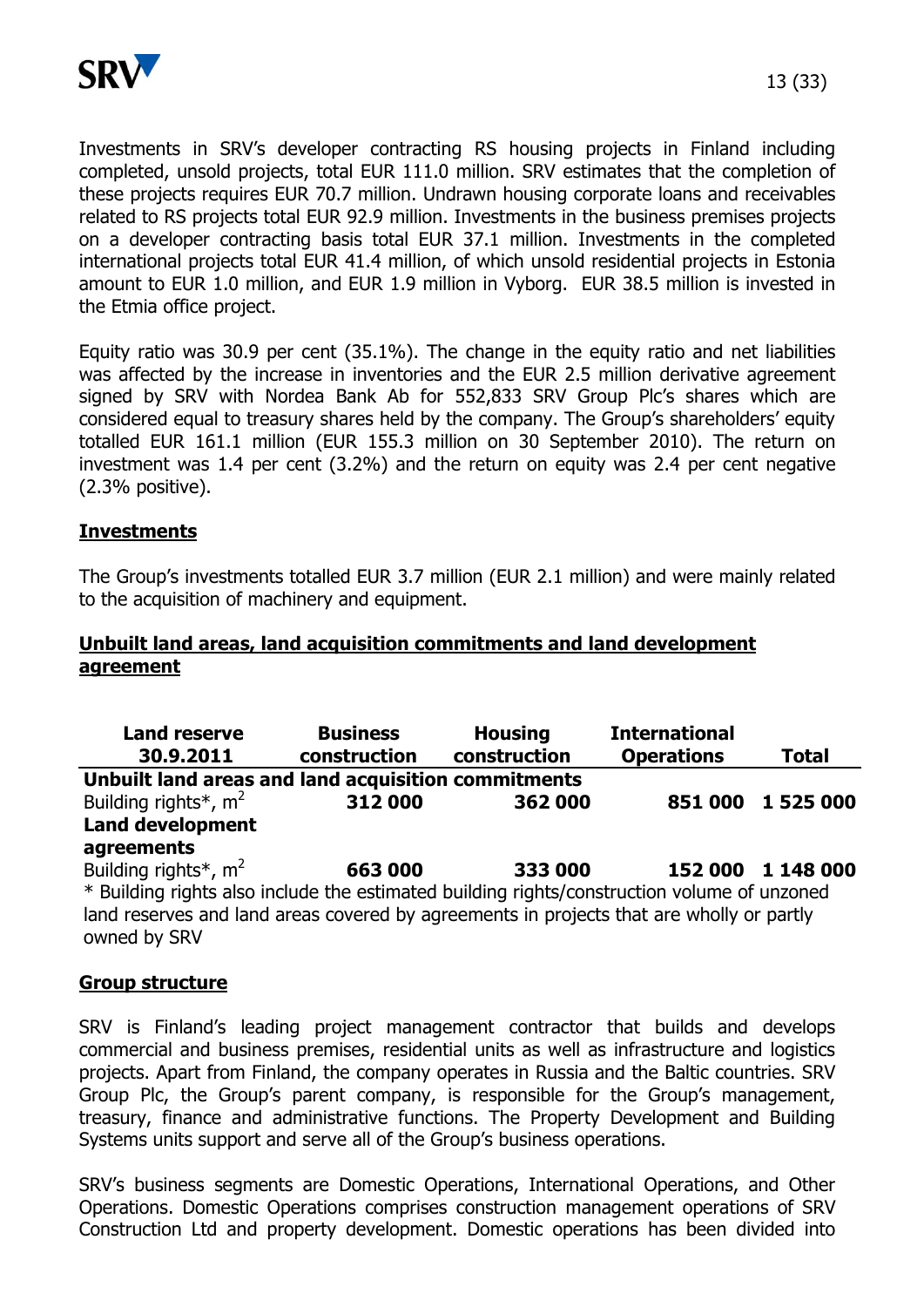

business premises including retail, office, logistics as well as earth and rock construction operations and housing construction. International Operations comprises the business activities in Russia and the Baltic countries. Other Operations consist primarily of the SRV Group Plc and SRV Kalusto Oy businesses.

## **Changes in Group structure**

As of 1 January 2011, SRV merged Business Premises and Housing and Regional business areas in Finland. SRV Construction Ltd is responsible for domestic operations. SRV Asunnot Oy, representing housing business, was merged to SRV Construction Ltd as of 31 March 2011. On 31 May 2011, SRV acquired all shares of Maanrakennus Oy Laatutyö. The annual revenue of Laatutyö is 5 to 7 million Euros. The acquisition is part of SRV's strategy to increase infrastructure construction. In July, SRV acquired 100% ownership of its Estonian subsidiary SRV Kinnisvara AS.

# **Changes in the Group management**

Taneli Hassinen started as Group's Director, Communications and Marketing and member of the Corporate Executive Team at SRV Group Plc as of 15 March 2011. Antero Nuutinen was appointed Director of Housing in Finland and member of Corporate Executive Team as of 22 September 2011. Previous Director of Housing in Finland, Juha-Veikko Nikulainen, left the company on 22 September 2011.

# **Personnel**

SRV had an average payroll of 864 (787) employees, of whom 624 (568) were white-collar. The parent company had an average staff of 45 (47) white-collar employees. At the close of the review period, the Group had 914 (793) employees, of whom 44 (45) were employed by the parent company. 168 (135) employees work in subsidiaries abroad. SRV had a total of 51 (23) trainees working in summer jobs and in work training as well as students working on their thesis or diploma in the Group's operations in Finland.

| <b>Personnel by business area</b> | 30.9.2011 | 30.9.2010 | Share of Group<br>personnel,<br>30.9.2011, % |
|-----------------------------------|-----------|-----------|----------------------------------------------|
| Domestic operations               | 654       | 562       | 71.5                                         |
| International operations          | 178       | 152       | 19.5                                         |
| <b>Other Operations</b>           | 82        | 80        | 9.0                                          |
| Group, total                      | 914       | 794       | 100.0                                        |

The Board of Directors of SRV Group Plc decided on 17 February 2011 on a new long-term share-based incentive plan for the SRV Group key personnel. The Plan is directed to approximately 70 employees. The Plan is valid for the years 2011–2016, and the potential reward from the Plan is based on the increase in SRV Group Plc's share price. The Plan is carried out as share bonus rights. Their value is based on the price development of SRV's shares. The maximum total amount of bonus rights granted is 2,000,000.

According to the incentive plan terms half of the value increase calculated from the price development of SRV's share is given to the key employees in SRV's shares and half is paid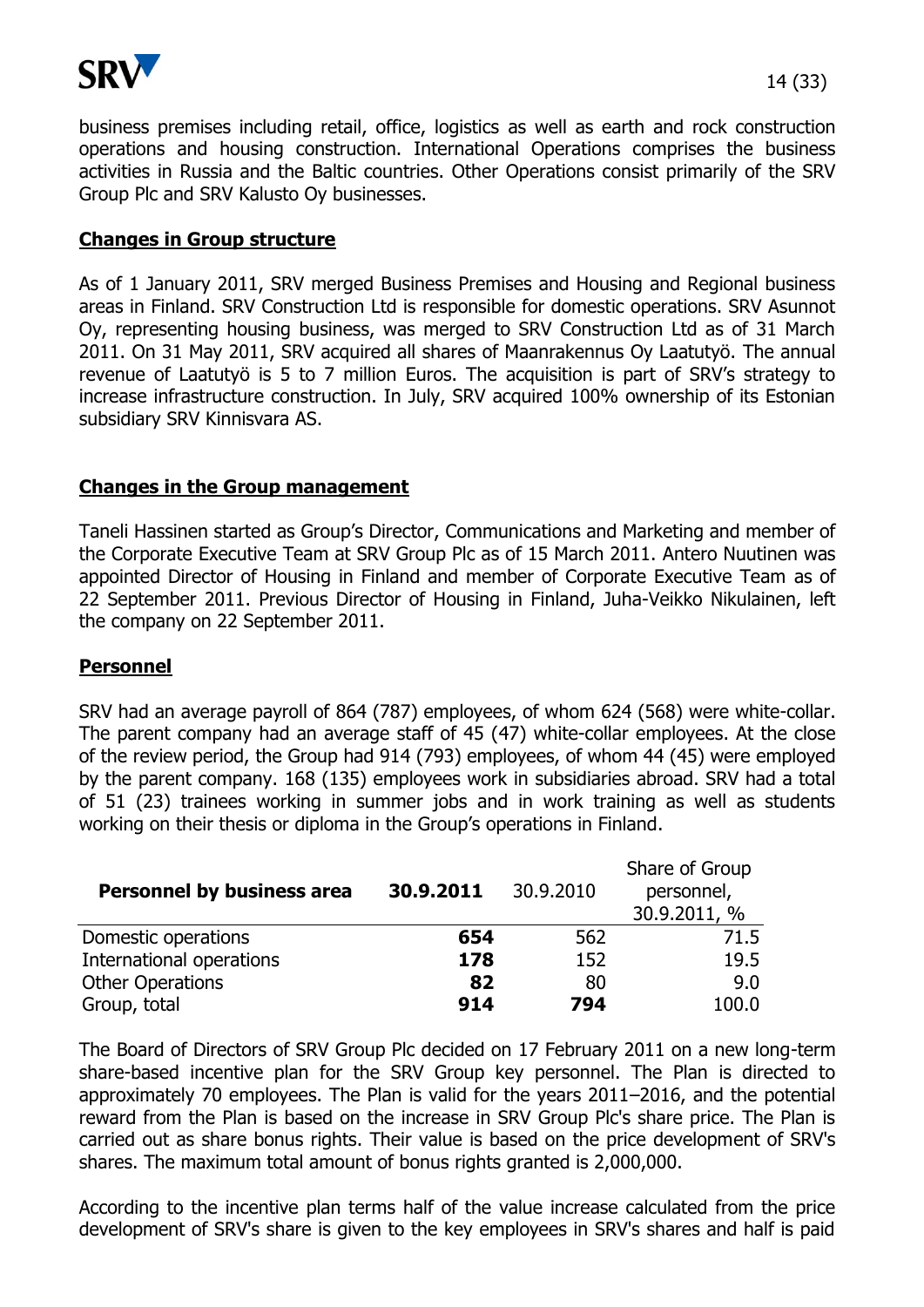

in cash for taxes arising from the bonus. There is a restriction concerning the transfer of shares and a restriction period.

Theoretical market value of the plan was EUR 2.3 million on 16 February 2011. The theoretical market value is calculated by the Black & Scholes model used for pricing options with the following criteria: share price EUR 7.43, reference share price EUR 6.81, risk-free interest rate 2.5% and volatility 33 per cent. Based on the plan, approximately 1,7 million bonus rights have been granted.

## **Outlook for construction**

The recovery of the world economy has continued, but it is unstable. The expected growth of the Finnish economy is 4 per cent in 2011.

The start-ups of building construction are predicted to increase around 4% this year. The total number of building permits went down in early 2011. Construction cost index is in clear upswing. Employment in construction will somewhat improve this year.

Strong consumer confidence and interest rates that are low for now have kept demand at a decent level in the housing market. Start-ups this year equal the long term annual housing needs, i.e. around 34,000 housing units. On a longer perspective, the need for residential construction is sustained for instance by migration to growth centres and smaller households. However, the growth in demand is estimated to slow down. Moreover, prevailing economic situation and employment rate as well as higher interest rates create uncertainties in the housing sales.

Weak employment trends, increased interest rates, or disruptions in the global economy caused by crises may have negative short-term effects on the housing market. In the longer term, trends such as migration to population growth centres and the smaller size of households will increase the need for housing construction.

Commercial and office real-estate markets remained low and the vacancy rates of office spaces are particularly high. This year slightly more commercial and office buildings will be started than last year, but the number is estimated to go down slightly again next year.

Call for renovation continues to be good this year. The growth of the building stock, its ageing and the modernization of technical standards will maintain the volume of renovation works in years to come. The weakening of the outlook for civil engineering construction will even out next year when the ongoing infrastructure projects start to affect.

The economy in the Baltic countries is estimated to strengthen this year. The accelerated inflation may jeopardise the development of domestic demand in Estonia and Lithuania, in particular. Activity in the construction sector and real-estate market remains at a low level.

The Russian economy has turned into a slow growth. GNP is estimated to grow around 5.5% in 2011 as private consumption accelerates the recovery. The changes in oil price estimates is predicted to increase the governments income by nearly 20% more than budgeted. Inflation has gobbled up the growth of real wages. Investment activity is expected to revive in the real-estate market in 2011.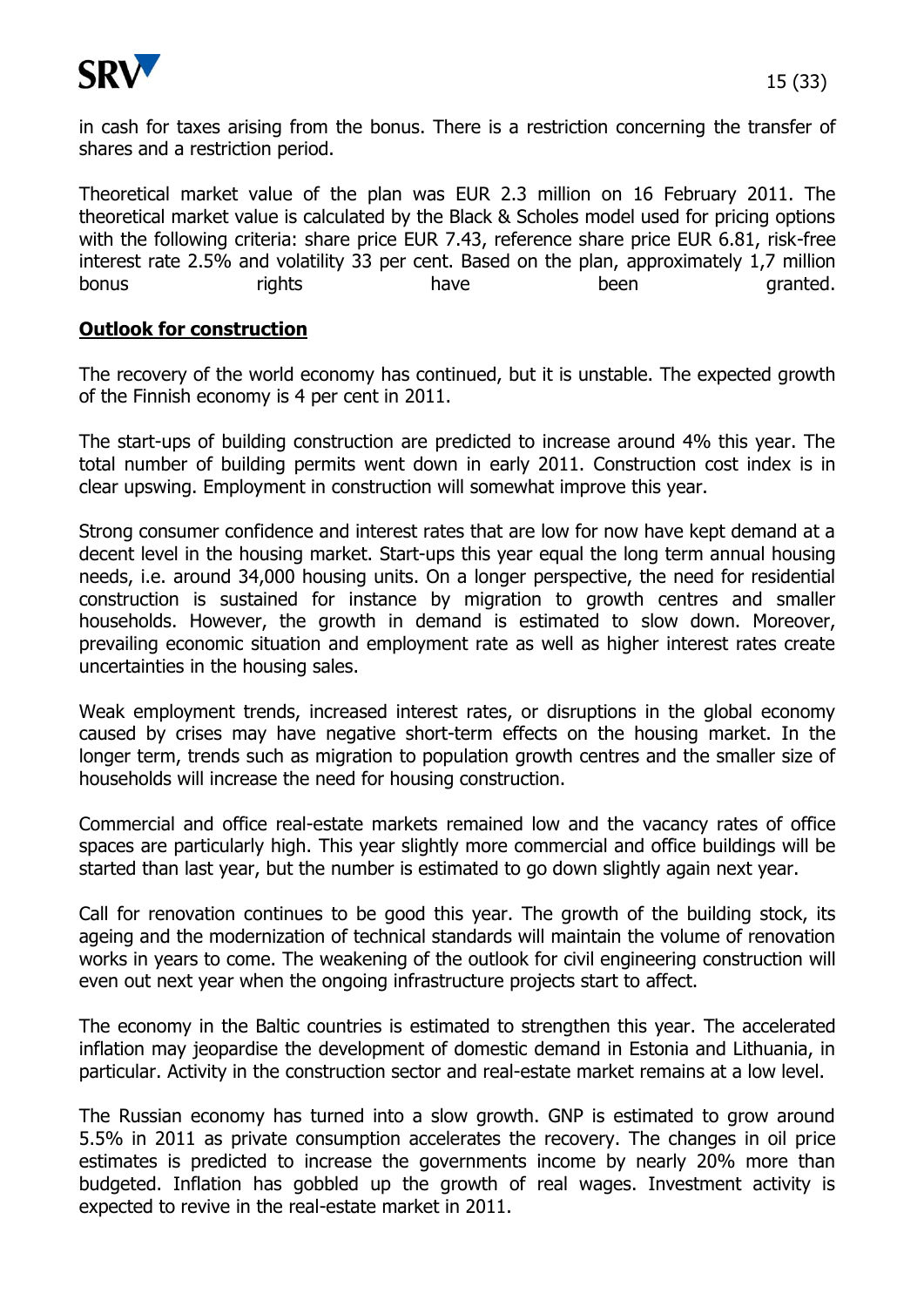

#### **Risks, risk management and corporate governance**

General economic trends and changes in customers' operating environments have an immediate effect on the construction and property markets. This may change, among other things, the development of SRV's order backlog volume and operational profitability as well as prolong the time that SRV's equity is tied to projects. A change in the general interest level has a direct impact on both SRV's cash flow from operating activities and financing costs. The general economic trend is unstable and the global governmental financial crisis creates uncertainty to economic development. Demand for property investments has remained weak. Interest rates are still low, but pressures to raise rates exist. Compared to pre-recession times, the availability of credit from banks is lower and loan margins are clearly higher. Property values face pressures and the number of property transactions and, in particular, new large-scale project start-ups, remains low due to difficulties in securing financing.

SRV's revenue is generated by construction projects, and the company's result depends on the profitability of individual projects as well as their progress. Fierce competition for new orders in the construction sector may affect the volume and profitability of SRV's new order backlog. In developer contracting projects, recognition of revenue is based mainly on the Completed Contract method. Revenue recognition depends on the percentage of sold premises in delivered projects. Delivery schedule of developer contracting projects can affect essentially on the development of revenue and profit for the financial year and the quarters. Project sales are affected by factors such as the availability of financing for the buyer and occupancy rate. When sales are delayed, the recognition of revenue and operating profit is delayed correspondingly. Postponed start-ups of developer contracting projects increase the level of development expenses, which are recorded as costs. The slowdown in housing sales will increase sales and marketing costs and interest expenses in developer contracting housing production. After a rapid decline, housing sales have recovered in Finland, but the unstable economy weakens the outlook of housing sales. Rise in interest rates and weakening in consumer confidence create a significant risk relating to housing demand.

Construction is subject to significant cost risks relating to subcontracting and deliveries, and the control of these underlines the need for long-term planning. A weak economic cycle increases financial risks relating to subcontractors. Construction sector has implemented an invert value added tax policy. As new procedure it requires reinforced accuracy from administration. SRV's contracting model requires skilled and competent personnel. Warranty and liability obligations related to construction can span up to ten years. Construction costs in many materials have risen considerably, but as the construction activity decline the trend is changing.

SRV is involved in some arbitration and legal proceedings. SRV's management believes that the cases or their outcome do not have a significant impact on SRV's financial result. SRV has initiated arbitration proceedings against real estate company Espoontori. The dispute relates to renovation of Espoontori shopping center. Real estate company Espoontori is owned by Citycon Oyj. Financial value of the dispute is about EUR 4,6 million (VAT included).

Besides land acquisition risks, property projects face other challenges, such as those related to the outcome of zoning, soil conditions, financing, commercialisation of projects,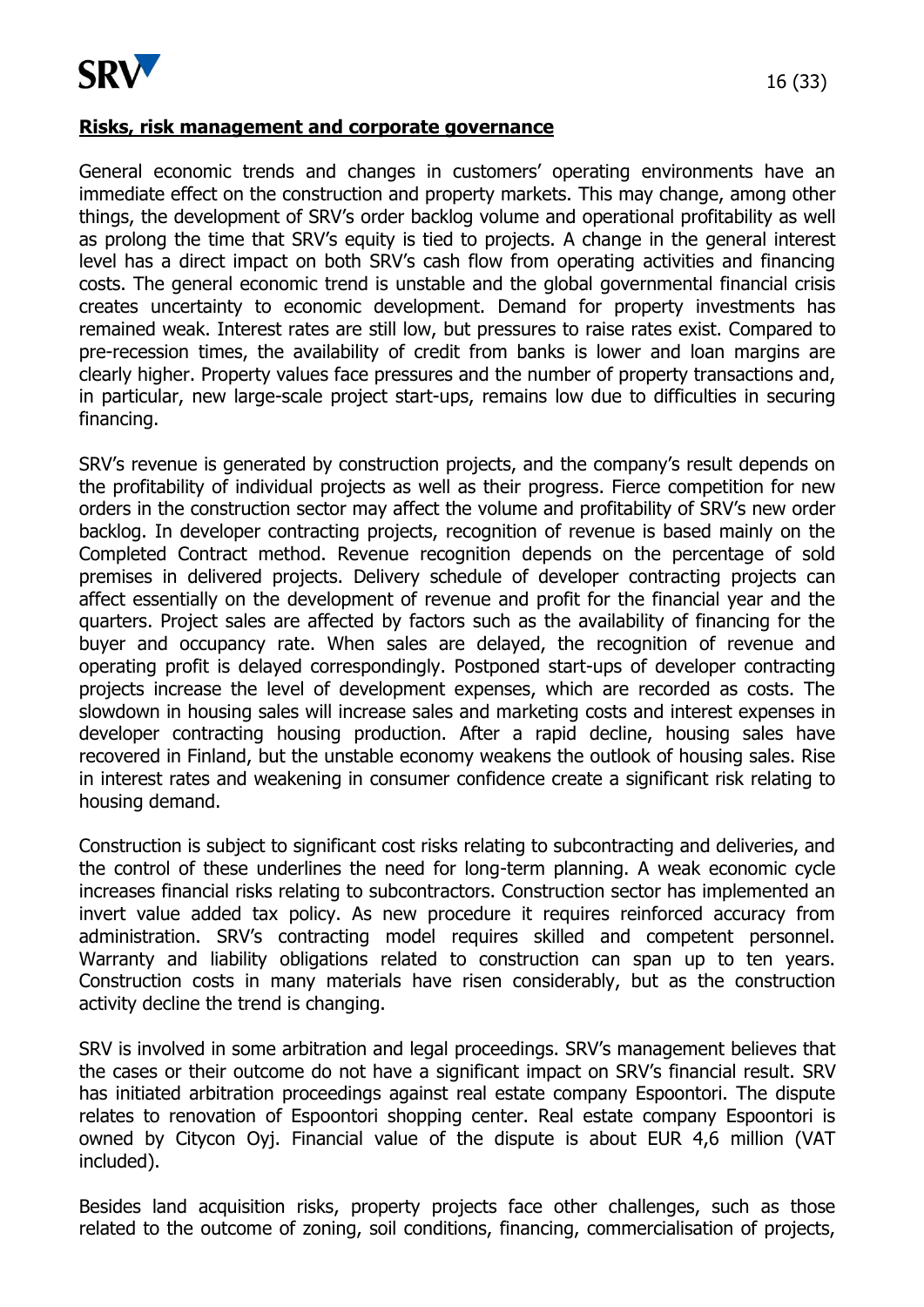

partners, and the geographical location and type of project. SRV measures its land reserves at cost of acquisition according to IFRS standard. If the cost of acquisition, added with construction costs, is lower than the fair value of the property, the value of the property will be reduced. In accordance with its strategy, SRV has focused on developer contracting projects and has increased its land acquisition in Finland and Russia, in particular. Availability of property financing affects the progress and start-up decisions of development projects. SRV's goal is to carry out large development projects in co-operation with real estate investors with project funding. The decline in availability of investor and project funding may increase SRV's own share of project funding and lower the Groups equity ratio, reduce Groups liquidity and availability of other funding.

The financial risks connected with SRV's operations are interest rate, currency, liquidity and contractual party risks, which are discussed in more detail in the Notes to the Financial Statements 2010. Currency risks are divided into transaction risks and translation risks. Transaction risks are related to currency-denominated business and financing cash flows. The accounting effects of translation risks are shown in the translation differences of equity in the consolidated figures in investments made in foreign currency.

Liquidity risks may have an effect on the Group's earnings and cash flow if the Group is unable to ensure sufficient financing for its operations. SRV maintains adequate liquidity by means of efficient management of cash flows and solutions linked to it, such as binding lines of credit that are valid until further notice. The company has a long-term liquidity arrangement (EUR 100 million), which mature partly in December 2012 and partly in December 2013. The company's financing agreements contain customary terms and conditions. The financial terms and conditions of the agreements concern the equity ratio.

The Group's risk management is carried out in line with the Group's operations system and control is exercised in accordance with the Group strategy approved by the Board of Directors of the Group's parent company. SRV also makes every effort to cover operational risks by means of insurance and contractual terms.

A more detailed account of SRV's risks, risk management and corporate governance policies has been disclosed in the 2010 Annual Report and Notes to the Financial Statements.

#### **Corporate governance and resolutions of general meetings**

The Annual General Meeting of SRV Group Plc was held on 15 March 2011. The AGM adopted the financial statements and granted release from liability to the members of the Board of Directors and the Presidents and CEOs. A dividend of EUR 0.12 per share was declared. The dividend was paid on 25 March 2011. Mr Ilpo Kokkila was elected chairman of the Board of Directors and Mr Arto Hiltunen, Mr Olli-Pekka Kallasvuo, Mr Timo Kokkila, Mr Matti Mustaniemi and Mr Ilkka Salonen were elected to seats on the Board. The firm of public accountants Ernst & Young Oy was elected as the company's auditor.

The general meeting authorised the Board of Directors to decide on the acquisition of the company's own shares, using the company's unrestricted equity. The Board was authorised to acquire a maximum of 3,676,846 own shares, however, in such a manner that the number of shares acquired on the basis of this authorisation when combined with the shares already owned by the company and its subsidiaries, does not at any given time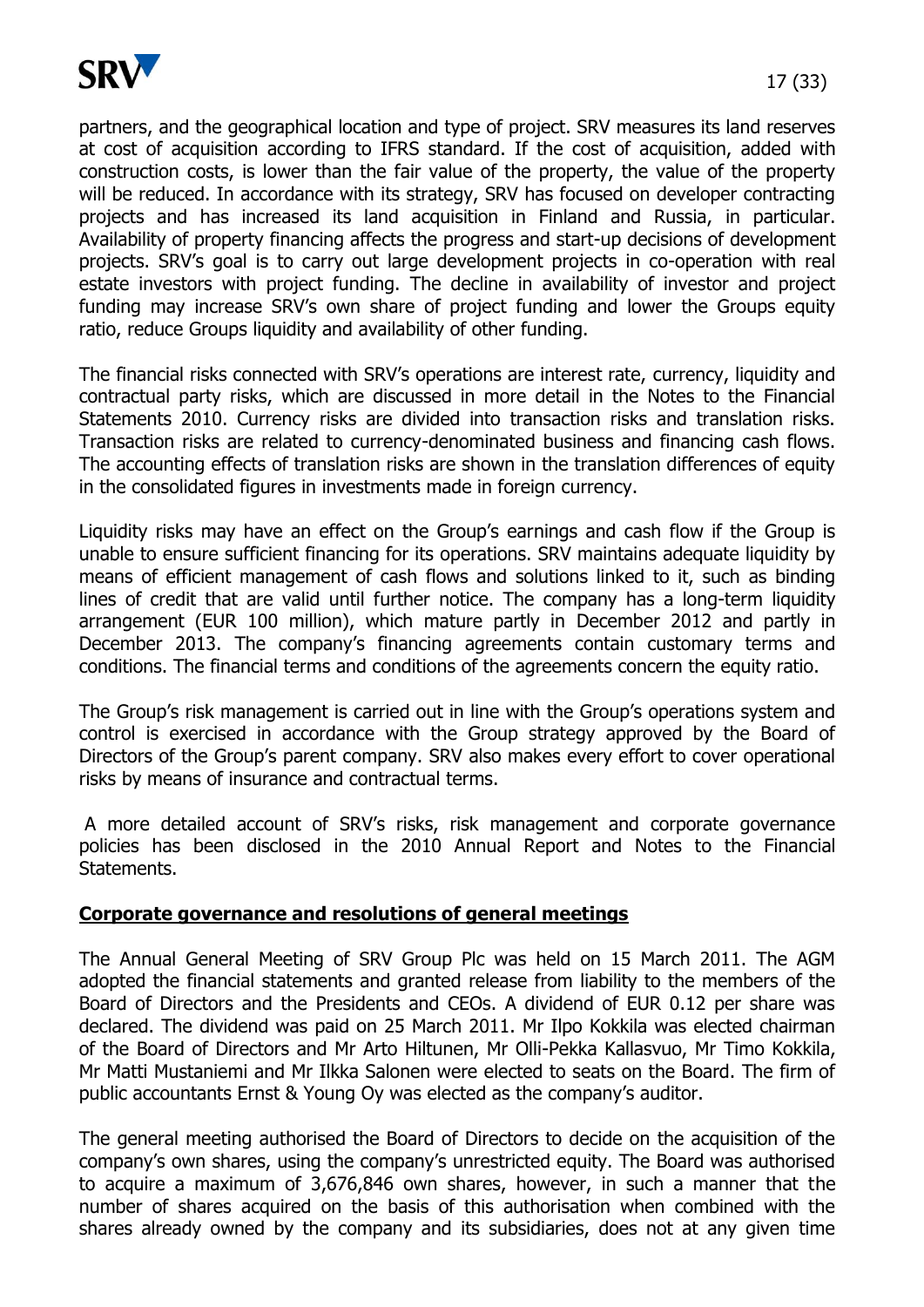

exceed 3,676,846 shares, or 10 per cent of all shares of the company. Based on this authorisation, the Board may acquire a maximum of 3,676,846 shares of the company in public trading arranged by Nasdaq OMX Helsinki Oy at a market price valid at the moment of acquisition, and a maximum of 2,400,000 shares of the company in public trading arranged by Nasdaq OMX Helsinki Oy or otherwise at a maximum price of EUR 4.45 per share, the maximum being, however, 3,676,846 shares. The aforementioned authorisations include the right to acquire own shares otherwise than in proportion to the holdings of the shareholders. Based on these authorisations, the shares can be acquired in single or multiple parts.

The general meeting authorised the Board of Directors to decide on the issue of new shares or the transfer of treasury shares against payment or without consideration. This authorisation includes the right to issue new shares or to transfer the treasury shares in deviation from the shareholders' pre-emptive subscription right under the terms of the Companies Act. This authorisation is in force for two years from the decision of the meeting.

In its organisational meeting on 15 March 2011, the Board of Directors elected Olli-Pekka Kallasvuo vice chairman of the Board, Matti Mustaniemi chairman of the Audit Committee, Olli-Pekka Kallasvuo and Timo Kokkila members of the Audit Committee, Arto Hiltunen and Ilkka Salonen members of the Nomination and Remuneration Committee and Ilpo Kokkila chairman of the Nomination and Remuneration Committee.

#### **Shares and shareholders**

SRV Group Plc's share capital is EUR 3,062,520. The share has no nominal value and the number of shares outstanding is 36,768,468. The company has one class of shares. SRV had a total of 5,900 shareholders on 30 June 2011.

The company received the following flagging notification during the review period.

Bank AB (publ) announced that as a result of the transaction on 15 March 2011 its holding of SRV Group Plc's shares and voting rights fell below 1/20 and Nordea Pankki Suomi Oyj's holding of SRV Group Plc's shares and voting rights exceeded 1/20.

According to Nordea Bank AB's (publ) notification the portion of ownership of shares and voting rights of Nordea Group in SRV Group Plc has fallen below 1/20 as a result of the transactions on 11 April 2011. Nordea Pankki Suomi Oyj sold all 1,909,483 SRV Group Plc's shares it had owned to Nordea Bank AB (publ) on 11 April 2011. On 11 April 2011, Nordea Bank AB (publ) sold 1,356,650 SRV Group Plc's shares as a part of the total return swap described in the flagging notification of 5 January 2011 to SRV Group Plc.

SRV Group Plc's ownership of the company's own shares exceeded momentarily 1/20 on 11 April 2011. On 11 April 2011, SRV realized part of a derivatives contract concluded between the company and Nordea Bank AB (publ.) on 5 January 2010 in respect of 1,356,650 company shares for EUR 4.45 per share. In deviation from shareholders' pre-emptive rights, SRV implemented a directed share issue in which 1,500,000 million shares were offered for subscription at a price of EUR 6.60 per share. The share issue was subscribed immediately. The arrangement increased SRV's equity capital by EUR 9.9 million. After the share issue, SRV's holding of its own shares fell below 1/20.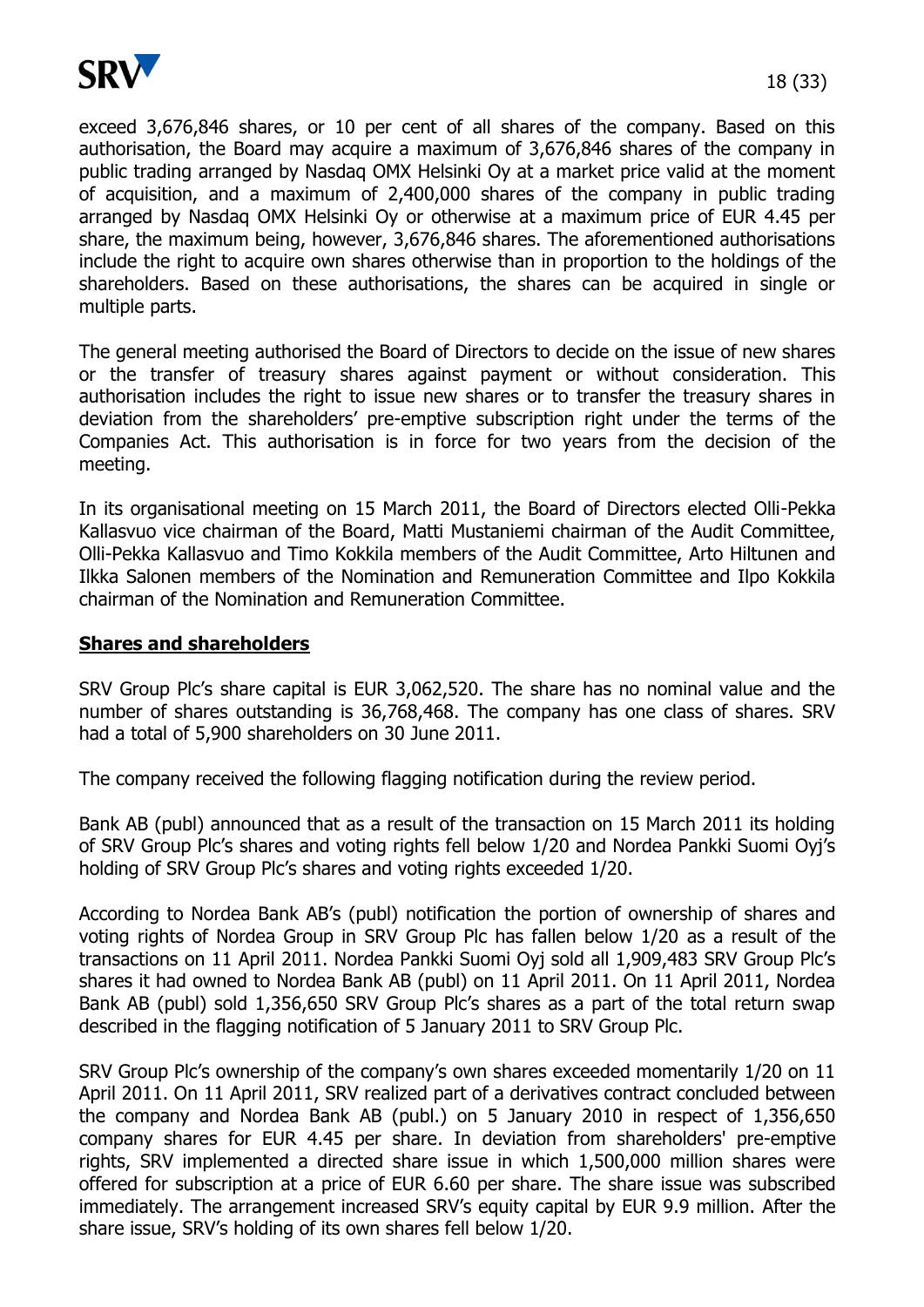

The share closing price at OMX Helsinki at the end of the review period was EUR 4.48 (EUR 6.63 on 31 December 2010, change -32,4%). The highest share price in the review period was EUR 7.43 and the lowest was EUR 3.83. The change in the all-share index of the Helsinki Stock Exchange (OMX Helsinki) during the same period was -31.2 per cent and the OMX Industrial and Services index -35.0 per cent.

At the end of the review period, SRV and Nordea had derivative contract (total return swap) for 552,833 SRV's shares on a price of EUR 4.45 per share (totalling EUR 2.5 million). These shares are considered equal to treasury shares held by the company. As the contract matures, the shares will be sold to SRV Group Plc or an entity named by SRV. The market capitalisation of the shares was EUR 2.5 million at the end of the review period.

At the end of the review period, SRV Group Plc held 1,261,779 its own shares, taking the derivative contract into consideration (3.4 per cent of the total number of the company's shares and voting rights). On 1 October 2011 the Group held 1,261,779 shares (3.4 per cent of the total number of the shares and voting rights).

## **Financial targets**

As SRV's medium term aim, the Board of Directors has set the achievement of annual average growth of approximately 15 per cent in Group revenue and annual average growth of over 30 per cent in revenue from International Operations. SRV aims to increase the level of operating profit and, in the medium to long term, to achieve an operating margin of 8 per cent. In addition, the company aims to maintain an equity ratio of over 30 per cent. Realisation of the sales of developer contracting projects has a substantial effect on the development of profitability.

#### **Events after the end of the review period**

SRV and Stora Enso Oyj submitted a proposal on 3 October 2011 to the Real Estate Board of the City of Helsinki that a site in the Jätkäsaari district of Helsinki be reserved for unique wooden construction project. Site of Planed Wood City includes office, hotel and commercial buildings. The first buildings are expected to be completed in 2013. The reservation of SRV and Stora Enso totals approximately 27.000 square meters of floor and the buildings are planned to be constructed with Stora Enso's new Urban MultiStorey™ wood construction concept.

SRV sold logistics center GCC Ilvesvuori to Pohjola Insurance Ltd on 26.10.2011. The building will be completed by fall 2012. Center is based on a Grand Cargo Center concept, developed by SRV, and has a floor area of approximately 7300 square meters.

#### **Previous outlook for 2011**

17 February 2011

Revenue and profit before taxes in 2011 are expected to exceed the previous year's level.

3 August 2011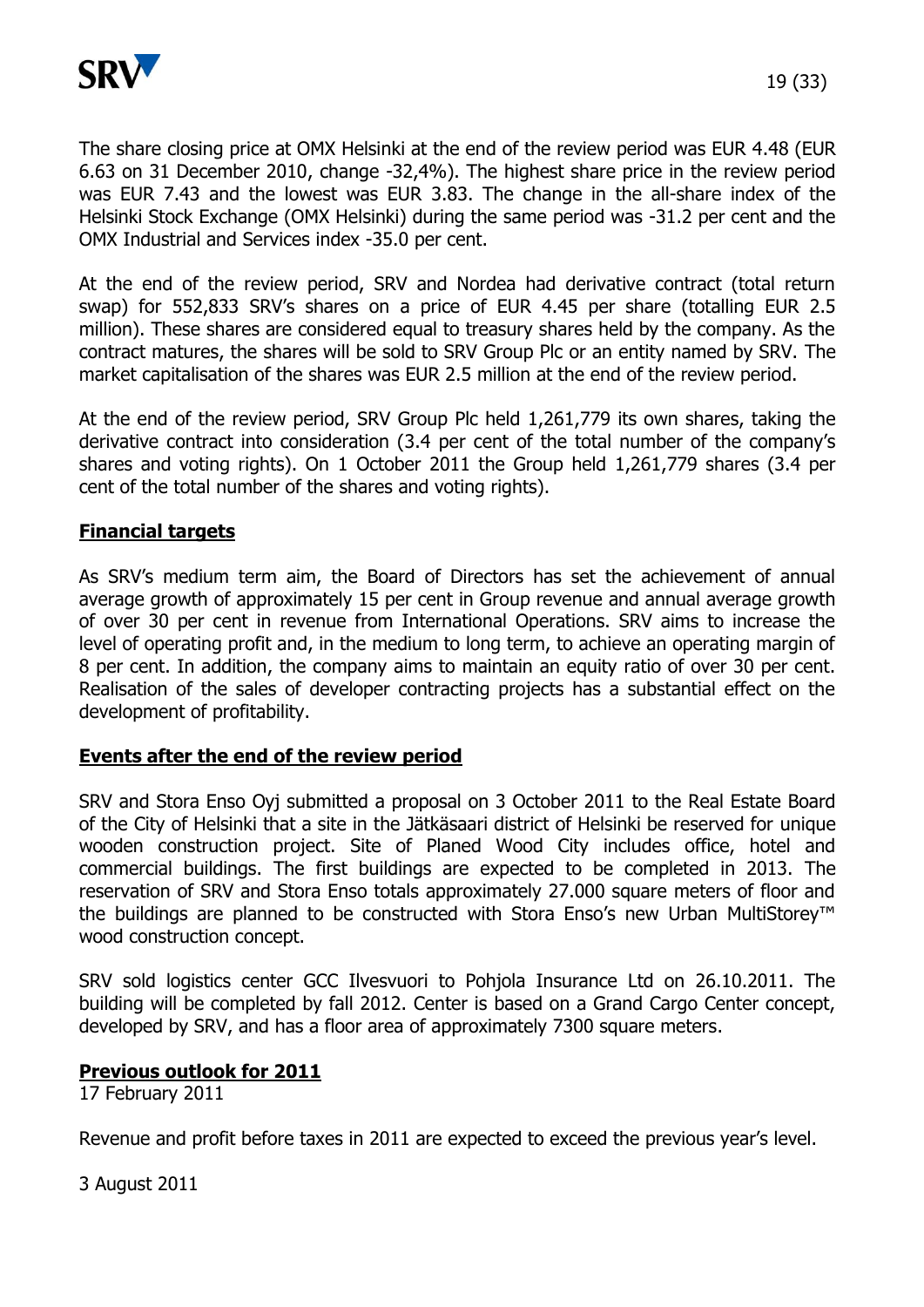

SRV adjusts its outlook for the whole year 2011 regarding revenue and operational profitability. The allocation and development of revenue and profitability is due to the fact that the completion of developer contracting residential production and building up of the international order backlog accumulate towards the latter part of the year.

Revenue is estimated to total EUR 650 million (EUR 484.4 in January-December 2010) and the profitability of both domestic and international operations is estimated to improve during the second half of the year compared to the first half of 2011. The outlook for the whole year is maintained and profit before taxes is expected to exceed the previous year's level.

# **Outlook for 2011**

The allocation and development of revenue and profitability is dependant on completion of developer contracting residential production, which accumulates towards the latter part of the year, development of construction margins, and the realisation of planned sales.

Revenue for the year 2011 is estimated to total EUR 650 million (EUR 484.4 in January-December 2010). Profitability of both domestic and international operations is estimated to improve during the second half of the year compared to the first half of 2011. Profit before taxes for the fourth quarter is estimated to exceed EUR 10 million and the profit for the whole year 2011 is expected to exceed the previous year's level (EUR 7.9 million).

Espoo 1 November 2011

Board of Directors

All forward-looking statements in this review are based on the management's current expectations and beliefs about future events, and actual results may differ materially from the expectations and beliefs such statements contain.

For further information, please contact:

Jukka Hienonen, CEO, Tel. +358 201 455 213 Hannu Linnoinen, Senior Executive Vice President, CFO, Tel. +358 201 455 990 or +358 50 523 5850 Taneli Hassinen, Director Communications, Tel. +358 201 455 208 +358 40 504 3321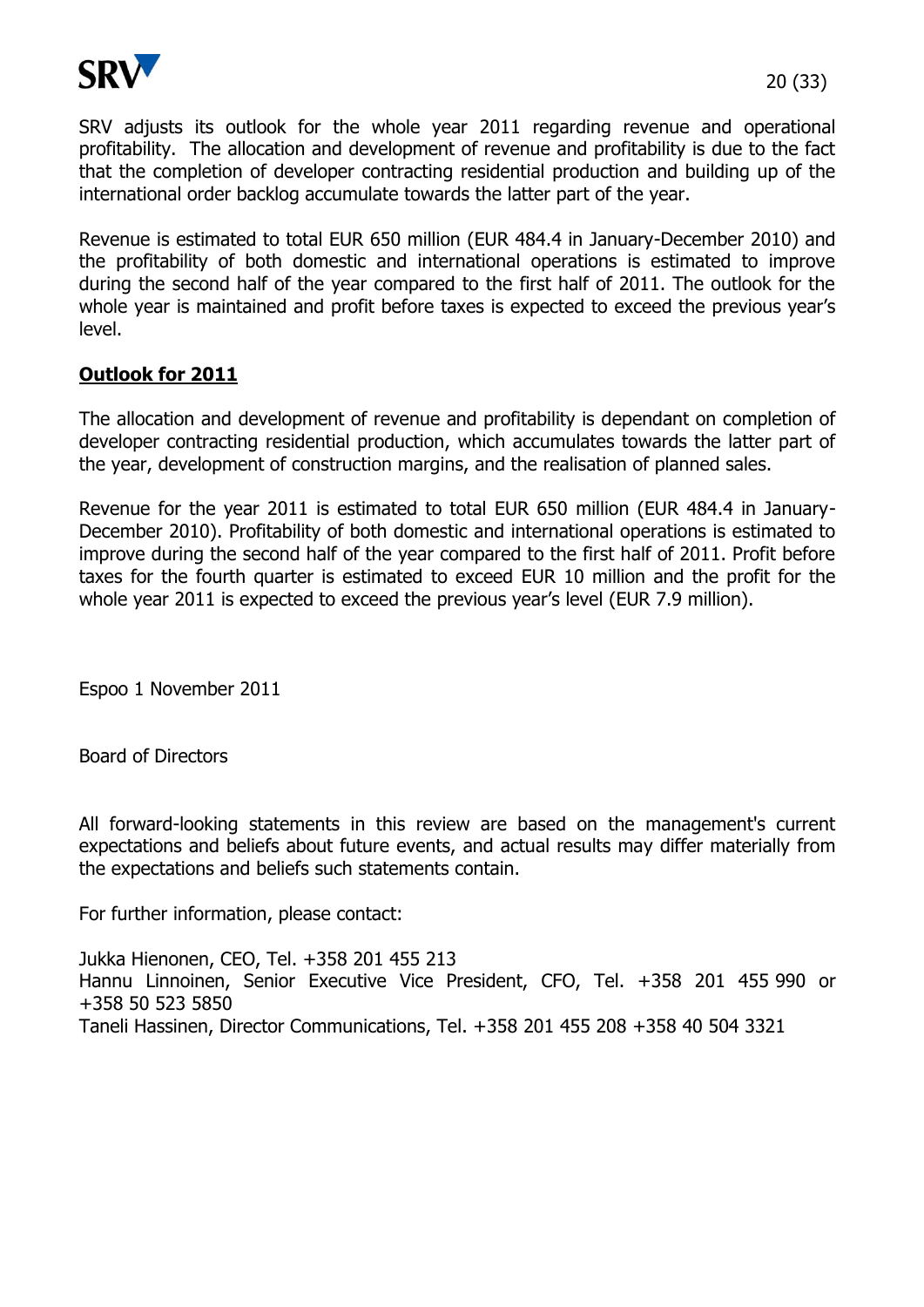

# **Key figures:**

|                                              |                             | <b>IFRS</b>      | <b>IFRS</b>     | <b>IFRS</b>              | <b>IFRS</b>              | <b>IFRS</b>     |
|----------------------------------------------|-----------------------------|------------------|-----------------|--------------------------|--------------------------|-----------------|
|                                              |                             | $1 - 9/$         | $1 - 9/$        | $7 - 9/$                 | $7 - 9/$                 | $1 - 12/$       |
|                                              |                             | 2011             | 2010            | 2011                     | 2010                     | 2010            |
| Revenue                                      | <b>EUR million</b>          | 405.5            | 326.3           | 136.3                    | 115.2                    | 484.2           |
| Operating profit                             | <b>EUR million</b>          | 0.9              | 6.6             | 0.2                      | 3.5                      | 12.5            |
| Operating profit, % of revenue               | $\%$                        | 0.2              | 2.0             | 0.2                      | 3.0                      | 2.6             |
| Profit before taxes                          | <b>EUR million</b>          | $-1.6$           | 3.8             | $-1.5$                   | 3.8                      | 7.9             |
| Profit before taxes, % of revenue            | $\%$                        | $-0.4$           | 1.2             | $-1.1$                   | 3.3                      | 1.6             |
| Net profit attributable to equity holders of |                             |                  |                 |                          |                          |                 |
| the parent company                           | <b>EUR million</b>          | $-2.4$           | 3.1             | $-1.9$                   | 2.7                      | 6.4             |
| Return on equity $1$ )                       | $\%$                        | $-2.4$           | 2.3             |                          |                          | 3.2             |
| Return on investment <sup>1)</sup>           | $\%$                        | 1.4              | 3.2             |                          |                          | 4.1             |
| Invested capital                             | <b>EUR million</b>          | 442.2            | 390.3           |                          |                          | 387.1           |
| Equity ratio                                 | $\frac{0}{0}$               | 30.9             | 35.1            |                          |                          | 35.2            |
| Net interest-bearing debt                    | <b>EUR million</b>          | 269.6            | 229.7           |                          |                          | 222.8           |
| Gearing ratio                                | $\%$                        | 167.4            | 147.9           |                          |                          | 141.7           |
| Order backlog                                | <b>EUR million</b>          | 862.3            | 604.6           |                          |                          | 594.5           |
| New agreements                               |                             | 615.4            | 439.9           |                          |                          | 559.9           |
| Personnel on average                         |                             | 864              | 788             |                          |                          | 794             |
| Property, plant and equipment investments    | <b>EUR million</b>          | $-3.7$           | $-2.1$          | $-5.6$                   | $-3.0$                   | 2.3             |
| Property, plant and equipment                |                             |                  |                 |                          |                          |                 |
| investments, % of revenue                    | $\%$                        | $-0.9$           | $-0.6$          | $-4.1$                   | $-2.6$                   | 0.5             |
| Earnings per share, share issue adjusted     | <b>EUR</b>                  | $-0.07$          | 0.09            | $-0.06$                  | 0.08                     | 0.19            |
| Equity per share, share issue adjusted       | <b>EUR</b>                  | 4.44             | 4.47            | $\overline{\phantom{a}}$ | $\overline{\phantom{a}}$ | 4.56            |
| Dividend per share, share issue adjusted     | <b>EUR</b>                  | 0.12             | 0.12            |                          |                          | 0.12            |
| Dividend payout ratio                        | $\%$                        | $-171.4$         | 133.3           |                          | $\overline{\phantom{0}}$ | 63.2            |
| Dividend yield                               | $\%$                        | 2.7              | 2.0             |                          |                          | 1.8             |
| Price per earnings ratio                     |                             | $-64.0$          | 68.2            |                          |                          | 34.9            |
| Share price development                      |                             |                  |                 |                          |                          |                 |
| Share price at the end of the period         | <b>EUR</b>                  | 4.48             | 6.14            |                          | $\overline{\phantom{a}}$ | 6.63            |
| Average share price                          | <b>EUR</b>                  | 6.16             | 6.33            |                          | $\overline{\phantom{a}}$ | 6.42            |
| Lowest share price                           | <b>EUR</b>                  | 3.83             | 5.50            |                          | $\overline{\phantom{a}}$ | 5.50            |
| Highest share price                          | <b>EUR</b>                  | 7.43             | 7.14            |                          |                          | 7.14            |
| Market capitalisation at the end of the      |                             |                  |                 |                          |                          |                 |
| period<br>Trading volume                     | <b>EUR million</b><br>1,000 | 159.1<br>8 2 8 1 | 208.3<br>10 360 |                          |                          | 224.8<br>12 114 |
| Trading volume                               | $\%$                        | 23.8             | 30.5            |                          |                          | 35.7            |
| Weighted average number of shares            |                             |                  |                 |                          |                          |                 |
| outstanding                                  | 1,000                       | 34 860           | 33 928          |                          |                          | 33 923          |
| Number of shares outstanding at the end      |                             |                  |                 |                          |                          |                 |
| of the period                                | 1,000                       | 35 507           | 33 918          |                          |                          | 33 901          |
|                                              |                             |                  |                 |                          |                          |                 |

1) In calculating the key ratio only the profit for the period has been annualised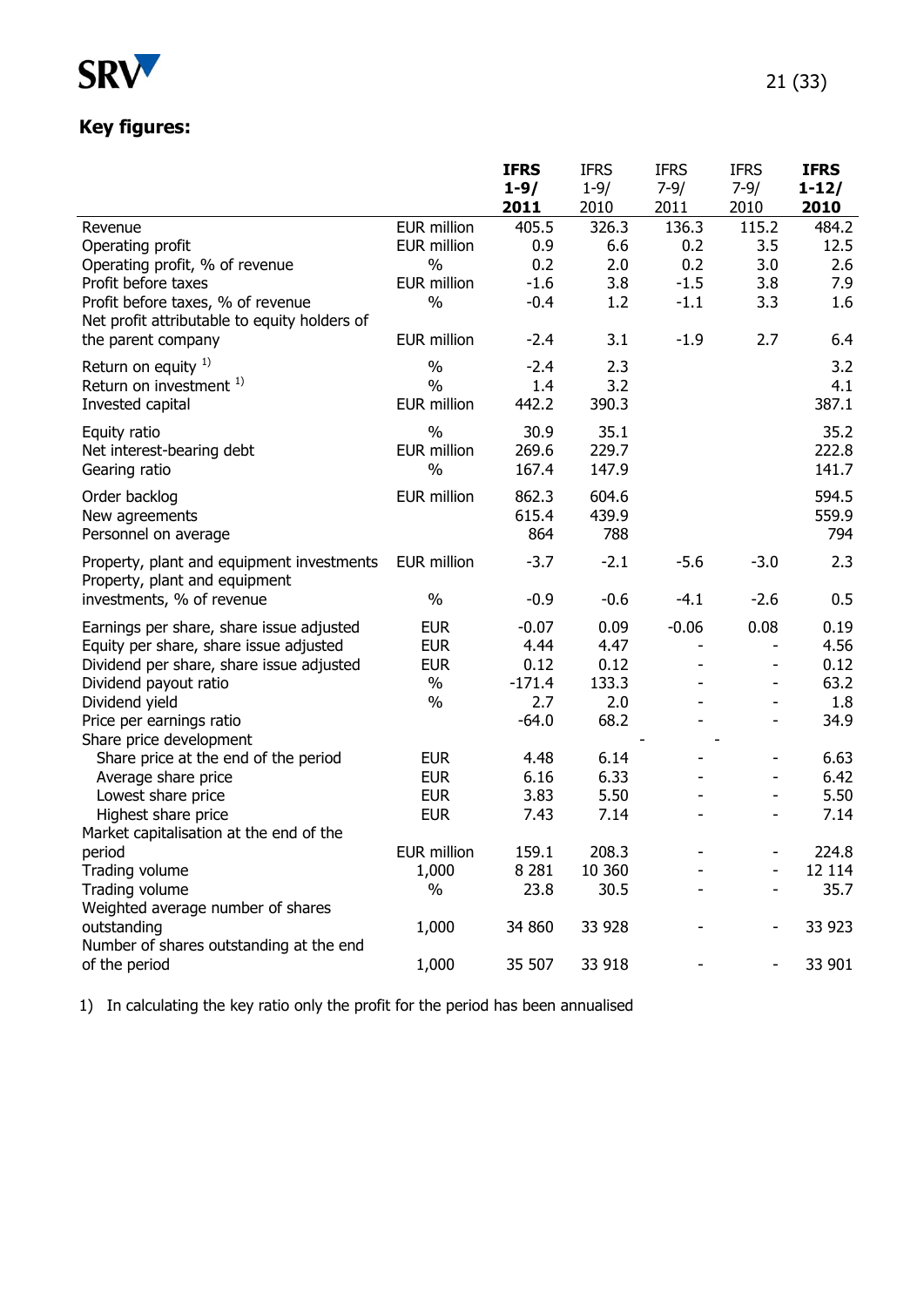

# **Calculation of key figures:**

| Gearing ratio, %                                  |     | $100 \times \frac{\text{Net interest-bearing debt}}{\text{Total equity}}$                                            |
|---------------------------------------------------|-----|----------------------------------------------------------------------------------------------------------------------|
|                                                   |     |                                                                                                                      |
| Return on equity, %                               |     | 100 x $\frac{\text{Profit before taxes - income taxes}}{\text{Total equity, average}}$                               |
|                                                   |     |                                                                                                                      |
| Return on investment, %                           | $=$ | Profit before taxes + interest and other financial<br>100 x expenses                                                 |
|                                                   |     | Invested capital, average                                                                                            |
| Equity ratio, %                                   |     | $100 \times$ Total equity<br>Total assets - advances received                                                        |
| <b>Invested capital</b>                           | $=$ | Total assets - non-interest bearing debt - deferred tax<br>liabilities $-$ provisions                                |
|                                                   |     |                                                                                                                      |
| Net interest bearing debt                         | =   | Interest bearing debt - cash and cash equivalents                                                                    |
| Earnings per share, share<br>issue adjusted       | =   | Net profit for the period attributable to equity holders of<br>the parent company                                    |
|                                                   |     | Weighted average number of shares outstanding                                                                        |
| Equity per share, share issue<br>adjusted         |     | Shareholders' equity attributable to equity holders of the<br>parent company                                         |
|                                                   | =   | Number of shares outstanding at the end of the period,<br>share issue adjusted                                       |
| Price per earnings ratio                          |     | Share price at the end of the period                                                                                 |
|                                                   | =   | Earnings per share, share issue adjusted                                                                             |
| Dividend payout ratio, %                          | =   | 100 x Dividend per share. share issue adjusted<br>Earnings per share, share issue adjusted                           |
|                                                   |     |                                                                                                                      |
| Dividend yield, %                                 |     | Dividend per share. share issue adjusted                                                                             |
|                                                   | $=$ | 100 x Share price at the end of the period, share issue<br>adjusted                                                  |
| <b>Average share price</b>                        |     | Number of shares traded in euros during the period                                                                   |
|                                                   | =   | Number of shares traded during the period                                                                            |
| Market capitalisation at the<br>end of the period | =   | Number of shares outstanding at the end of the period x<br>share price at the end of the period                      |
| <b>Trading volume</b>                             | =   | Number of shares traded during the period and in<br>relation to the weighted average number of shares<br>outstanding |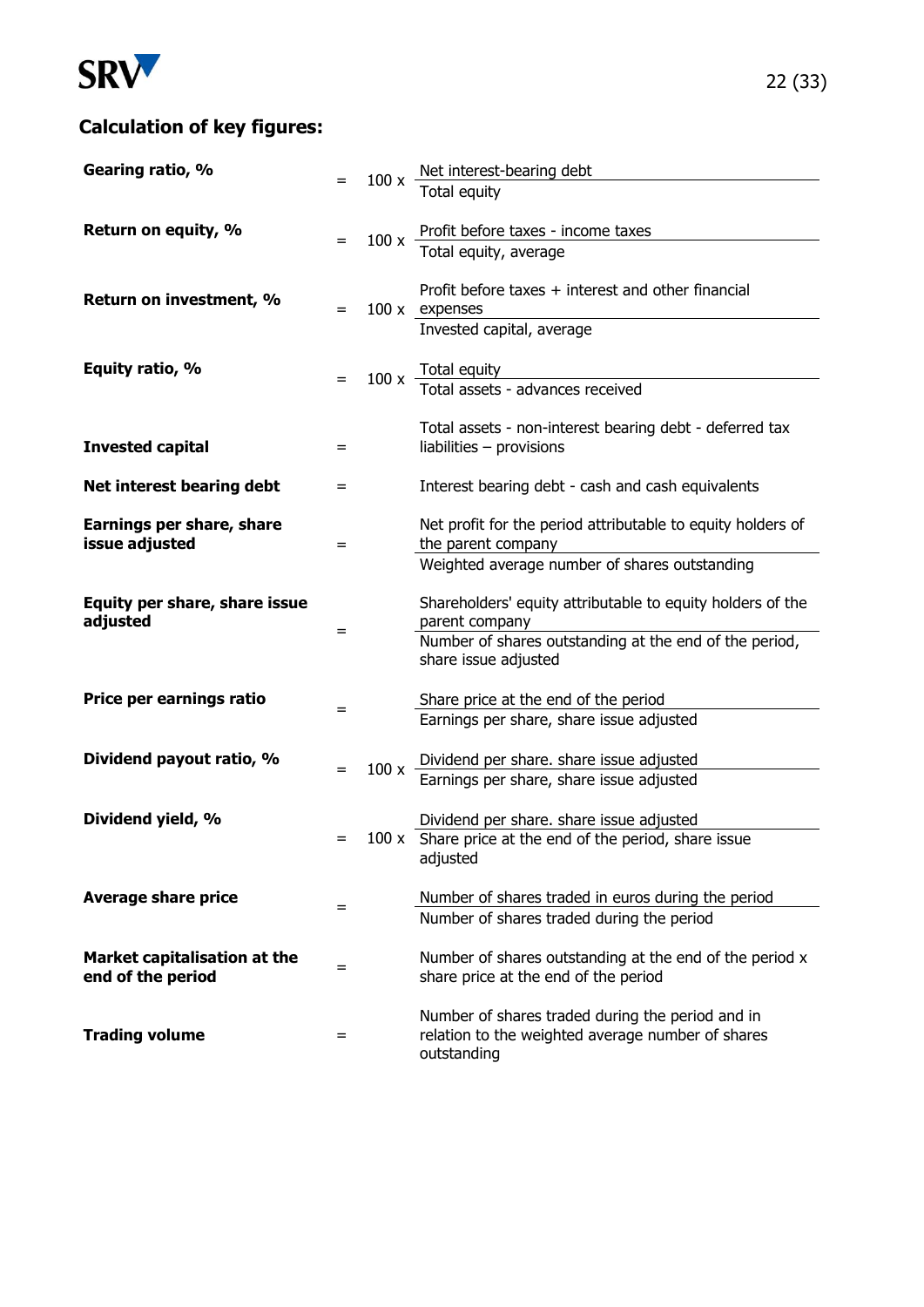

# **SRV Group Plc Interim Report 1.1. - 30.6.2011: TABLES**

Appendixes

1) Condensed consolidated financial statements: income statement, balance sheet, statement of changes in equity, cash flow statement, commitments and contingent liabilities, derivative contracts liabilities

- 2) Quarterly development
- 3) Segment information
- 4)
- 5) Events after the reporting period

## **1. Group financials 1.1. - 30.9.2011**

The interim report has been prepared in accordance with the accounting policies set out in the IAS 34 standard and the information disclosed is unaudited. SRV has applied the same accounting principles as in its year-end financial statements for 2010. The figures in the tables have been rounded which should be noted when counting the total sums.

SRV's reporting segments comprise Domestic Operations, International Operations and Other Operations. The operating segment figures are disclosed in accordance with IFRS 8, following the accounting principles applied in the consolidated financial statements.

As of 1 January 2011, SRV will provide a consolidated financial statement regarding its subsidiaries and joint ventures, compiled using the equity method. The comparative figures have been calculated accordingly. The Group's consolidated income statement includes earnings per share from the joint venture. Correspondingly, the balance sheet includes the Group's share of the joint venture's capital, including the goodwill incurred by the acquisition of subsidiaries. If the Group's share of joint venture losses exceeds the book value, the losses in excess of the book value will be eliminated in the consolidated financial statement, unless the Group has committed to meet joint venture liabilities. Unrealised gains between the Group and the joint venture have been eliminated in accordance with the Group's ownership share.

Estimate of the impacts of the new standards, changes and interpretations:

As from 1 January 2010, SRV Group will apply IFRIC 15 Agreements for the Construction of Real Estate in its reporting. This interpretation concerns the recognition of revenue from developer contracting projects. The interpretation specifies whether revenue from a construction project should be recognised on a percentage of completion basis or upon delivery. The adoption of the interpretation primarily affects the recognition of revenue from SRV Group's developer contracting housing projects. The Group previously recognised revenue from developer contracting housing projects on a percentage of completion basis. Under the new interpretation, revenue will from now on mainly be recognised on the basis of project delivery.

The change in revenue recognition affects SRV Group's income statement and balance sheet items, the key figures based on them, and the order backlog. It will result in greater variation between quarterly trends in revenue and earnings, as the recognition of revenue from developer contracting projects may depend on the date of their completion. The delayed revenue recognition of projects will increase the balance sheet total and weaken the key figures calculated on the basis of the balance sheet.

SRV Group's internal management reporting follows earnings in line with the new interpretation and the Group publishes its segment reports in accordance with the new accounting principles.

The following standards, amendments and interpretations shall be applied as from the accounting period beginning on 1 January 2011 or thereafter. Based on current information, these standards, amendments and interpretations have no impact on Group's financial position. To some extent, they have impact on the presentation of of consolidated financial statements.

• IFRS 9 Financial instruments, part 1. Since EU has not approved the new standard, it cannot be applied for the time being. According to IFRS 9, the new standard would be effective for annual periods beginning on or after 1 January 2013. The amendments shall be applied retroactively. Early adoption is permitted.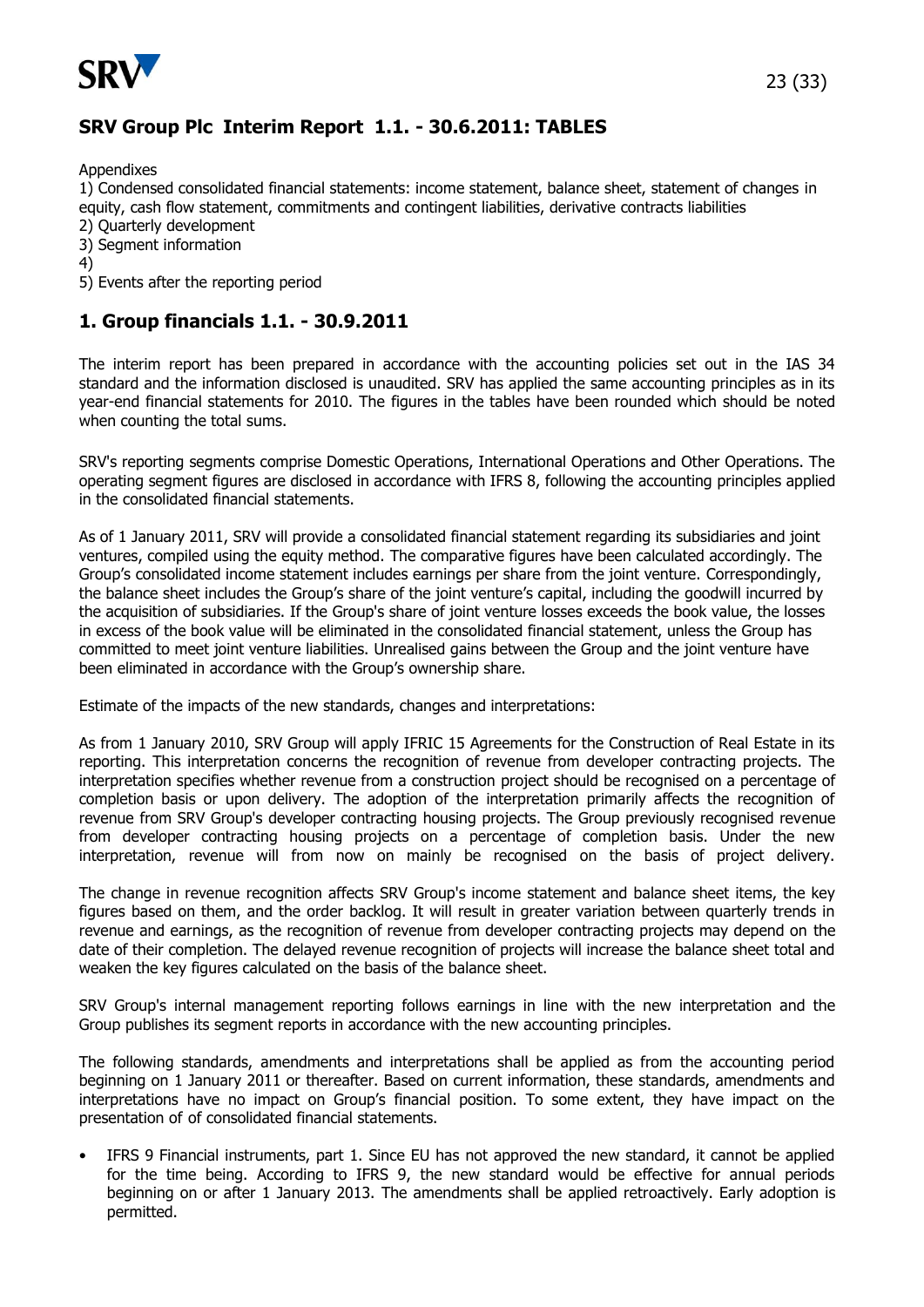

• Annual improvements 2010 (effective on 1 January 2011). The Group will apply this amendment as of 1 January 2011.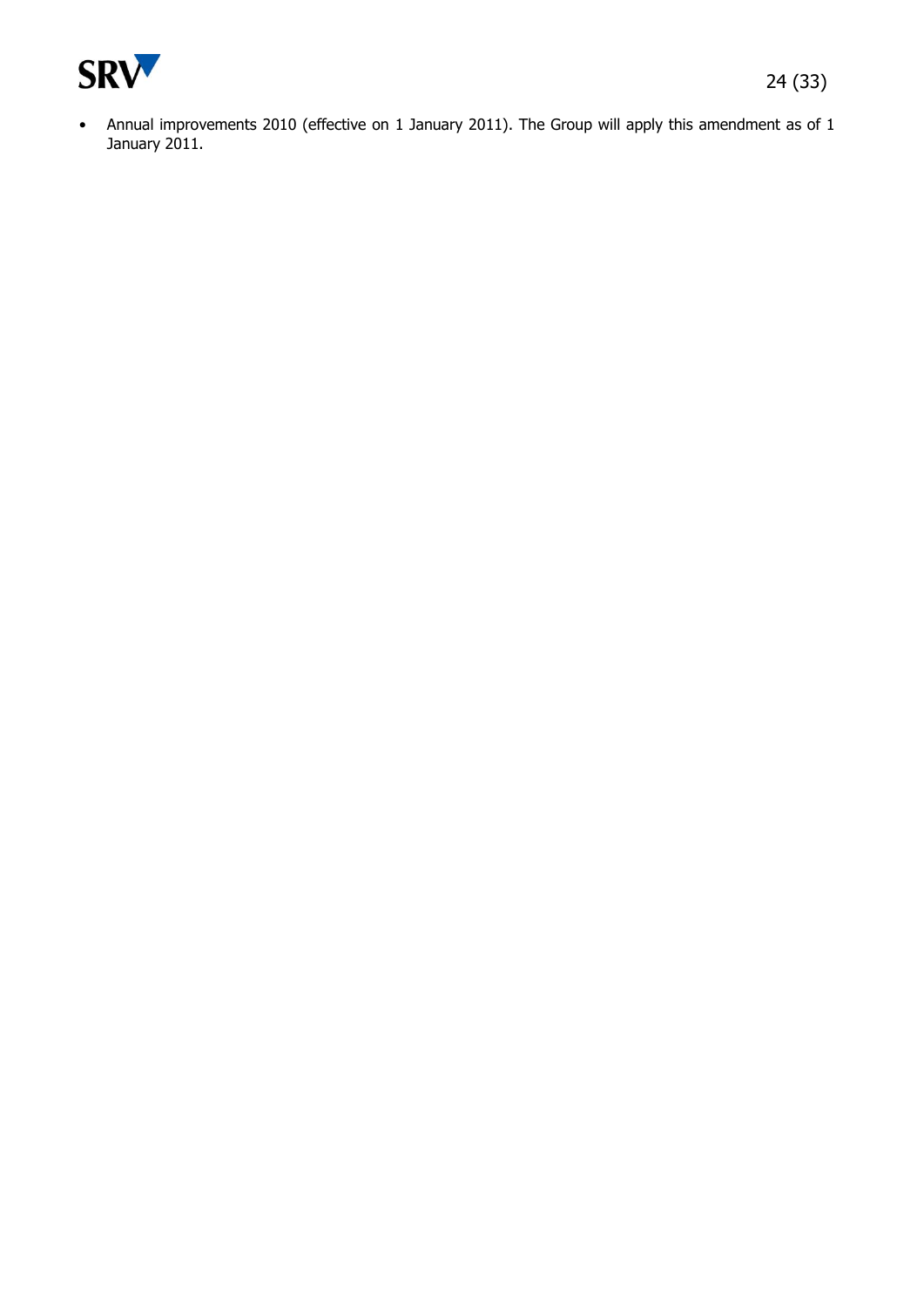

| <b>Consolidated income</b>                                                                 | <b>IFRS</b> | <b>IFRS</b> |                                 |                                 | <b>IFRS</b>                     | <b>IFRS</b>                     | <b>IFRS</b>                      |
|--------------------------------------------------------------------------------------------|-------------|-------------|---------------------------------|---------------------------------|---------------------------------|---------------------------------|----------------------------------|
| statement                                                                                  | $1 - 9/$    | $1 - 9/$    | change,                         | change,                         | $7 - 9/$                        | $7 - 9/$                        | $1 - 12/$                        |
| (EUR million)                                                                              | 2011        | 2010        | <b>MEUR</b>                     | %                               | 2011                            | 2010                            | 2010                             |
| <b>Revenue</b>                                                                             | 405.5       | 326.3       | 79.2                            | 24.3                            | 136.3                           | 115.2                           | 484.2                            |
| Other operating income                                                                     | 3.5         | 2.2         | 1.3                             | 58.4                            | 1.3                             | 0.7                             | 3.2                              |
| Change in inventories of finished                                                          |             |             |                                 |                                 |                                 |                                 |                                  |
| goods and work in progress                                                                 | 49.5        | 24.5        | 25.0                            | 101.9                           | 24.3                            | 5.7                             | 28.2                             |
| Use of materials and services                                                              | $-404.0$    | $-297.1$    | $-106.9$                        | 36.0                            | $-145.4$                        | $-101.5$                        | $-435.8$                         |
| Employee benefit expenses<br>Share of results of associated                                | $-39.4$     | $-35.6$     | $-3.8$                          | 10.8                            | $-11.5$                         | $-10.8$                         | $-49.6$                          |
| companies                                                                                  | $-0.4$      | $-1.4$      | 1.0                             |                                 | $-0.3$                          | $-1.4$                          | $-0.4$                           |
| Depreciation and impairments                                                               | $-2.5$      | $-2.6$      | 0.0                             | $-0.9$                          | $-0.9$                          | $-0.9$                          | $-3.5$                           |
| Other operating expenses                                                                   | $-11.2$     | $-9.8$      | $-1.4$                          | 14.8                            | $-3.6$                          | $-3.6$                          | $-13.8$                          |
| <b>Operating profit</b>                                                                    | 0.9         | 6.6         | $-5.7$                          | $-86.3$                         | 0.2                             | 3.5                             | 12.5                             |
| Financial income                                                                           | 4.1         | 2.7         | 1.4                             | 50.9                            | 1.7                             | 1.9                             | 3.1                              |
| Financial expenses<br>Financial income and expenses,                                       | $-6.6$      | $-5.5$      | $-1.1$                          | 20.1                            | $-3.4$                          | $-1.6$                          | $-7.6$                           |
| total                                                                                      | $-2.5$      | $-2.8$      | 0.3                             | $-10.4$                         | $-1.7$                          | 0.3                             | $-4.5$                           |
| <b>Profit before taxes</b>                                                                 | $-1.6$      | 3.8         | $-5.4$                          | $-141.1$                        | $-1.5$                          | 3.8                             | 7.9                              |
| Income taxes                                                                               | $-1.3$      | $-1.0$      | $-0.3$                          | 26.4                            | $-0.3$                          | $-1.1$                          | $-2.8$                           |
| Net profit for the period                                                                  | $-2.9$      | 2.8         | $-5.6$                          | $-203.4$                        | $-1.9$                          | 2.7                             | 5.2                              |
| <b>Attributable to</b><br>Equity holders of the parent                                     |             |             |                                 |                                 |                                 |                                 |                                  |
| company                                                                                    | $-2.4$      | 3.1         |                                 |                                 | $-1.9$                          | 2.7                             | 6.4                              |
| Minority interest<br>Earnings per share calculated on<br>the profit attributable to equity | $-0.5$      | $-0.3$      |                                 |                                 | 0.0                             | 0.0                             | $-1.2$                           |
| holders of the parent company<br>(undiluted and diluted)                                   | $-0.07$     | 0.09        |                                 |                                 | $-0.06$                         | 0.08                            | 0.19                             |
| <b>Statement of comprehensive income</b><br>(EUR million)                                  |             |             | <b>IFRS</b><br>$1 - 9/$<br>2011 | <b>IFRS</b><br>$1 - 9/$<br>2010 | <b>IFRS</b><br>$7 - 9/$<br>2011 | <b>IFRS</b><br>$7 - 9/$<br>2010 | <b>IFRS</b><br>$1 - 12/$<br>2010 |
| Net profit for the period                                                                  |             |             | $-2.9$                          | 2.8                             | $-1.9$                          | 2.7                             | 5.2                              |
| Items recognised directly in equity:                                                       |             |             |                                 |                                 |                                 |                                 |                                  |
| Exchange differences on translating foreign operations                                     |             |             |                                 | 0.1<br>0.0                      | 0.1                             | 0.0                             | 0.0                              |
| Available for sale financial assets                                                        |             |             |                                 | 0.0<br>0.0                      | 0.0                             | 0.0                             | 0.1                              |
| Net gain (loss) on cash flow hedges                                                        |             |             |                                 | 0.0<br>0.0                      | 0.0                             | 0.0                             | 0.0                              |
| Deferred tax                                                                               |             |             |                                 | 0.0<br>0.0                      | 0.0                             | 0.0                             | 0.0                              |
| Income (loss) recognised directly in equity net of                                         |             |             |                                 |                                 |                                 |                                 |                                  |
| tax                                                                                        |             |             |                                 | 0.1<br>0.0                      | 0.1                             | 0.0                             | 0.0                              |
| Total comprehensive income for the period                                                  |             |             |                                 | $-2.8$<br>2.8                   | $-1.8$                          | 2.7                             | 5.2                              |
| Profit for the period attributable to:                                                     |             |             |                                 |                                 |                                 |                                 |                                  |
| Equity holders of the parent company                                                       |             |             | $-2.3$                          | 3.1                             | $-1.8$                          | 2.7                             | 6.4                              |
| Minority interest                                                                          |             |             |                                 | $-0.5$<br>$-0.3$                | 0.0                             | 0.0                             | $-1.2$                           |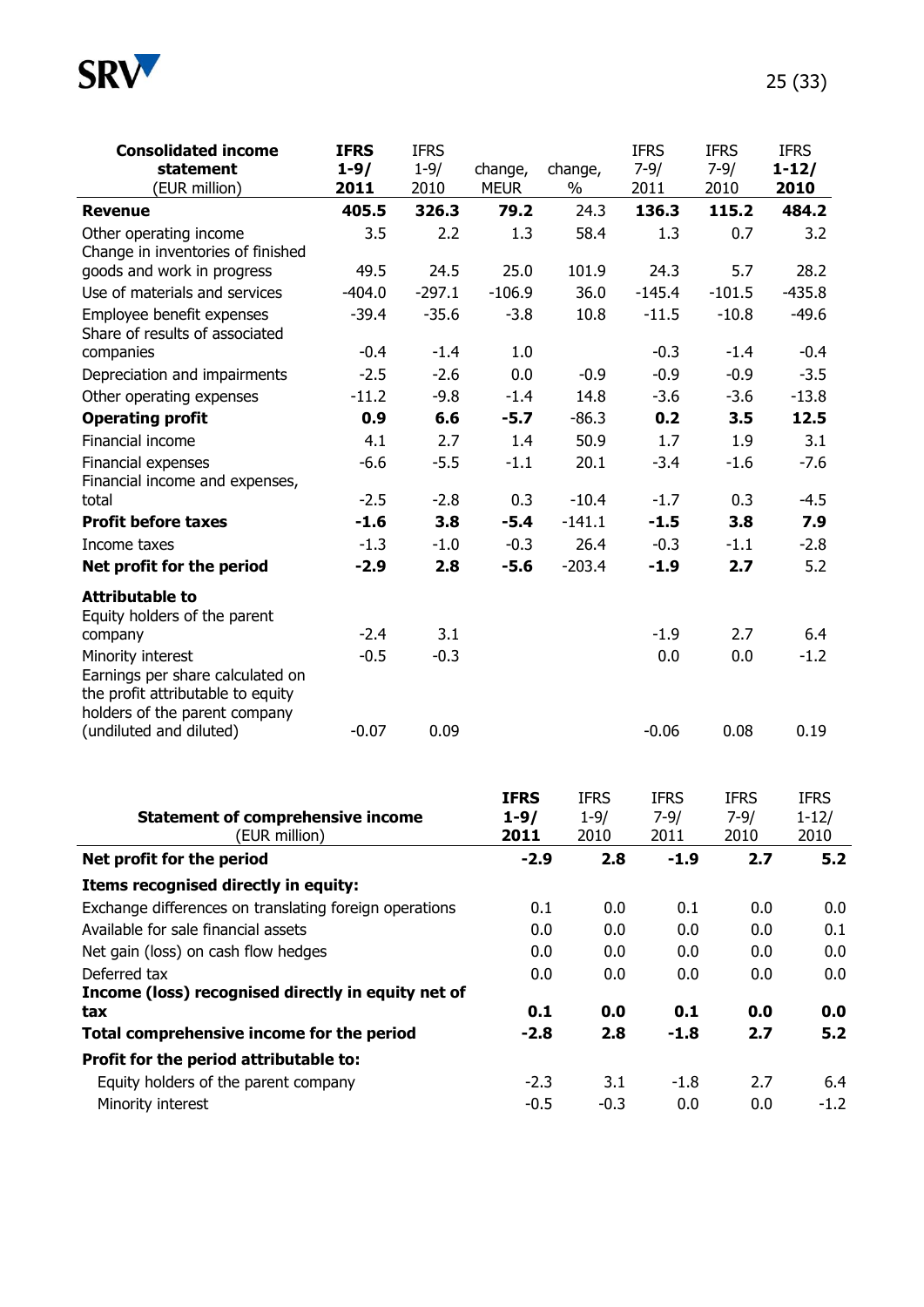

| <b>Consolidated balance sheet</b>                                 | <b>IFRS</b> | <b>IFRS</b> | change,       | <b>IFRS</b> |
|-------------------------------------------------------------------|-------------|-------------|---------------|-------------|
| (EUR million)                                                     | 30.9.11     | 30.9.10     | $\frac{0}{0}$ | 31.12.10    |
| <b>ASSETS</b>                                                     |             |             |               |             |
| <b>Non-current assets</b>                                         |             |             |               |             |
| Property, plant and equipment                                     | 15.4        | 14.7        | 5.0           | 14.0        |
| Goodwill                                                          | 1.7         | 1.7         | 0.0           | 1.7         |
| Other intangible assets                                           | 0.4         | 0.4         | 7.9           | 0.4         |
| Other financial assets                                            | 6.1         | 5.3         | 14.8          | 5.2         |
| Receivables                                                       | 15.9        | 18.0        | $-11.7$       | 22.8        |
| Deferred tax assets                                               | 8.2         | 4.4         | 87.6          | 5.1         |
| Non-current assets, total                                         | 47.7        | 44.4        | 7.4           | 49.2        |
| <b>Current assets</b>                                             |             |             |               |             |
| Inventories                                                       | 389.0       | 314.8       | 23.6          | 324.1       |
| Trade and other receivables                                       | 126.1       | 96.6        | 30.6          | 96.0        |
| Current tax receivables                                           | 2.9         | 1.5         | 92.7          | 1.5         |
| Cash and cash equivalents                                         | 11.6        | 5.4         | 115.0         | 7.1         |
| <b>Current assets, total</b>                                      | 529.6       | 418.3       | 26.6          | 428.8       |
| <b>ASSETS, TOTAL</b>                                              | 577.3       | 462.7       | 24.8          | 478.0       |
|                                                                   |             |             |               |             |
|                                                                   |             |             |               |             |
| <b>Consolidated balance sheet</b>                                 | <b>IFRS</b> | <b>IFRS</b> | change,       | <b>IFRS</b> |
| (EUR million)                                                     | 30.9.11     | 30.9.10     | $\%$          | 31.12.10    |
| <b>EQUITY AND LIABILITIES</b>                                     |             |             |               |             |
| <b>Equity attributable to equity holders</b>                      |             |             |               |             |
| of the parent company                                             |             |             |               |             |
| Share capital                                                     | 3.1<br>92.1 | 3.1<br>87.3 | 0.0<br>5.5    | 3.1<br>87.8 |
| Invested free equity fund<br><b>Translation differences</b>       | 0.0         | $-0.1$      | $-72.8$       | $-0.1$      |
| Fair value reserve                                                | 0.0         | $-0.1$      | $-100.0$      | 0.0         |
|                                                                   |             |             |               |             |
| Retained earnings<br><b>Equity attributable to equity holders</b> | 62.4        | 61.4        | 1.8           | 63.8        |
| of the parent company, total                                      | 157.6       | 151.6       | 4.0           | 154.5       |
| <b>Minority interest</b>                                          | 3.5         | 3.7         | $-5.1$        | 2.7         |
| Equity, total                                                     | 161.1       | 155.3       | 3.8           | 157.2       |
| <b>Non-current liabilities</b>                                    |             |             |               |             |
| Deferred tax liabilities                                          | 3.0         | 0.7         | 345.5         | 0.7         |
| Provisions                                                        | 4.2         | 4.2         | $-1.1$        | 4.2         |
| Interest-bearing liabilities                                      | 95.8        | 70.5        | 35.9          | 78.8        |
| Other liabilities                                                 | 5.9         | 0.9         | 540.0         | 0.4         |
| Non-current liabilities, total                                    | 108.8       | 76.3        | 42.6          | 84.1        |
| <b>Current liabilities</b>                                        |             |             |               |             |
| Trade and other payables                                          | 117.9       | 60.1        | 96.2          | 78.6        |
| Current tax payables                                              | 1.8         | 3.0         | $-40.9$       | 3.4         |
| Provisions                                                        | 2.5         | 3.5         | $-30.5$       | 3.5         |
| Interest-bearing liabilities                                      |             |             |               |             |
|                                                                   | 185.4       | 164.6       | 12.7          | 151.1       |
| <b>Current liabilities, total</b>                                 | 307.5       | 231.2       | 33.0          | 236.7       |
| Liabilities, total                                                | 416.2       | 307.4       | 35.4          | 320.8       |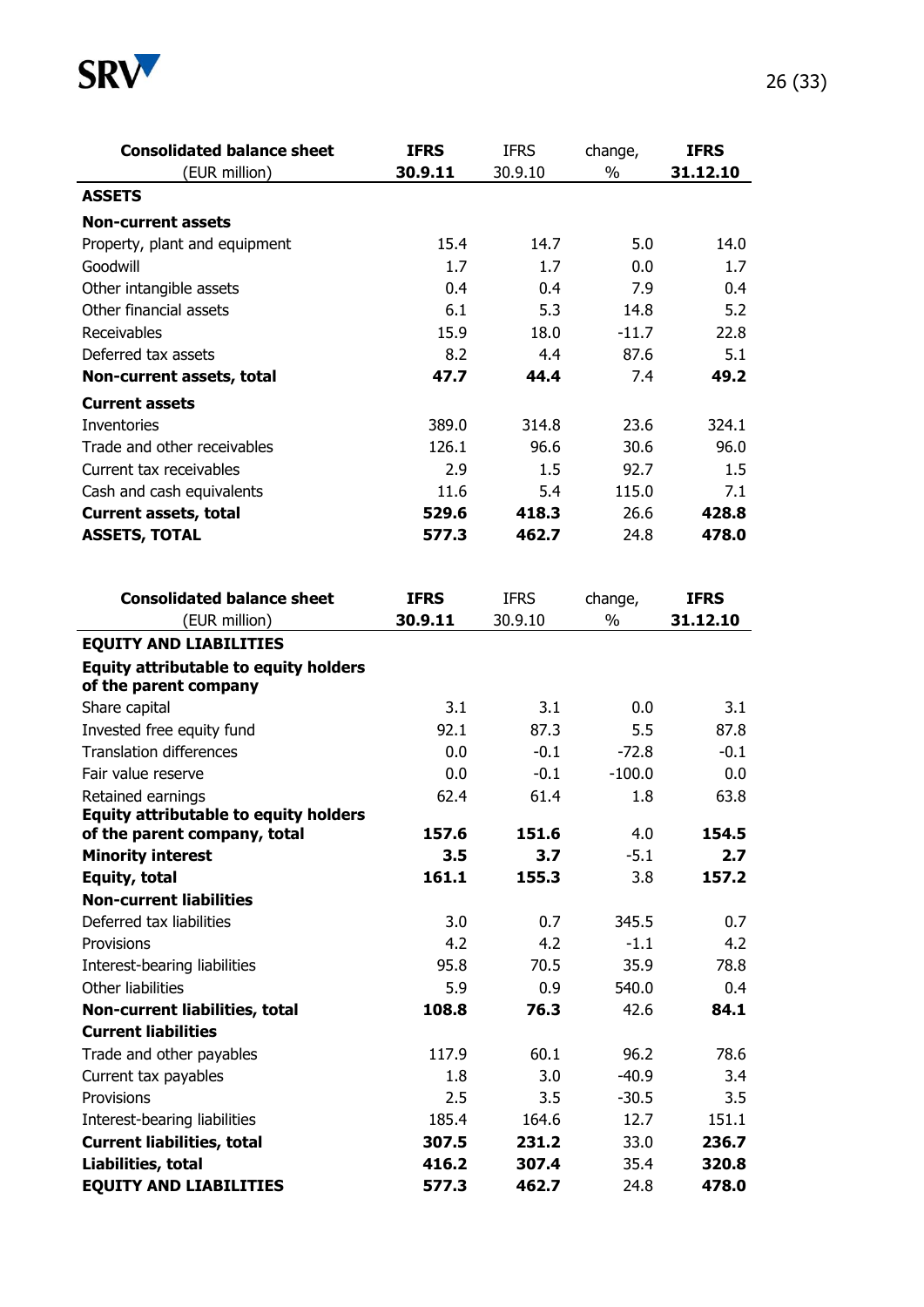

| <b>Consolidated cash flow statement</b>                  | <b>IFRS</b>  | <b>IFRS</b>  | <b>IFRS</b> |
|----------------------------------------------------------|--------------|--------------|-------------|
| (EUR million)                                            | $1 - 9/2011$ | $1 - 9/2010$ | 1-12/2010   |
| Cash flows from operating activities                     |              |              |             |
| Net profit for the period                                | $-2.9$       | 2.8          | 5.2         |
| Adjustments:                                             |              |              |             |
| Depreciation and impairments                             | 2.5          | 2.6          | 3.5         |
| Non-cash transactions                                    | 0.1          | 8.9          | 0.7         |
| Financial income and expenses                            | 2.5          | 2.8          | 4.5         |
| Capital gains on sales of tangible and intangible assets | 0.0          | 0.0          | 0.0         |
| Income taxes                                             | 1.3          | 1.0          | 2.8         |
| Adjustments, total                                       | 6.4          | 15.3         | 11.5        |
| Changes in working capital:                              |              |              |             |
| Change in loan receivables                               | $-0.7$       | 2.4          | $-2.7$      |
| Change in trade and other receivables                    | $-20.8$      | $-11.5$      | $-9.7$      |
| Change in inventories                                    | $-64.8$      | $-34.0$      | $-43.8$     |
| Change in trade and other payables                       | 37.4         | $-5.7$       | 21.7        |
| Changes in working capital, total                        | $-49.0$      | $-48.7$      | $-34.4$     |
| Interest paid                                            | $-7.4$       | $-5.3$       | $-7.7$      |
| Interest received                                        | 3.8          | 2.6          | 1.7         |
| Dividends received                                       | 0.0          | 0.1          | 0.1         |
| Income taxes paid                                        | $-5.2$       | $-2.2$       | $-4.2$      |
| Net cash flow from operating activities                  | $-54.3$      | $-35.5$      | $-27.8$     |
| Cash flow from investing activities                      |              |              |             |
| Acquisition of subsidiaries, net of cash                 | $-0.8$       | $-0.3$       | $-0.3$      |
| Property, plant and equipment                            | $-2.1$       | $-1.3$       | $-1.5$      |
| Intangible assets                                        | $-0.1$       | 0.0          | $-0.1$      |
| Other financial assets                                   | $-0.8$       | $-0.4$       | $-0.4$      |
| Sale of property, plant and equipment and intangible     |              |              |             |
| assets                                                   | 0.0          | 0.2          | 0.2         |
| Sale of financial assets                                 | 0.2          | 0.0          | 0.0         |
| Net cash used in investing activities                    | $-3.6$       | $-1.9$       | $-2.2$      |
| <b>Cash flows from financing activities</b>              |              |              |             |
| Proceeds from loans                                      | 29.8         | 0.0          | 6.0         |
| Repayments of loans                                      | $-10.1$      | $-4.5$       | $-6.1$      |
| Change in loan receivables                               | 0.0          | 0.0          | 0.0         |
| Change in housing corporation loans                      | 16.2         | 8.0          | $-2.2$      |
| Change in credit limits                                  | 20.4         | 38.1         | 38.2        |
| Purchase of treasury shares                              | 10.2         | 0.0          | 0.0         |
| Dividends paid                                           | $-4.1$       | $-4.1$       | $-4.1$      |
| Net cash from financing activities                       | 62.3         | 37.5         | 31.9        |
| Net change in cash and cash equivalents                  | 4.4          | 0.2          | 1.9         |
| Cash and cash equivalents at the beginning of period     | 7.1          | 5.2          | 5.2         |
| Cash and cash equivalents at the end of period           | 11.6         | 5.4          | 7.1         |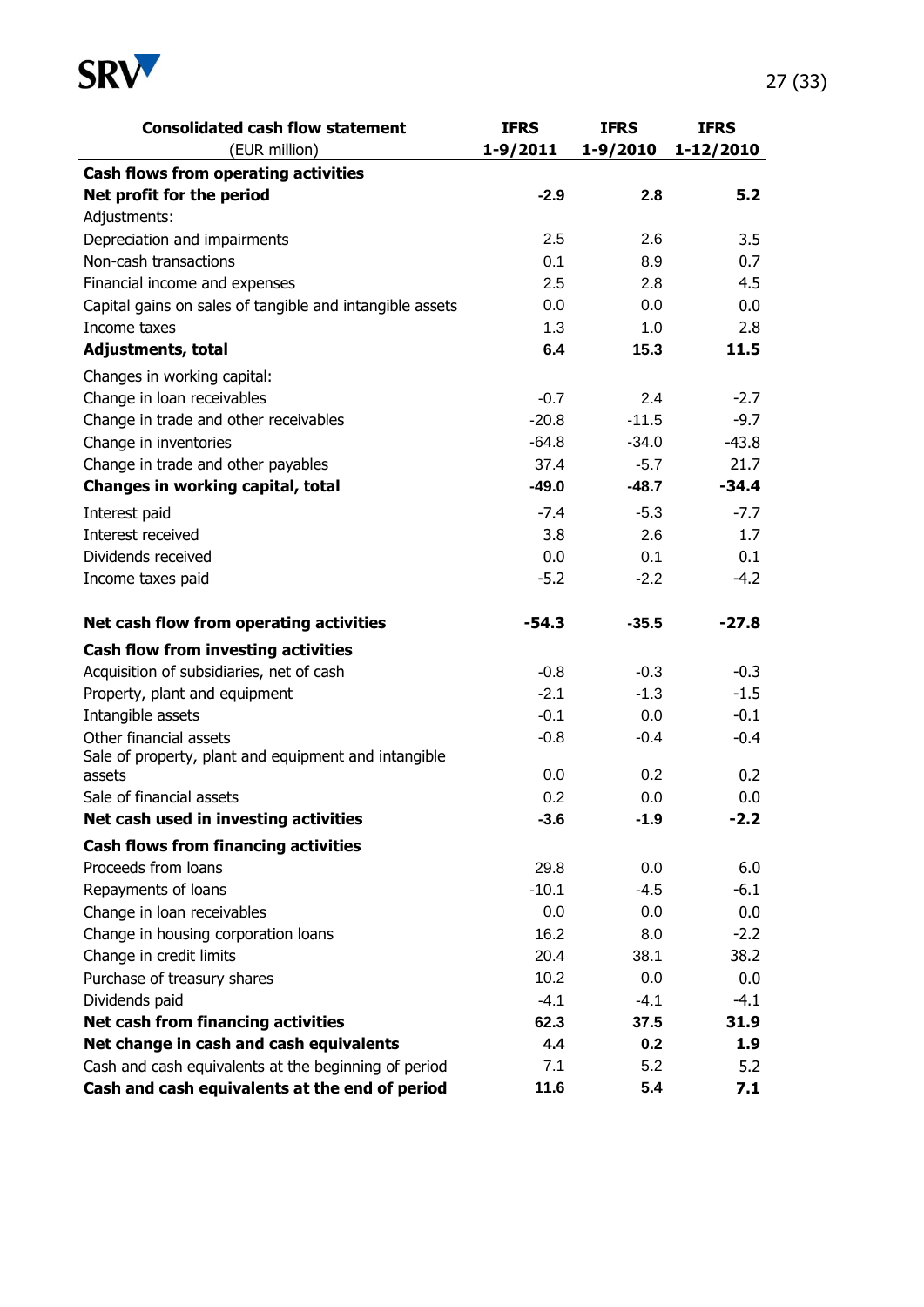

#### **Statement of changes in Group equity 1.1. - 30.9.2011**

|                                                               |                  |                                          |                                      | Equity attributable to    |                           |        |                      |                 |
|---------------------------------------------------------------|------------------|------------------------------------------|--------------------------------------|---------------------------|---------------------------|--------|----------------------|-----------------|
|                                                               |                  | the equity holders of the parent company |                                      |                           |                           |        |                      |                 |
| <b>IFRS</b><br>(EUR million)                                  | Share<br>capital | Invested<br>free<br>equity<br>fund       | Trans-<br>lation<br>differ-<br>ences | Fair<br>value<br>reservel | Retai-<br>ned<br>earnings | Total  | Minority<br>interest | Total<br>equity |
| Equity on 1.1.2011                                            | 3.1              | 87.8                                     | -0.1                                 | 0.0                       | 63.8                      | 154.5  | 2.7                  | 157.2           |
| <b>Total income and</b><br>expenses for the<br>financial year | 0.0              |                                          | 0.1                                  | 0.0                       | $-2.4$                    | $-2.3$ |                      |                 |
| Dividends paid                                                |                  |                                          |                                      |                           | $-4.1$                    | $-4.1$ |                      |                 |
| Share based incentive plan                                    |                  | 0.3                                      |                                      |                           | 0.3                       | 0.6    |                      |                 |
| Purchase of treasury shares                                   |                  |                                          |                                      |                           | 0.0                       | 0.0    |                      |                 |
| Sale of treasury shares                                       |                  | 4.1                                      |                                      |                           | 6.2                       | 10.2   |                      |                 |
| Other changes                                                 |                  |                                          |                                      |                           | $-1.4$                    | $-1.4$ |                      |                 |
| <b>Equity on 30.9.2011</b>                                    | 3.1              | 92.1                                     | 0.0                                  | 0.0                       | 62.4                      | 157.6  | 3.5                  | 161.1           |

#### **Statement of changes in Group equity 1.1. - 30.9.2010**

|                                             |                  |                                    |                                      | Equity attributable to    | the equity holders of the parent company |        |                      |                 |
|---------------------------------------------|------------------|------------------------------------|--------------------------------------|---------------------------|------------------------------------------|--------|----------------------|-----------------|
| <b>IFRS</b><br>(EUR million)                | Share<br>capital | Invested<br>free<br>equity<br>fund | Trans-<br>lation<br>differ-<br>ences | Fair<br>value<br>reservel | Retai-<br>ned<br>earnings                | Total  | Minority<br>interest | Total<br>equity |
| <b>Equity on 1.1.2010</b>                   | 3.1              | 87.3                               | $-0.1$                               | $-0.1$                    | 69.9                                     | 160.1  | 3.8                  | 163.9           |
| <b>Total income and</b><br>expenses for the |                  |                                    |                                      |                           |                                          |        |                      |                 |
| financial year                              | 0.0              | 0.0                                | 0.0                                  | 0.0                       | 3.1                                      | 3.1    |                      |                 |
| Dividends paid                              |                  |                                    |                                      |                           | $-4.1$                                   | $-4.1$ |                      |                 |
| Share based incentive plan                  |                  |                                    |                                      |                           | 1.2                                      | $1.2$  |                      |                 |
| Purchase of treasury shares                 |                  |                                    |                                      |                           | $-8.5$                                   | $-8.5$ |                      |                 |
| Other changes                               |                  |                                    |                                      |                           | $-0.3$                                   | $-0.3$ |                      |                 |
| <b>Equity on 30.9.2010</b>                  | 3.1              | 87.3                               | $-0.1$                               | $-0.1$                    | 61.4                                     | 151.6  | 3.7                  | 155.3           |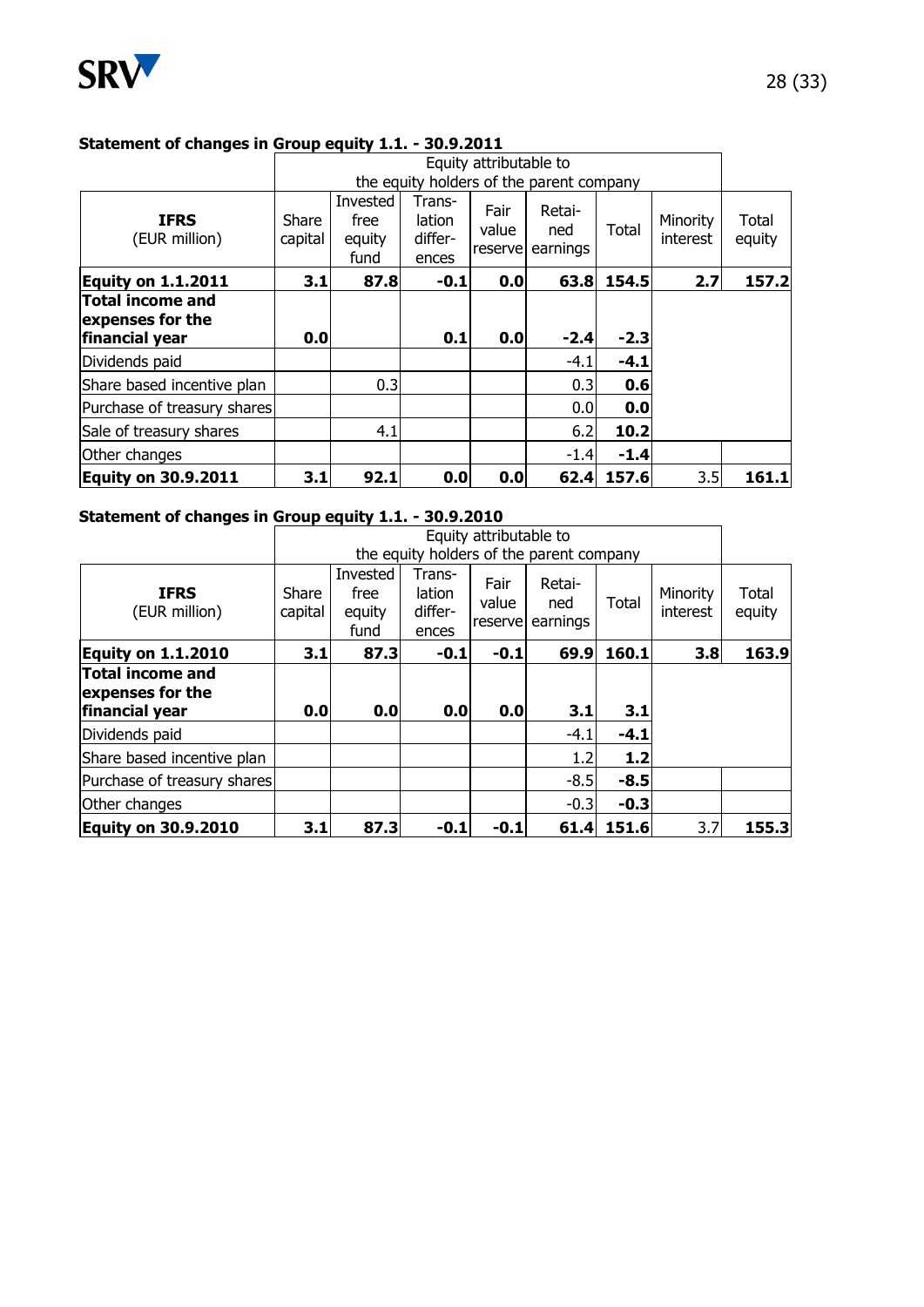

#### **Statement of changes in Group equity 1.1. - 31.12.2010**

|                                                        |                  |                                    |                                      | Equity attributable to    |                                                                       |        |                      |                 |
|--------------------------------------------------------|------------------|------------------------------------|--------------------------------------|---------------------------|-----------------------------------------------------------------------|--------|----------------------|-----------------|
| <b>IFRS</b><br>(EUR million)                           | Share<br>capital | Invested<br>free<br>equity<br>fund | Trans-<br>lation<br>differ-<br>ences | Fair<br>value<br>reservel | the equity holders of the parent company<br>Retai-<br>ned<br>earnings | Total  | Minority<br>interest | Total<br>equity |
| <b>Equity on 1.1.2010</b>                              | 3.1              | 87.3                               | $-0.1$                               | $-0.1$                    | 69.9                                                                  | 160.1  | 3.8                  | 163.9           |
| Total income and<br>expenses for the<br>financial year | 0.0              |                                    | 0.0                                  | 0.1                       | 6.4                                                                   | 6.4    |                      |                 |
| Dividends paid                                         |                  |                                    |                                      |                           | $-4.1$                                                                | $-4.1$ |                      |                 |
| Share based incentive plan                             |                  |                                    |                                      |                           | 0.3                                                                   | 0.3    |                      |                 |
| Purchase of treasury shares                            |                  |                                    |                                      |                           | $-8.5$                                                                | $-8.5$ |                      |                 |
| Other changes                                          |                  | 0.4                                |                                      |                           | $-0.3$                                                                | 0.2    |                      |                 |
| <b>Equity on 31.12.2010</b>                            | 3.1              | 87.8                               | $-0.1$                               | 0.0                       | 63.8                                                                  | 154.5  | 2.7                  | 157.2           |

| <b>Commitments and contingent liabilities</b>            | <b>IFRS</b> | <b>IFRS</b> | change, | <b>IFRS</b> |
|----------------------------------------------------------|-------------|-------------|---------|-------------|
| EUR million                                              | 30.9.11     | 30.9.10     | %       | 31.12.10    |
| <b>Collateral given for own liabilities</b>              |             |             |         |             |
| Real estate mortgages given                              | 277.3       | 111.1       | 149.5   | 129.0       |
| Pledges given                                            | 0.0         | 0.0         |         | 0.0         |
| <b>Other commitments</b>                                 |             |             |         |             |
| Guarantees given for liabilities on uncompleted projects | 0.0         | 0.0         |         | 0.0         |
| Investment commitments given                             | 21.2        | 21.9        | $-3.0$  | 21.8        |
| Plots purchase commitments                               | 129.8       | 22.3        | 482.0   | 16.6        |
|                                                          |             |             |         |             |

1) Real estate mortgages include the total amount of mortgages given as collateral for developer contracting housing production against the housing corporation loans of uncompleted and unsold completed projects.

| <b>Fair and nominal values of</b><br>derivative instruments     |                    | <b>IFRS</b><br>9/2011 | <b>IFRS</b><br>9/2010 |             | <b>IFRS</b><br>12/2010 |             |  |
|-----------------------------------------------------------------|--------------------|-----------------------|-----------------------|-------------|------------------------|-------------|--|
| (EUR million)                                                   | <b>Fair Values</b> |                       | <b>Fair Values</b>    |             | <b>Fair Values</b>     |             |  |
|                                                                 | Positive           | Negative              | Positive              |             | Positive               | Negative    |  |
| <b>Hedge accounting not applied</b><br>Foreign exchange forward |                    |                       |                       |             |                        |             |  |
| contracts                                                       | 0.0                | 0.0                   | 0.0                   | 0.0         | 0.0                    | 0.0         |  |
| Interest rate swaps                                             | 0.0                | 1.4                   | 0.0                   | 1.7         | 0.0                    | 1.3         |  |
| <b>Nominal values of derivative</b><br>instruments              |                    | <b>IFRS</b>           |                       | <b>IFRS</b> |                        | <b>IFRS</b> |  |
|                                                                 |                    | 9/2011                |                       | 9/2010      |                        | 12/2010     |  |
| Foreign exchange forward                                        |                    |                       |                       |             |                        |             |  |
| contracts                                                       |                    | 0.0                   |                       | 0.0         |                        | 0.0         |  |
| Interest rate swaps                                             |                    | 50.0                  |                       | 63.4        |                        | 63.4        |  |

The fair values of derivative instruments are based on market prices at the end of the reporting period. Open foreign exchange forward contracts are hedging the financing cash flow.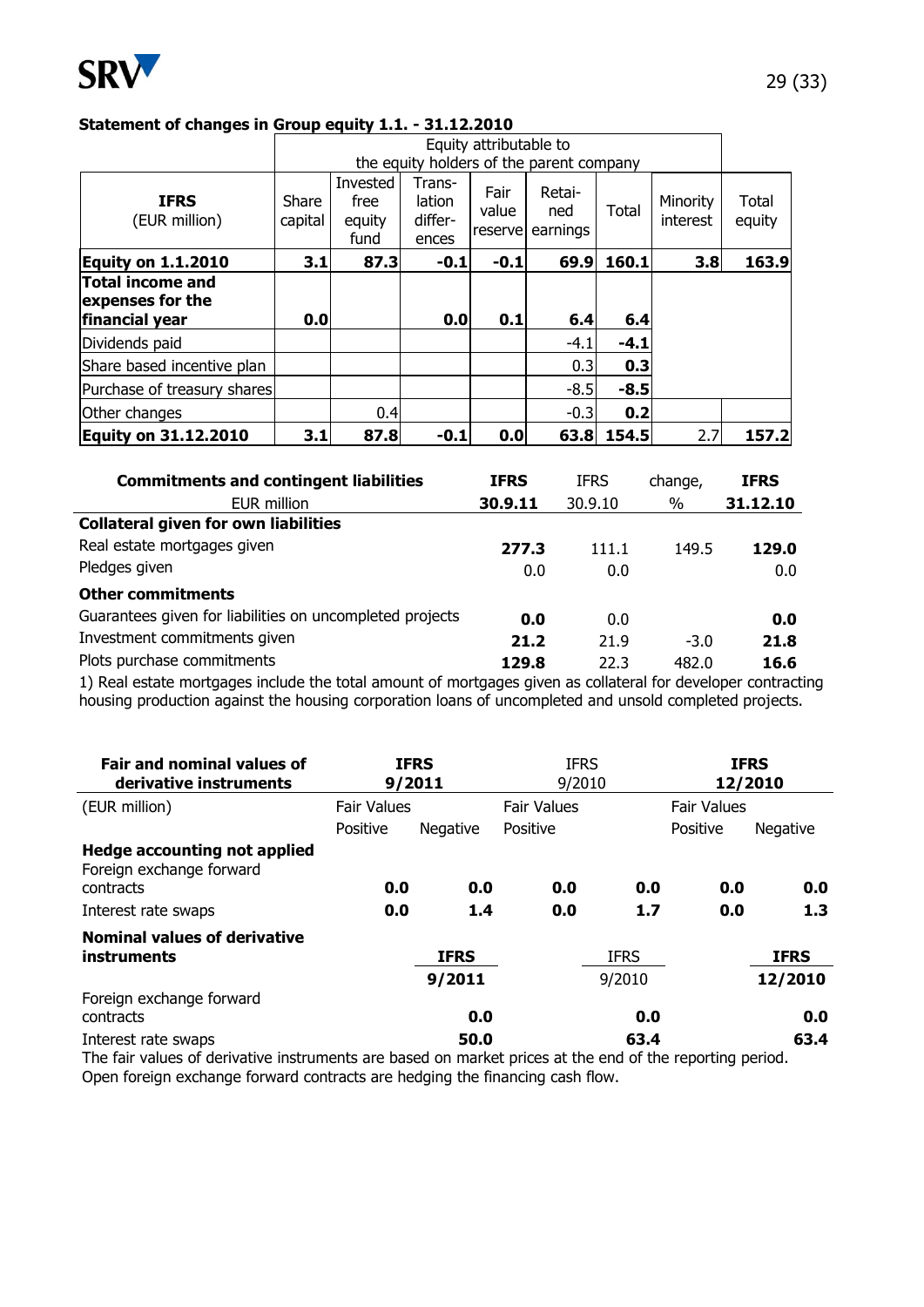

# **2. Group and Segment information by quarter**

| <b>SRV Group</b>                               | <b>IFRS</b> | <b>IFRS</b>  | <b>IFRS</b> | <b>IFRS</b> | <b>IFRS</b> | <b>IFRS</b>  | <b>IFRS</b> |
|------------------------------------------------|-------------|--------------|-------------|-------------|-------------|--------------|-------------|
| (EUR million)                                  | $7 - 9/11$  | $4 - 6/11$   | $1 - 3/11$  | $10-12/10$  | $7 - 9/10$  | $4 - 6/10$   | $1 - 3/10$  |
| Revenue                                        | 136.3       | 136.6        | 132.6       | 157.9       | 115.2       | 117.3        | 93.8        |
| Operating profit                               | 0.2         | $-0.3$       | 1.0         | 5.9         | 3.5         | 1.5          | 1.6         |
| Financial income and expenses,                 |             |              |             |             |             |              |             |
| total                                          | $-1.7$      | $-1.4$       | 0.7         | $-1.8$      | 0.3         | $-1.6$       | $-1.4$      |
| Profit before taxes                            | $-1.5$      | $-1.7$       | 1.7         | 4.1         | 3.8         | $-0.1$       | 0.2         |
| Order backlog $^{1)}$                          | 862.3       | 673.5        | 702.2       | 594.5       | 604.6       | 604.4        | 530.0       |
| New agreements                                 | 615.4       | 310.9        | 220.2       | 120.1       | 112.6       | 186.7        | 140.6       |
| Earnings per share, eur                        | $-0.07$     | $-0.01$      | 0.05        | 0.10        | 0.08        | 0.02         | $-0.01$     |
| Equity per share, eur $^{1)}$                  | 4.44        | 4.51         | 4.49        | 4.56        | 4.47        | 4.38         | 4.36        |
| Share price, eur 1)                            | 4.48        | 6.00         | 6.75        | 6.63        | 6.14        | 6.16         | 6.41        |
| Equity ratio, $\%$ <sup>1)</sup>               | 30.9        | 31.7         | 33.2        | 35.2        | 35.1        | 35.1         | 37.0        |
| Net interest bearing debt $^{1)}$              | 269.6       | 263.5        | 246.4       | 222.8       | 229.7       | 217.2        | 199.8       |
| Gearing, % <sup>1)</sup>                       | 167.4       | 162.2        | 159.1       | 141.7       | 147.9       | 142.7        | 132.3       |
|                                                |             |              |             |             |             |              |             |
| <b>Revenue</b>                                 | <b>IFRS</b> | <b>IFRS</b>  | <b>IFRS</b> | <b>IFRS</b> | <b>IFRS</b> | <b>IFRS</b>  | <b>IFRS</b> |
| (EUR million)                                  | $7 - 9/11$  | $4 - 6 / 11$ | $1 - 3/11$  | $10-12/10$  | $7 - 9/10$  | $4 - 6 / 10$ | $1 - 3/10$  |
| Domestic operations                            | 128.3       | 131.2        | 123.9       | 147.3       | 109.5       | 112.5        | 93.0        |
| - business construction                        | 82.0        | 86.4         | 75.3        | 98.9        | 94.2        | 91.1         | 68.9        |
| - housing construction                         | 46.3        | 44.8         | 48.8        | 48.5        | 15.3        | 21.5         | 24.1        |
| International operations                       | 7.8         | 5.3          | 8.4         | 10.5        | 5.7         | 4.7          | 0.7         |
| <b>Other Operations</b>                        | 3.1         | 3.1          | 3.3         | 2.8         | 2.5         | 2.5          | 2.5         |
| Eliminations                                   | $-2.9$      | $-2.9$       | $-3.0$      | $-2.7$      | $-2.5$      | $-2.5$       | $-2.5$      |
| Group, total                                   | 136.3       | 136.6        | 132.6       | 157.9       | 115.2       | 117.3        | 93.8        |
| <b>Operating profit</b>                        | <b>IFRS</b> | <b>IFRS</b>  | <b>IFRS</b> | <b>IFRS</b> | <b>IFRS</b> | <b>IFRS</b>  | <b>IFRS</b> |
| (EUR million)                                  | $7 - 9/11$  | $4 - 6/11$   | $1 - 3/11$  | $10-12/10$  | $7 - 9/10$  | $4 - 6/10$   | $1 - 3/10$  |
| Domestic operations                            | 2.4         | 3.3          | 4.4         | 8.4         | 5.8         | 5.4          | 6.7         |
| International operations                       | $-1.4$      | $-1.9$       | $-2.4$      | $-0.7$      | $-1.2$      | $-2.2$       | $-3.9$      |
| <b>Other Operations</b>                        | $-0.8$      | $-1.7$       | $-1.0$      | $-2.0$      | $-1.1$      | $-1.6$       | $-1.2$      |
| Eliminations                                   | 0.0         | 0.0          | 0.0         | 0.2         | 0.0         | $-0.1$       | $-0.1$      |
| Group, total                                   | 0.2         | $-0.3$       | 1.0         | 5.9         | 3.5         | 1.5          | 1.6         |
|                                                |             |              |             |             |             |              |             |
| <b>Operating profit</b>                        | <b>IFRS</b> | <b>IFRS</b>  | <b>IFRS</b> | <b>IFRS</b> | <b>IFRS</b> | <b>IFRS</b>  | <b>IFRS</b> |
| (%)                                            | $7 - 9/11$  | $4 - 6/11$   | $1 - 3/11$  | $10-12/10$  | $7 - 9/10$  | $4 - 6/10$   | $1 - 3/10$  |
| Domestic operations                            | 1.9         | 2.5          | 3.5         | 5.7         | 5.3         | 4.8          | 7.2         |
| International operations                       | $-18.1$     | $-36.2$      | $-28.4$     | $-7.1$      | $-21.0$     | $-46.9$      | $-517.7$    |
| Group, total                                   | 0.2         | $-0.2$       | 0.8         | 3.7         | 3.0         | 1.3          | 1.7         |
| <b>Order backlog</b>                           | <b>IFRS</b> | <b>IFRS</b>  | <b>IFRS</b> | <b>IFRS</b> | <b>IFRS</b> | <b>IFRS</b>  | <b>IFRS</b> |
| (EUR million)                                  | 30.9.11     | 30.6.11      | 31.3.11     | 31.12.10    | 30.9.10     | 30.6.10      | 31.3.10     |
| Domestic operations                            | 745.8       | 564.8        | 589.8       | 574.5       | 581.2       | 578.6        | 506.1       |
| - business construction                        | 371.5       | 233.3        | 277.7       | 271.6       | 363.9       | 388.5        | 365.9       |
| - housing construction                         | 374.2       | 331.5        | 312.0       | 302.9       | 217.2       | 190.1        | 140.2       |
| International operations                       | 116.5       | 108.7        | 112.4       | 20.0        | 23.4        | 25.7         | 24.0        |
| Group, total                                   | 862.3       | 673.5        | 702.2       | 594.5       | 604.6       | 604.4        | 530.0       |
|                                                |             |              |             |             |             |              |             |
|                                                |             |              |             |             |             |              |             |
| - sold order backlog<br>- unsold order backlog | 710<br>153  | 530<br>143   | 569<br>133  | 442<br>153  | 443<br>162  | 426<br>178   | 389<br>141  |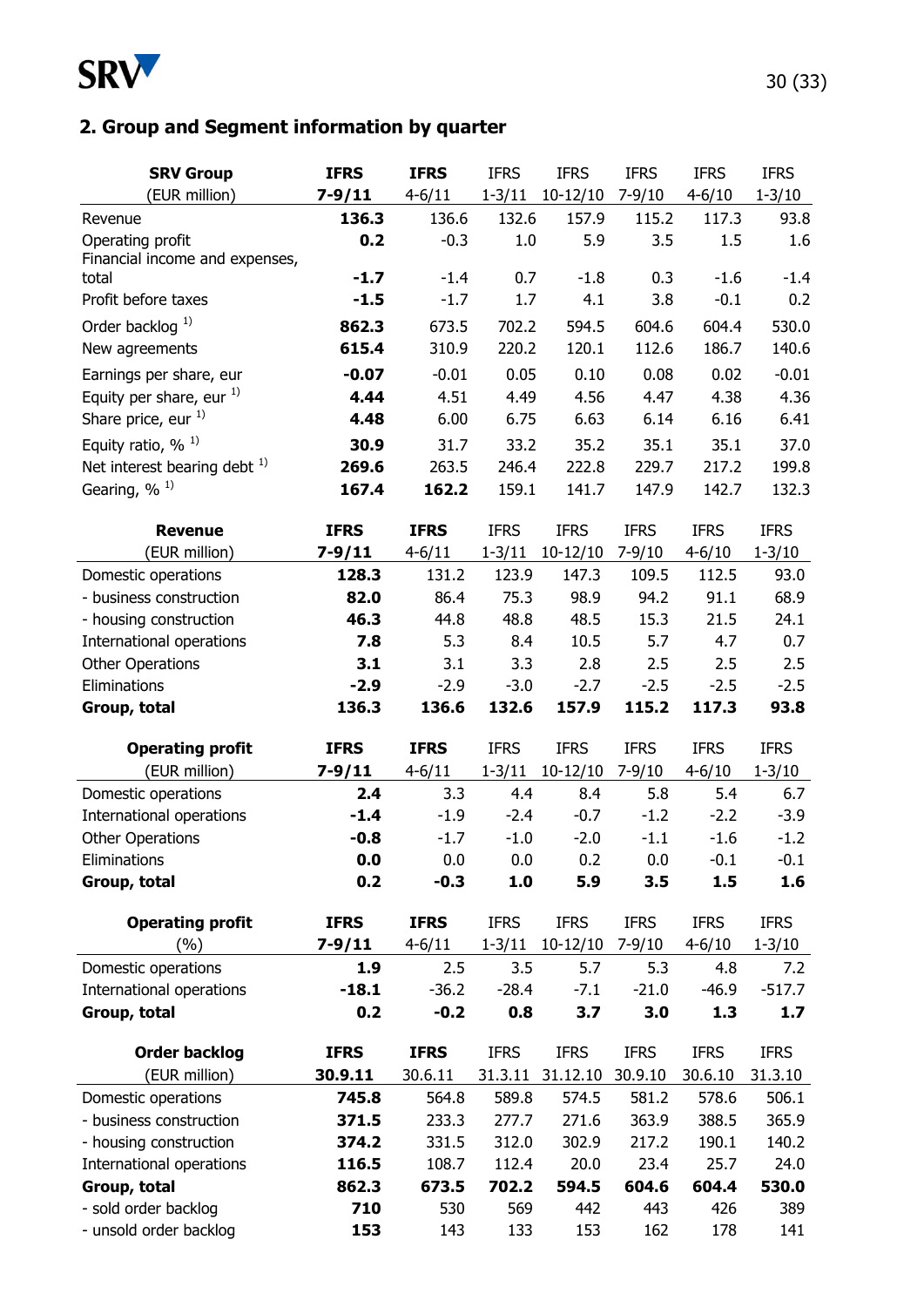

|                                                   | Order backlog, housing construction in Finland |              |             |                          |             |             |             |  |  |  |
|---------------------------------------------------|------------------------------------------------|--------------|-------------|--------------------------|-------------|-------------|-------------|--|--|--|
| (EUR million)                                     | 30.9.11                                        | 30.6.11      |             | 31.3.11 31.12.10 30.9.10 |             | 30.6.10     | 31.3.10     |  |  |  |
| Negotiation and construction                      |                                                |              |             |                          |             |             |             |  |  |  |
| contracts under construction                      | 164                                            | 124          | 131         | 115                      | 32          | 22          | 26          |  |  |  |
| Developer contracting under<br>construction, sold | 98                                             | 94           | 78          | 73                       | 61          | 29          | 11          |  |  |  |
| Developer contracting under                       |                                                |              |             |                          |             |             |             |  |  |  |
| construction, unsold                              | 95                                             | 92           | 71          | 62                       | 85          | 94          | 51          |  |  |  |
| Developer contracting                             |                                                |              |             |                          |             |             |             |  |  |  |
| completed and unsold                              | 18                                             | 21           | 32          | 53                       | 39          | 45          | 51          |  |  |  |
| Housing construction, total                       | 374                                            | 332          | 312         | 303                      | 217         | 190         | 140         |  |  |  |
|                                                   |                                                |              |             |                          |             |             |             |  |  |  |
|                                                   |                                                |              |             |                          |             |             |             |  |  |  |
| <b>Invested capital</b>                           | <b>IFRS</b>                                    | <b>IFRS</b>  | <b>IFRS</b> | <b>IFRS</b>              | <b>IFRS</b> | <b>IFRS</b> | <b>IFRS</b> |  |  |  |
| (EUR million)                                     | 30.9.11                                        | 30.6.11      | 31.3.11     | 31.12.10                 | 30.9.10     | 30.6.10     | 31.3.10     |  |  |  |
| Domestic operations                               | 233.3                                          | 248.0        | 215.6       | 179.7                    | 206.9       | 203.5       | 177.8       |  |  |  |
| International operations                          | 194.0                                          | 194.0        | 182.7       | 185.4                    | 175.3       | 177.2       | 173.6       |  |  |  |
| Other and eliminations                            | 14.9                                           | 4.4          | 12.3        | 22.0                     | 8.2         | 4.2         | 6.0         |  |  |  |
| Group, total                                      | 442.2                                          | 446.5        | 410.6       | 387.1                    | 390.3       | 384.9       | 357.5       |  |  |  |
|                                                   |                                                |              |             |                          |             |             |             |  |  |  |
|                                                   |                                                |              |             |                          |             |             |             |  |  |  |
| <b>Residential production</b>                     |                                                |              |             |                          |             |             |             |  |  |  |
| in Finland (units)                                | $7 - 9/11$                                     | $4 - 6 / 11$ | $1 - 3/11$  | 10-12/10 7-9/10          |             | $4 - 6/10$  | $1 - 3/10$  |  |  |  |
| Developer contracting                             |                                                |              |             |                          |             |             |             |  |  |  |
| Start-ups                                         | 61                                             | 205          | 122         | 133                      | 110         | 300         | 0           |  |  |  |
| Sold                                              | 92                                             | 143          | 147         | 163                      | 164         | 102         | 95          |  |  |  |
| Completed <sup>1)</sup>                           | 74                                             | 41           | 67          | 171                      | 14          | $\mathbf 0$ | 16          |  |  |  |
| Completed and unsold 1)                           | 43                                             | 53           | 86          | 137                      | 90          | 105         | 138         |  |  |  |
| Under construction <sup>1)</sup>                  | 2504                                           | 2 2 4 3      | 1956        | 1629                     | 1 1 8 3     | 1 0 6 4     | 996         |  |  |  |
| - negotiation and construction                    |                                                |              |             |                          |             |             |             |  |  |  |
| contracts $1$ )                                   | 1693                                           | 1 4 1 9      | 1 2 9 6     | 1 0 2 4                  | 540         | 517         | 749         |  |  |  |
| - developer contracting 1)                        | 811                                            | 824          | 660         | 605                      | 643         | 547         | 247         |  |  |  |
| - of which sold $1$ )                             | 428                                            | 420          | 350         | 321                      | 282         | 147         | 78          |  |  |  |
| - of which unsold $1$ )                           | 383                                            | 404          | 310         | 284                      | 361         | 400         | 169         |  |  |  |
| 1) at the end of the period                       |                                                |              |             |                          |             |             |             |  |  |  |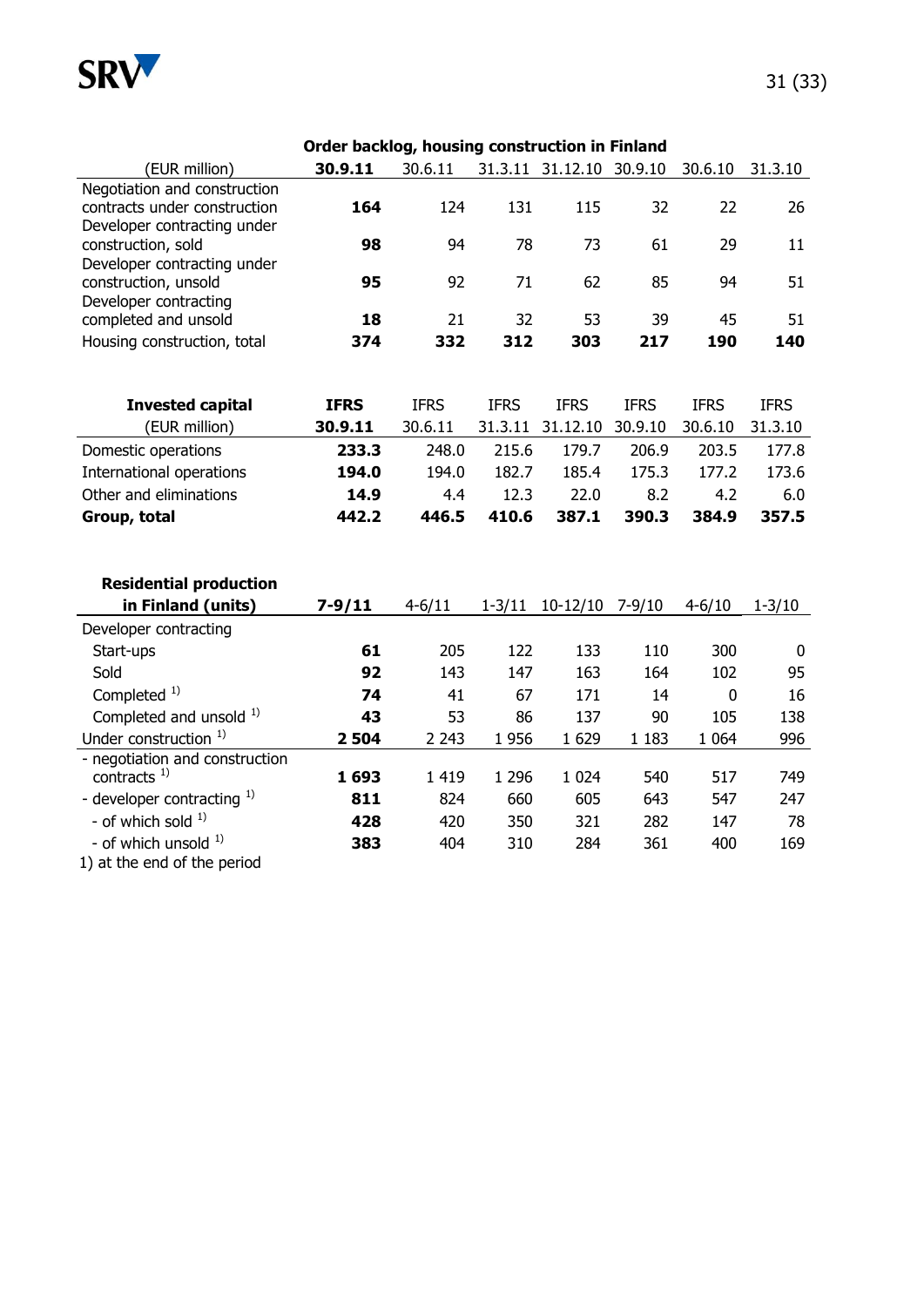

# **3. Segment information**

| (EUR million)                            | 30.9.11     | 30.9.10        | <b>MEUR</b>    | $\%$         | 31.12.10       |
|------------------------------------------|-------------|----------------|----------------|--------------|----------------|
| Domestic operations                      | 350.5       | 268.3          | 82.2           | 30.6         | 273.6          |
| International operations                 | 201.9       | 179.1          | 22.8           | 12.7         | 189.7          |
| <b>Other Operations</b>                  | 278.7       | 219.5          | 59.2           | 27.0         | 230.0          |
| Eliminations                             | $-253.8$    | $-204.2$       | $-49.5$        |              | $-215.4$       |
| Group, total                             | 577.3       | 462.7          | 114.6          | 24.8         | 478.0          |
| <b>Liabilities</b>                       | <b>IFRS</b> | <b>IFRS</b>    | change,        | change,      | <b>IFRS</b>    |
| (EUR million)                            | 30.9.11     | 30.9.10        | <b>MEUR</b>    | $\%$         | 31.12.10       |
| Domestic operations                      | 301.6       | 219.3          | 82.3           | 37.5         | 217.2          |
| International operations                 | 216.6       | 186.7          | 29.9           | 16.0         | 196.3          |
| <b>Other Operations</b>                  | 134.9       | 110.9          | 24.0           | 21.7         | 109.1          |
| Eliminations                             | $-236.9$    | $-209.5$       | $-27.4$        |              | $-202.0$       |
| Group, total                             | 416.2       | 307.4          | 108.8          | 35.4         | 320.8          |
|                                          |             |                |                |              |                |
| <b>Invested capital</b>                  | <b>IFRS</b> | <b>IFRS</b>    | change,        | change,      | <b>IFRS</b>    |
| (EUR million)                            | 30.9.11     | 30.9.10        | <b>MEUR</b>    | $\%$         | 31.12.10       |
| Domestic operations                      | 233.3       | 206.9          | 26.5           | 12.8         | 179.7          |
| International operations                 | 194.0       | 175.3          | 18.7           | 10.7         | 185.4          |
| Other and eliminations                   | 14.9        | 8.2            | 6.7            | 82.6         | 22.0           |
| Group, total                             | 442.2       | 390.3          | 51.9           | 13.3         | 387.1          |
| Return on investment,                    | <b>IFRS</b> | <b>IFRS</b>    | <b>IFRS</b>    |              |                |
| %                                        | $1 - 9/11$  | $1 - 9/10$     | $1 - 12/10$    |              |                |
| Domestic operations <sup>1)</sup>        | 7.3         | 13.3           | 15.3           |              |                |
| International operations <sup>1)</sup>   | $-2.6$      | $-4.3$         | $-3.2$         |              |                |
| Group, total $1$ )                       | 1.4         | 3.2            | 4.1            |              |                |
| <b>Inventories</b>                       |             | <b>IFRS</b>    | <b>IFRS</b>    | change,      | <b>IFRS</b>    |
| (MEUR)                                   |             | 30.9.11        | 30.9.10        | <b>MEUR</b>  | 31.12.10       |
| Land areas and plot-owning companies     |             | 199.2          | 174.4          | 24.8         | 181.3          |
| Domestic operations                      |             | 107.4          | 86.5           | 21.0         | 90.7           |
| International operations                 |             | 91.5           | 87.7           | 3.8          | 90.3           |
| <b>Work in progress</b>                  |             | 110.8          | 53.9           | 57.0         | 46.8           |
| Domestic operations                      |             | 107.5          | 52.3           | 55.2         | 46.0           |
| International operations                 |             | 3.3            | 1.6            | 1.7          | 0.9            |
| Shares in completed housing corporations |             |                |                |              |                |
| and real estate companies                |             | 43.5           | 67.0           | $-23.5$      | 75.2           |
| Domestic operations                      |             | 40.6           | 60.2           | $-19.6$      | 68.3           |
| International operations                 |             | 3.0            | 6.8            | $-3.9$       | 6.9            |
| <b>Other inventories</b>                 |             | 35.5           | 19.5           | 16.0         | 20.8           |
| Domestic operations                      |             | 11.4           | 10.8           | 0.5          | 11.3           |
| International operations                 |             | 24.1           | 9.7            | 14.4         | 10.6           |
| Inventories, total                       |             | 389.0          | 314.8          | 74.2         | 324.1          |
| Domestic operations                      |             |                |                |              |                |
| International operations                 |             | 266.9<br>121.9 | 209.8<br>105.8 | 57.1<br>16.1 | 216.3<br>108.7 |

**Assets IFRS** IFRS change, change, **IFRS**